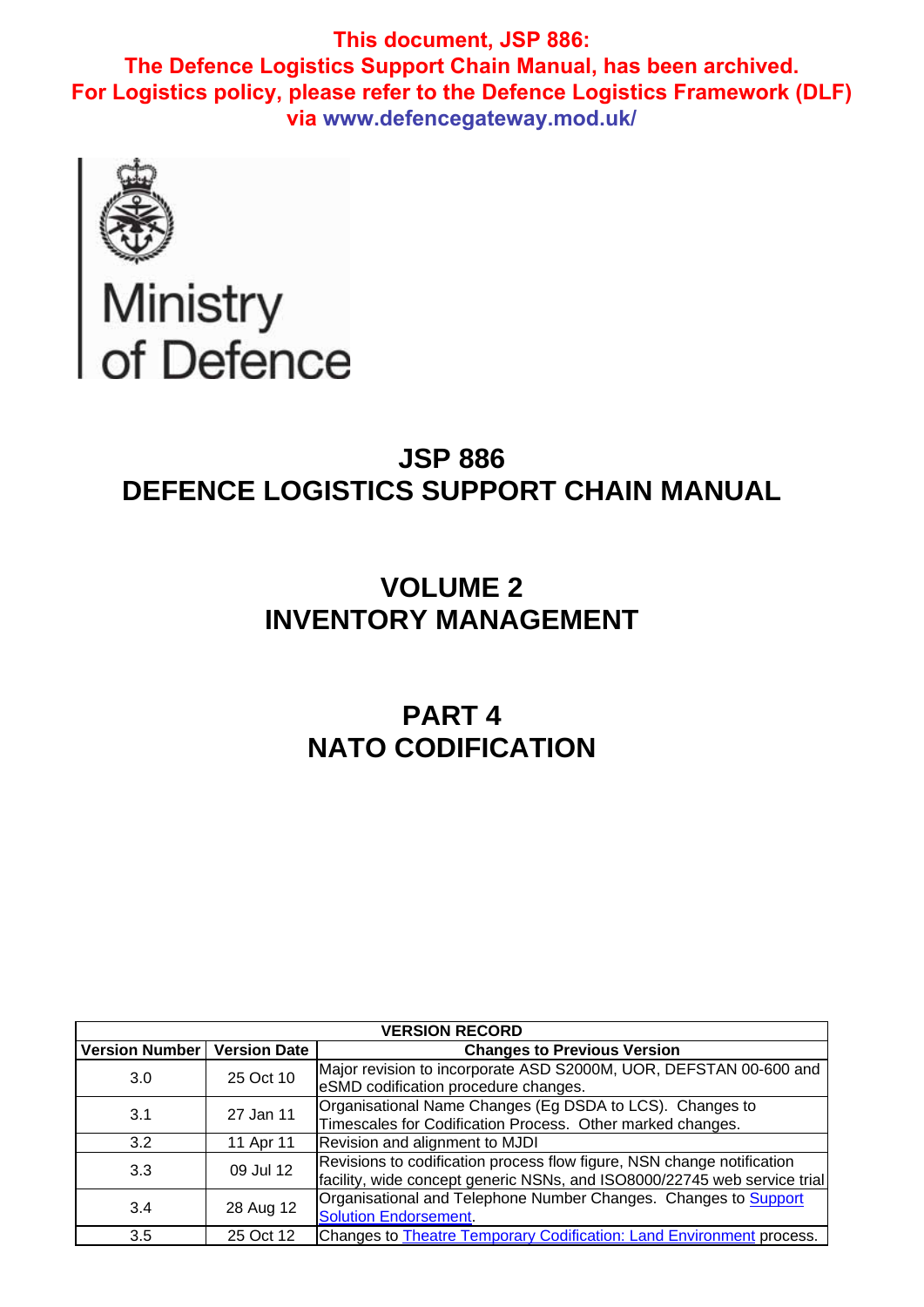#### **CONTENTS**

| ITEM OF SUPPLY INFORMATION SYSTEM (ISIS) DATABASE & CODIFICATION TOOLS 17   |  |
|-----------------------------------------------------------------------------|--|
|                                                                             |  |
|                                                                             |  |
|                                                                             |  |
|                                                                             |  |
|                                                                             |  |
|                                                                             |  |
|                                                                             |  |
|                                                                             |  |
|                                                                             |  |
|                                                                             |  |
| DEFCON 117: SOURCE DATA DOCUMENTATION / NATO CODIFICATION CONTRACT CLAUSE26 |  |
|                                                                             |  |
|                                                                             |  |
|                                                                             |  |
|                                                                             |  |
|                                                                             |  |
|                                                                             |  |
|                                                                             |  |
|                                                                             |  |
|                                                                             |  |
|                                                                             |  |
|                                                                             |  |
| NATO MASTER CATALOGUE OF REFERENCES FOR LOGISTICS AND US FEDERAL LOGISTICS  |  |
|                                                                             |  |
|                                                                             |  |
|                                                                             |  |
|                                                                             |  |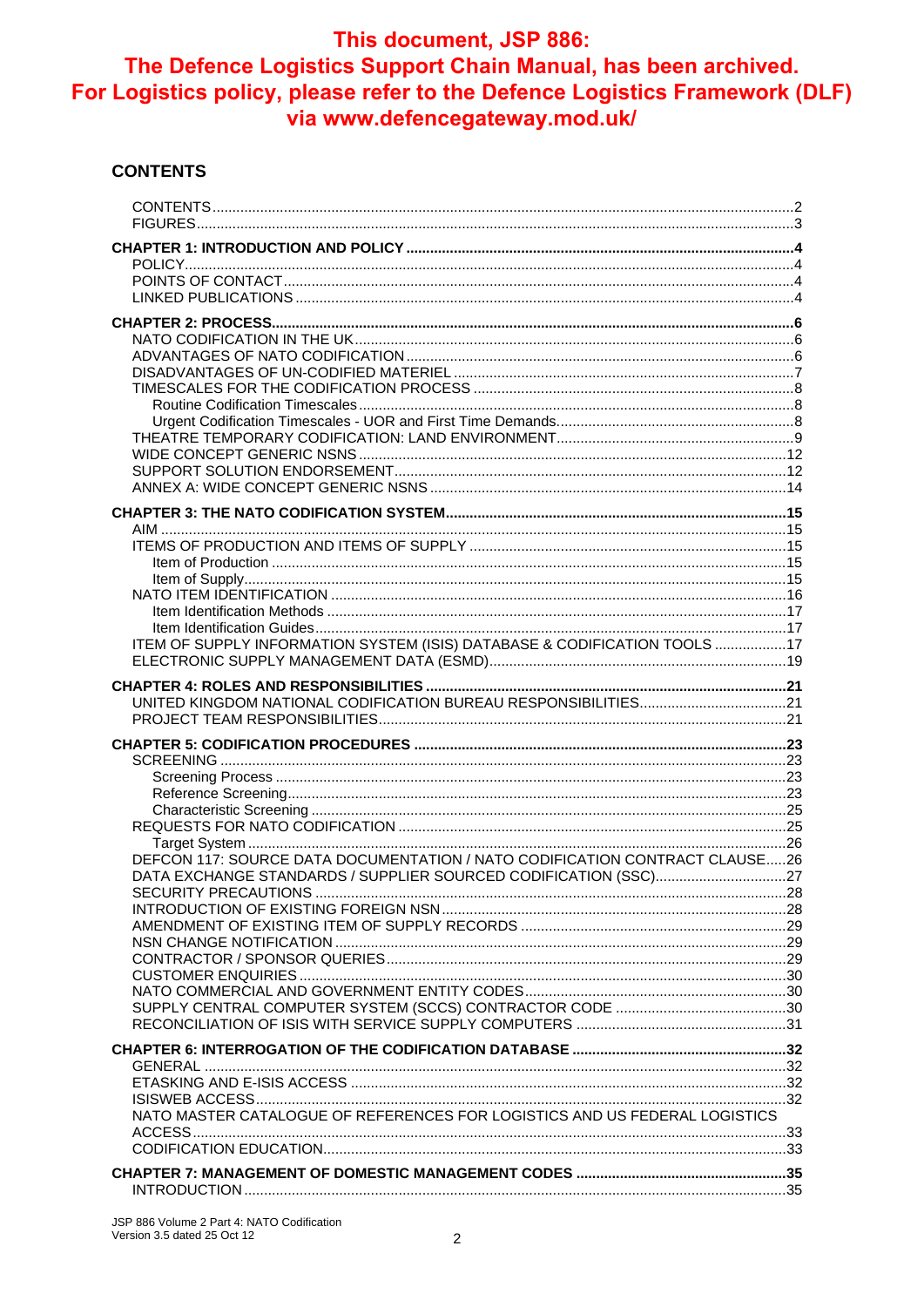## **This document, JSP 886:**

## **The Defence Logistics Support Chain Manual, has been archived. For Logistics policy, please refer to the Defence Logistics Framework (DLF) via www.defencegateway.mod.uk/**

| MANAGEMENT OF DOMESTIC MANAGEMENT CODES ON STORES SYSTEM 335 |  |
|--------------------------------------------------------------|--|
|                                                              |  |
|                                                              |  |
|                                                              |  |
|                                                              |  |
|                                                              |  |
|                                                              |  |
|                                                              |  |

#### **FIGURES**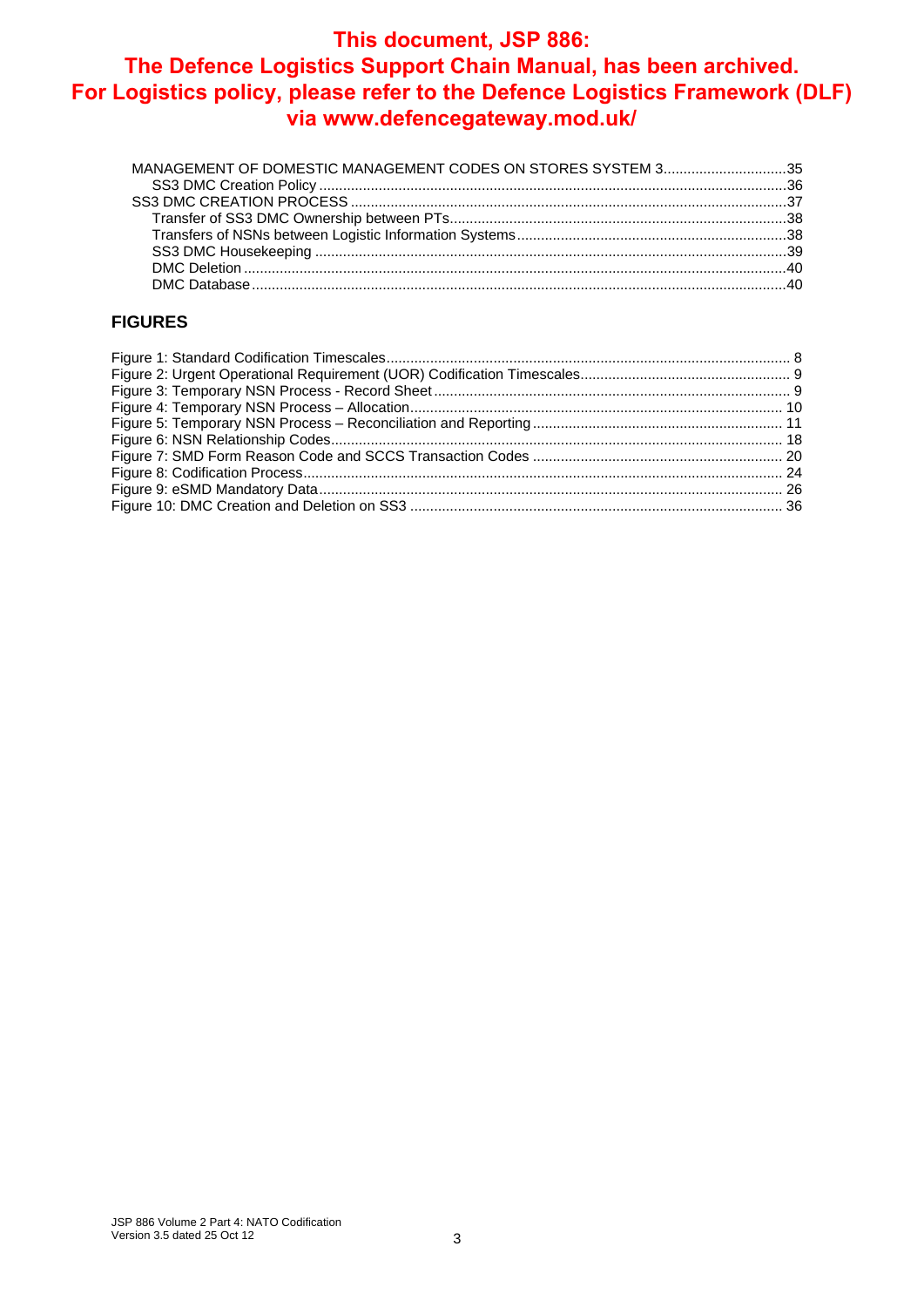## **CHAPTER 1: INTRODUCTION AND POLICY**

1. This instruction describes the Defence policy and procedures for NATO Codification. It also explains how data is used to prepare the identification record for an Item of Supply as part of the codification process, and how codification information is promulgated to the originating departments, support agencies and to other government departments.

2. Management of the Defence Inventory is based on the principles contained in JSP 886 Volume 2 Part 3: Single Ownership of Items of Supply in the Defence Inventory. This requires the management of unique item by a single Project and the hosting of the item on a single Base Inventory System (BIS). The management of these Single Items is achieved by allocating NATO Stock Numbers (NSNs) to allow the unique identification of the items. This function, known as codification, can only be carried out in the UK by the United Kingdom National Codification Bureau (UKNCB).

#### **POLICY**

3. It is MOD policy that all materiel procured by PTs or supplied by Industrial partners which is to be managed, demanded or tracked on Joint Support Chain (JSC) Logistic Information Systems (LogIS) are to be NATO Codified. Projects are to ensure, by using DEFCON 117: Supply of Documentation for NATO Codification Purposes, that contractors supply the essential source data required for accurate and complete identification and codification of Items of Supply.

#### **POINTS OF CONTACT**

4. The Policy Sponsor for NATO Codification is UKNCB, which is part of Defence Equipment & Support (DE&S), Support Chain Management (DES JSC SCM). This policy has been ratified by the Defence Logistic Working Group (DLWG).

5. Enquiries concerning the content of this instruction should be addressed to:

DES JSC SCM-SCPol-United Kingdom National Codification Bureau, Room 2.4.23, MP G, Kentigern House, 65 Brown Street, Glasgow, G2 8EX.

Telephone Points of Contact within the UKNCB are:

Mil: 94561 Ext 2931, Civ: 0141 224 2931: Codification Policy enquiries. Mil: 94561 Ext 2116, Civ: 0141 224 2116: E-ISIS or ISIS Web account enquiries. Mil: 94561 Ext 2259, Civ: 0141 224 2259: New Codification and updates. Mil: 94561 Ext 2202, Civ: 0141 224 2202: NCAGE and NSN enquiries. Mil: 94561 Ext 2066, Civ: 0141 224 2066: Training requirements. Mil: 94561 Ext 2066, Civ: 0141 224 2066: SS3 / CRISP DMC enquiries.

6. Enquiries concerning the presentation or accessibility should be addressed to:

DES JSC SCM-Editorial Team Tel: Mil: 9679 Ext 80953. Civ: 030679 80953

#### **LINKED PUBLICATIONS**

7. This instruction covers the application of NATO Codification within the United Kingdom. In this context, this instruction supports the following linked publications: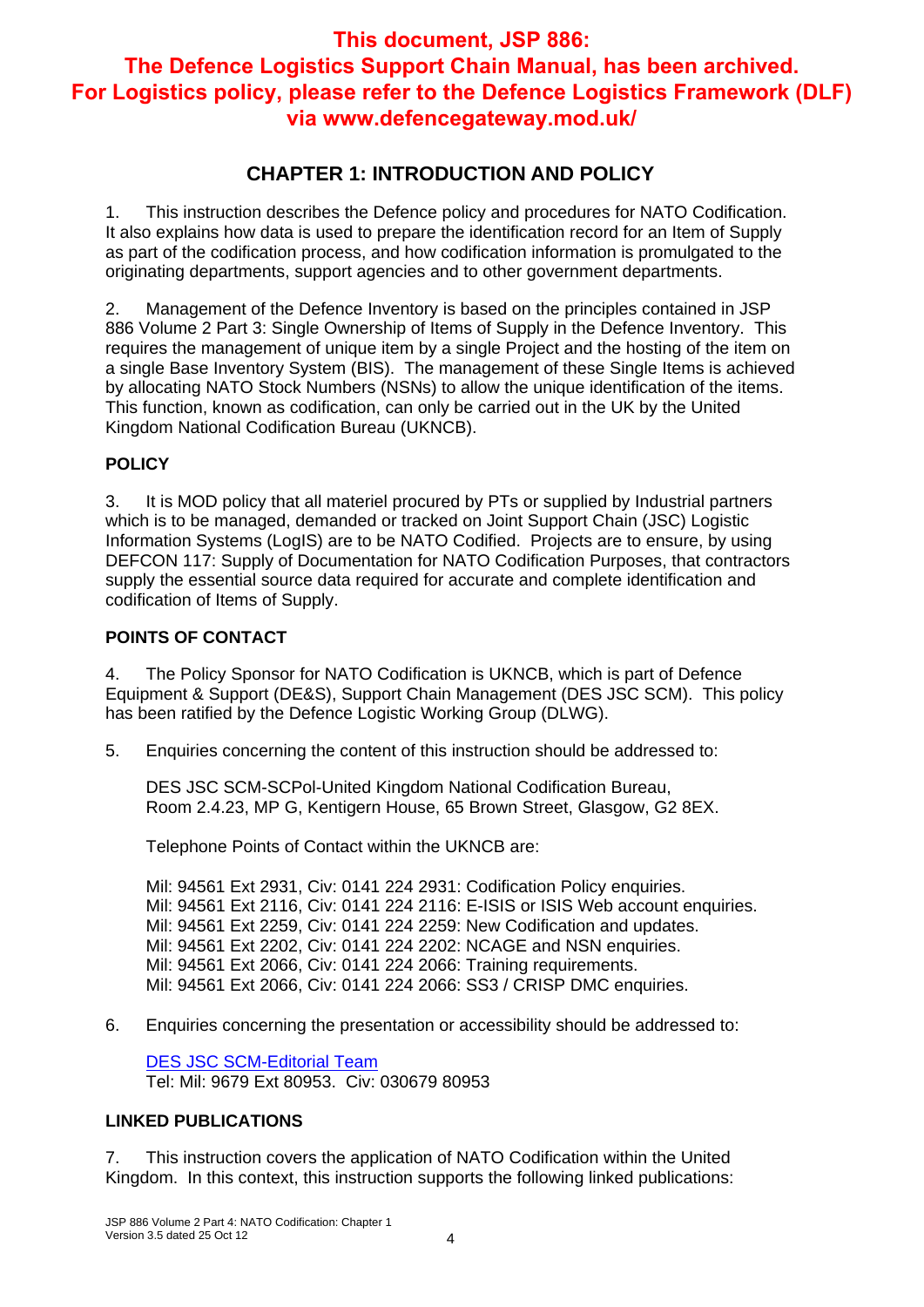- a. Support Solutions Envelope (SSE): Key Support Area 3: Joint Support Chain.
- b. JSP 886 Volume 2 Part 1: Policy and Process for Inventory Management.

c. JSP 886 Volume 2 Part 3: Single Ownership of Items of Supply in the Defence Inventory.

- d. JSP 886 Volume 3 Part 2: Contractor Logistic Support.
- e. JSP 886 Volume 7 Part 8.10: Supply Support.
- f. DEFSTAN 00-600: Integrated Logistic Support Requirements for MOD Projects.
- g. DEFCON 117: Supply of Documentation for NATO Codification Purposes.
- h. Allied Codification Publication 1 (ACodP-1): NATO Manual on Codification.
- i. SCCS User Guide Part 1: Management Inputs (MI Leaflets).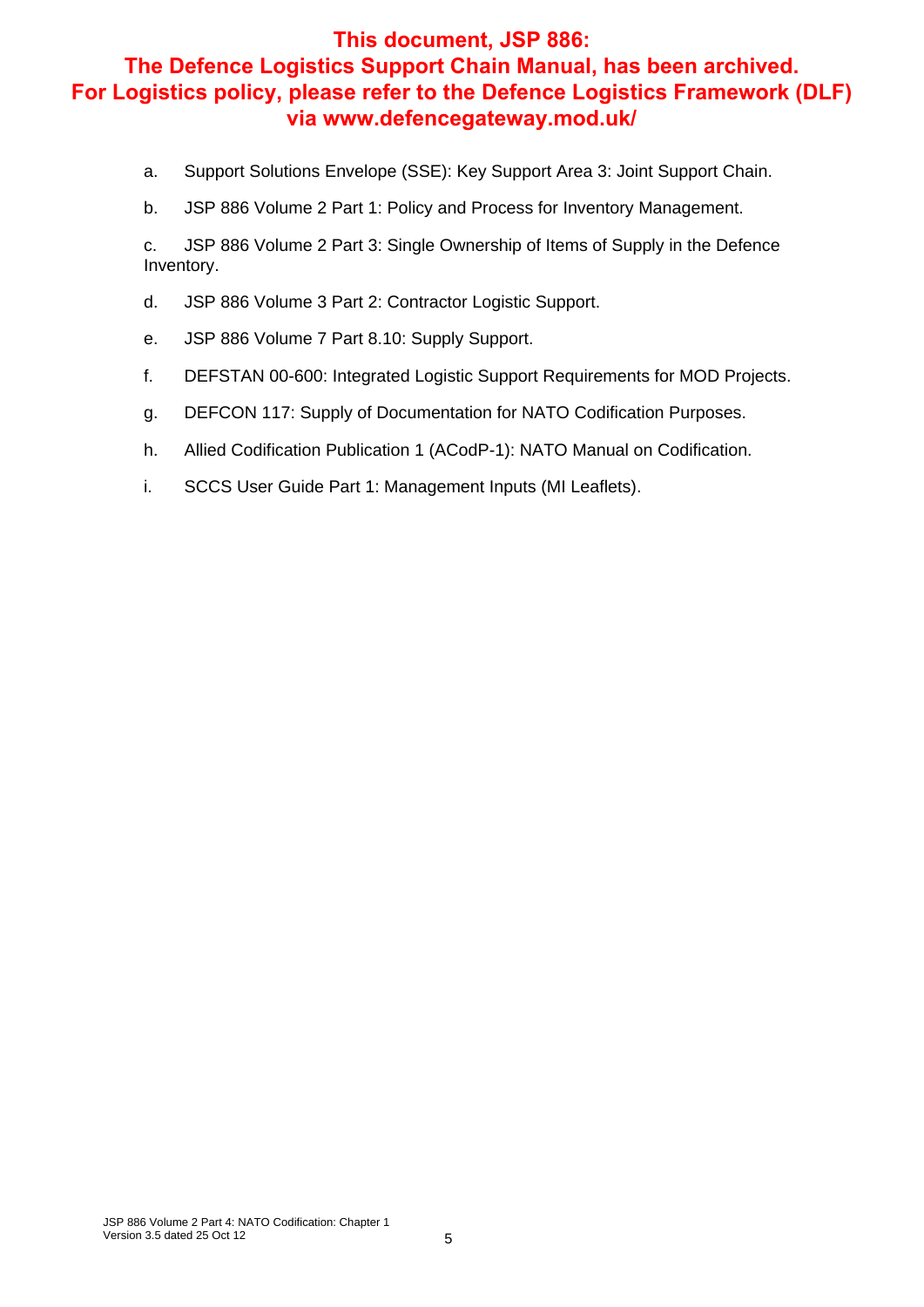## **CHAPTER 2: PROCESS**

#### **NATO CODIFICATION IN THE UK**

1. NATO Codification is a disciplined process by which Items of Supply can be identified and recorded in a uniform manner and is an essential requirement for the successful delivery of effective operational support to the UK armed forces.

2. NATO Codification uniquely allocates a NATO Stock Number (NSN) to an Item of Supply and this function can only be carried out in the UK through the UK National Codification Bureau (UKNCB), and their authorised codification contractors.

3. NATO Codified items must be managed on behalf of Defence by a single Project and hosted on a single BIS, and projects must only use genuine NSNs; which are:

a. A UK NSN allocated by the UKNCB, or

b. A foreign NSN that has been allocated by an authorised National Codification Bureau (NCB) where UK NCB has registered UK interest in the item and the item record is held on the UK Item of Supply Information System (ISIS) database. Under NATO rules, NSNs are to be allocated by the NCB of the country of the Item's Design Authority.

#### 4. The requirement to codify applies to:

a. All items irrespective of the number of times the Item is required or of its value. The management of demands and provisioning of Non-Codified Items and their subsequent codification and reprovision is covered by JSP 886 Volume 2 Part 1: Inventory Management.

b. Items procured to support equipment brought into service under Urgent Operational Requirement (UOR) arrangements. Exceptions must be staffed and authorised through the SSE Exemption process as detailed later in this Chapter.

c. Items managed by MOD or Industry under CLS type arrangements that interface or intend to use the JSC LogIS to maintain a seamless interface.

d. Items that are to be managed at unit, stock holding units or base (MOB / FOB) on established LogIS.

e. Items that are required to be specifically located or tracked using LogIS.

f. All items which are hazardous.

#### **ADVANTAGES OF NATO CODIFICATION**

5. An inventory that can be readily accessed by logistic management systems and that has been cleansed of confusing and duplicated data results in leaner, faster and more efficient logistic support. The NATO Codification System facilitates the following:

a. The management of items using LogIS including Management of the Deployed Inventory (MJDI). This includes electronic demanding, issues including swivel chair, receipts, demand progression and storage both in Logistic & Commodity Services (LCS) and Operational Locations.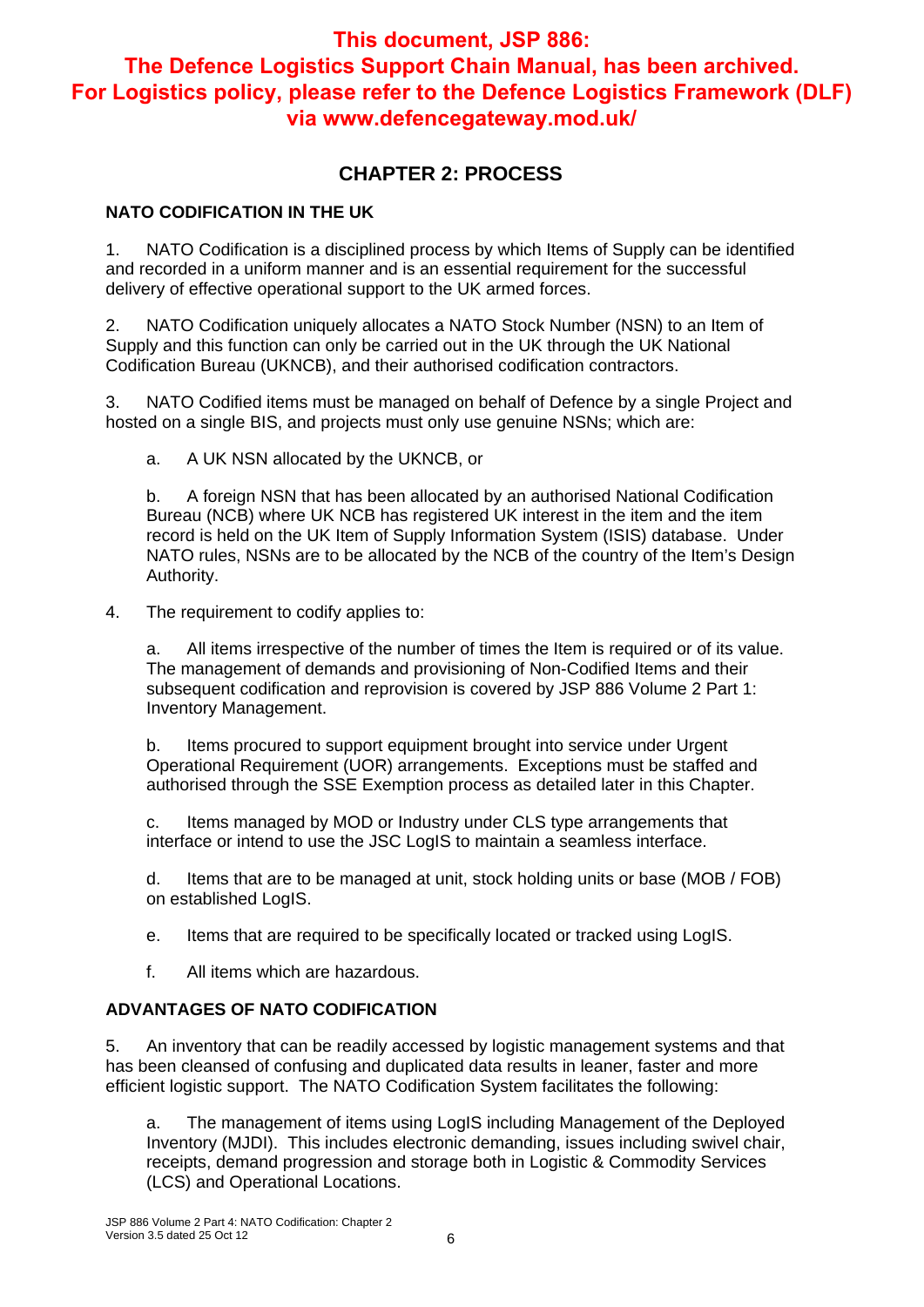b. Effective co-ordination in procurement, by eliminating concurrent buying and disposal of the same Item of Supply.

c. Effective utilisation of assets by using the supply support interchange between national and international logistics organisations aiding interoperability.

d. Reduction of inventories, records, personnel and storage space when Items of Supply are found to be identical.

e. Increased standardisation by highlighting the different characteristics of Items of Supply in the supply systems.

f. More effective management of total stock requirements and budgeting.

g. Improved visibility of assets, item history, demand progression, issues, tracking data outward and on the Reverse SC, repair dues-in, providing an audit trail of JSC Performance Management (PM) data.

h. Improvement in relations between the MOD and industry through the use of one identification system.

i. Enables the Materiel Accounting of materiel in accordance with Treasury guidance.

j. Storage and collation of all management data in support of other logistics functions.

#### **DISADVANTAGES OF UN-CODIFIED MATERIEL**

6. Where items are not NATO codified;

a. Non-Codified items CANNOT be managed on LogIS and have to be manually demanded and routed to the PT which means that the Supply Chain Pipeline Times (SCPTs) may not be met.

b. Non-codified items CANNOT be managed on LogIS and have to be managed and financially reported by the PT using manual processes.

c. Non-codified items have reduced visibility, not only of the item, but also of item history, demand progression, issues, tracking data outward and on the Reverse Supply Chain (RSC), repair dues-in, audit trail and loss of JSCPM data.

d. Non-Codified items CANNOT be located or tracked in the JSC.

e. Non-codified items have a disproportionate impact on limited manpower resources in-theatre, where reduced visibility and identification of spares can ultimately cause a lack of operational availability.

f. The MOD uses the NSN to identify hazardous items in the JSC and CANNOT fulfil its legal requirements if hazardous items are not codified.

Where a LCS "swivel chair" facility is required and the item is not codified the PT will need to provide a 24/7 facility to process manual demands, inform the contractor and provide the unit with demand progression information. Where items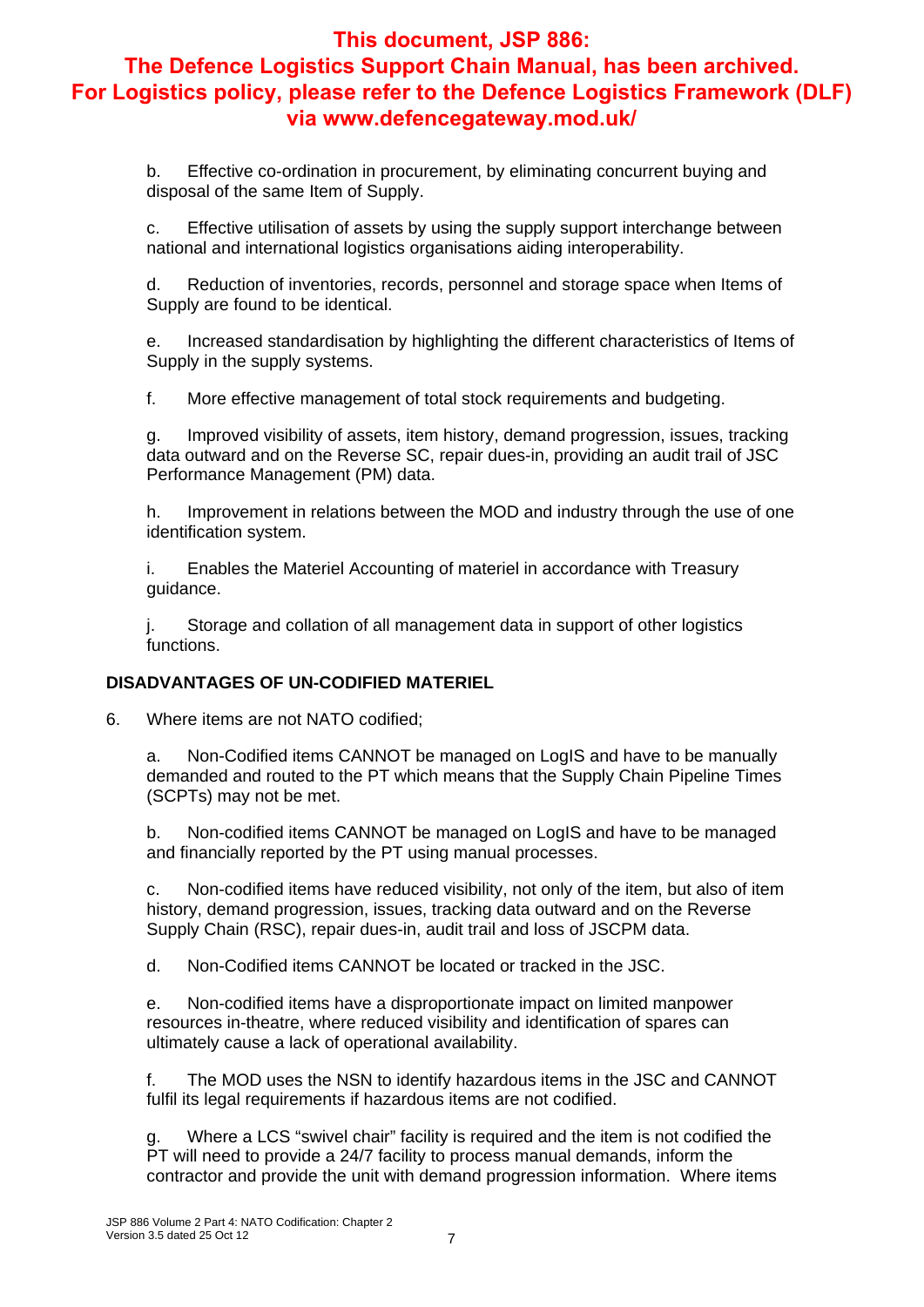need to be stored in LCS deployed locations the PT may be required to provide resource to enable this task.

h. The future Management of the Joint Deployed Inventory (MJDI), to provide a common way of managing all deployed Defence materiel, will not permit management by Manufacturer's Part Number (MPN).

#### **TIMESCALES FOR THE CODIFICATION PROCESS**

7. The procurement and scheduling requirements for the ranging of materiel for new equipment, or modifications to existing equipment, necessitate completion of codification to meet target dates and it is therefore imperative that the data needed for complete item identification is made available at the earliest possible stage. All users of the codification process have a commitment to ensure early determination of the full range of materiel to support all new or modified equipment.

#### **Routine Codification Timescales**

8. The timescales for completion of UK Design Authority controlled items are based upon customer requirements; however timescales for foreign controlled items are governed by the timescales detailed in the NATO Manual on Codification, Allied Codification Publication 1 (ACodP-1). The following standard timescales, Figure 1 below, are to be applied, based on use of UKNCB eTasking system, where appropriate:

#### **Figure 1: Standard Codification Timescales**

| <b>Activity</b>                                                                                         | <b>Target</b>                                     |
|---------------------------------------------------------------------------------------------------------|---------------------------------------------------|
| New UK Codification with source data                                                                    | 20 working days.                                  |
| Routine new foreign codification with source data                                                       | 45 / 65 working days. [ Note 1]                   |
| lavailable                                                                                              | 35 / 45 working days (Accelerated for common NATO |
|                                                                                                         | Projects)                                         |
| Amendment of existing UK NSNs                                                                           | 20 working days.                                  |
| Introduction of existing Foreign NSN to ISIS                                                            | 20 working days.                                  |
| Note 1. Dual timeframes exist for foreign codification pending a permanent NATO reduction; however some |                                                   |
| nations are already operating to the shorter timescales.                                                |                                                   |

#### **Urgent Codification Timescales - UOR and First Time Demands.**

9. UKNCB can provide NSNs at very short notice, including 1 hour and 24 hour timescales, for Urgent Operational Requirement (UORs) and 1<sup>st</sup> time demand items during normal office hours to meet a projects Required Delivery Date (RDD): see Figure 2, below. UKNCB must be contacted in advance if allocation of urgent NSNs is expected to be required out of office hours, which can be arranged.

10. This priority service is provided only for urgent operational and 1<sup>st</sup> time demand items to avoid the delivery of un-codified items into theatre, where the RDD necessitates an accelerated codification process. Delivery of un-codified items is unnecessary, and causes a disproportionate impact on limited manpower resources in-theatre, results in loss of visibility and identification of spares, which can ultimately cause a lack of operational availability. This can be prevented through allocation of a genuine NSN prior to deployment, which permits use of JSC LogIS to demand and manage items. Any system that holds data pertaining to be an NSN must be valid and reside on the UK ISIS database, to ensure the integrity of data within the JSC.

11. Priority requests can be submitted with the minimum of data essential to introduce the item to the required Base Inventory System (see Chapter 5, Paragraphs 11 and 12),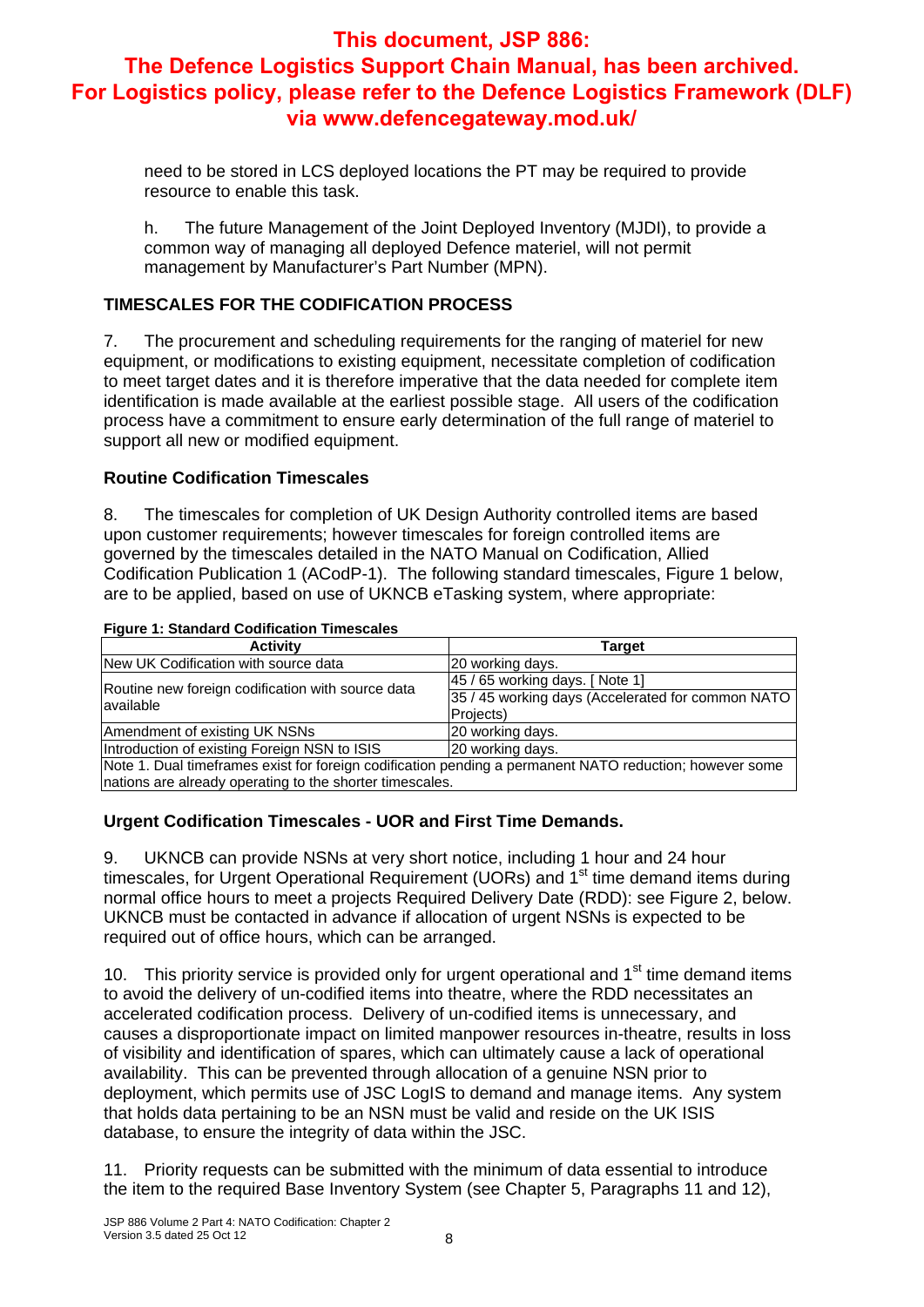and does not require supply of DEFCON 117 source data upfront; however this **must** be supplied or be available to the UKNCB codification contractor or appropriate foreign NCB within 1 month of the initial NSN being issued.

#### **Figure 2: Urgent Operational Requirement (UOR) Codification Timescales**

| <b>Activity</b>                                                            | Target                                                                                                                                                                                       |
|----------------------------------------------------------------------------|----------------------------------------------------------------------------------------------------------------------------------------------------------------------------------------------|
| Priority UK codification (when justified and<br>depending on urgency)      | 1 to 20 working days, or to meet RDD.                                                                                                                                                        |
|                                                                            | 10 working days (Emergency).                                                                                                                                                                 |
| Priority Foreign codification (when justified<br>and depending on urgency. | UKNCB may allocate temporary UK NSNs to allow immediate<br>management of items, or if foreign codification is delayed, which<br>will be superseded once the correct foreign NSN is received. |
| to ISIS                                                                    | Priority Introduction of existing foreign NSN 10 working days (subject to foreign nation responsiveness).                                                                                    |

12. NSNs allocated at short notice without supporting source data are more liable to change or supersession following full codification, should the source data lead to the identification of an existing NSN, or a foreign Design Authority, and their use should be minimised wherever possible.

#### **THEATRE TEMPORARY CODIFICATION: LAND ENVIRONMENT**

13. Where items are received in-theatre without an NSN, the Theatre Control Point, FOWO in HQ JF Sp (A), will capture item information on a spreadsheet, Figure 3 below, allocate a Theatre Temporary NSN from a pre-determined list and will enter it onto LogIS.

|          | <b>1 Marc 0. Temporary NON 1 100033</b><br>ו ושטווט שוועט |     |            |   |  |           |   |               |                                                                                                                                                   |  |  |  |                      |          |  |
|----------|-----------------------------------------------------------|-----|------------|---|--|-----------|---|---------------|---------------------------------------------------------------------------------------------------------------------------------------------------|--|--|--|----------------------|----------|--|
|          | OP HERRICK - THEATRE TEMPORARY NSN MANAGER                |     |            |   |  |           |   |               |                                                                                                                                                   |  |  |  |                      |          |  |
|          | <b>Theatre Action</b>                                     |     |            |   |  |           |   |               |                                                                                                                                                   |  |  |  | <b>UK NCB Action</b> |          |  |
| ate      | NSN<br>eم                                                 | DMC | <b>NAM</b> | 恴 |  | o<br>nits | ≧ | Ref<br>Demand | ã<br>٦ā<br>ᇹ<br>Sent<br>Ū<br>ē<br>စ္<br><b>Status</b><br>Ĩ5<br>a<br>ā<br>DMC<br>Date<br><b>NSN</b><br>Ë<br>Opel<br>ъ<br>lnfo<br>ъ<br>ت<br>۵.<br>σ |  |  |  |                      | Complete |  |
| 12/06/10 | 9999-93-916-6688                                          |     |            |   |  |           |   |               |                                                                                                                                                   |  |  |  |                      |          |  |
| 12/06/10 | 9999-93-916-6689                                          |     |            |   |  |           |   |               |                                                                                                                                                   |  |  |  |                      |          |  |
| 12/06/10 | 9999-93-916-6690                                          |     |            |   |  |           |   |               |                                                                                                                                                   |  |  |  |                      |          |  |
| 12/06/10 | 9999-93-916-6691                                          |     |            |   |  |           |   |               |                                                                                                                                                   |  |  |  |                      |          |  |
| 12/06/10 | 9999-93-916-6692                                          |     |            |   |  |           |   |               |                                                                                                                                                   |  |  |  |                      |          |  |

#### **Figure 3: Temporary NSN Process - Record Sheet**

14. These Theatre Temporary NSNs fall within the defined ranges 9999-**93**-916-6688 to 9999-**93**-916-9730, and 9999-**93**-917-0000 to 9999-**93**-917-2000, and replace the current practice of allocating Pseudo-NSNs which do not facilitate theatre wide management and visibility of materiel. As MJDI rolls-out to units, the allocation of a 93 NSN by FOWO will be replaced with an MJDI global non-codified number, however the remainder of the allocation, reconciliation and reporting process will remain the same.

15. Theatre Temporary NSNs (and MJDI global non-codified numbers) will be used **by exception**, since all deployed material including UOR and 1<sup>st</sup> time demand items must be codified in accordance with the policy in Chapter 1 and the process detailed at Chapter 2 of this document. Legacy items already in Theatre will continue to be accounted for using currently allocated Pseudo-NSN, which will be dealt with separately. See Figure 4: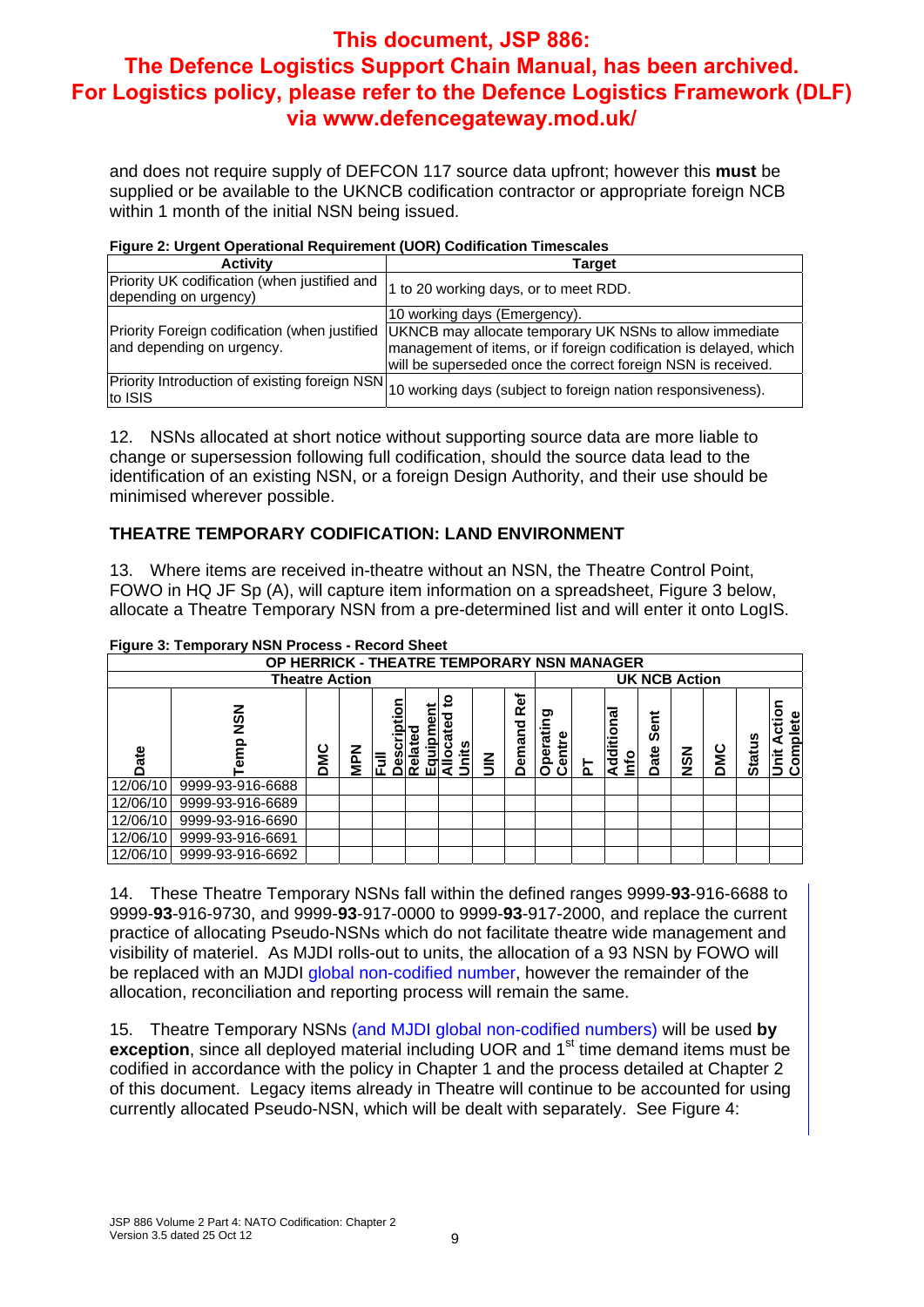

16. To ensure these Theatre Temporary NSNs are replaced by permanent NSNs, the following process as illustrated at Figure 5 below, has been developed:

Theatre Control Point will notify UK NCB monthly of all Theatre Temporary a. NSNs allocated using the spreadsheet.

- **UK NCB will: .** 
	- Identify the Operating Centre (OC) and Project Team (PT) for each item,  $(1)$

Screen the Manufacturers Part Number (MPN) to identify potential existing  $(2)$ NSNs.

Return items to theatre for investigation where MPN, DMC or other  $(3)$ information required to identify item or PT is missing.

Send the updated spreadsheet to the PT with instruction to either confirm  $(4)$ the potential match, or submit codification requests at the earliest opportunity.

If the PT confirm or identify an existing NSN, they must notify UK NCB, DES  $\mathbf{c}$ JSC SCM-SCPol-NCB-TASKING@mod.uk, who will update the spreadsheet for sending to the Theatre Control Point.

If no existing NSN is identified, or the NSN is not on ISIS or not on a BIS, PTs d must request urgent codification action using the eTasking system, see Chapter 5 Paragraph 9 below, with the following specific information;

'Priority' Field - Set to HIGH or UOR.  $(1)$ 

 $(2)$ 'Justification' Field - Specify "UKNCB TEMPORARY NSN PROCESS FOR FLC ONLY" followed by the UOR Equipment title (if UOR).

(3) 'Comments' Field - Specify "XA ONLY TASK 1005G".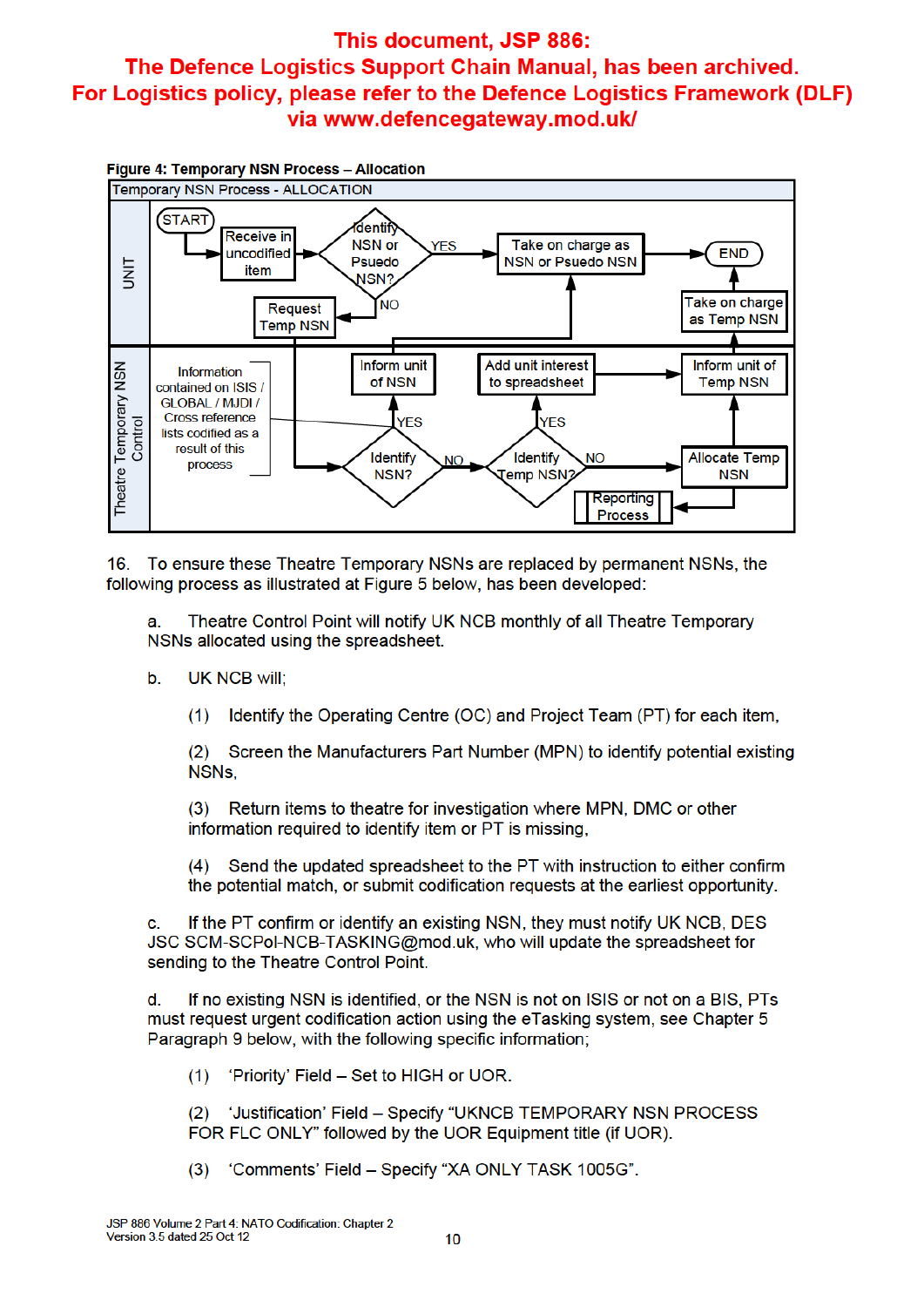(4) 'Additional information' Field - State "FLC Temporary NSN 9999-93-\*\*\*-\*\*\*\*". (\*\*\*-\*\*\*\* represents last 7 digits of Theatre Temporary NSN, the format of the MJDI global non-codified number will be slightly different).

Note: Codification of FLC items are to be treated uniquely, and must not be included in general requests for codification to ensure Theatre Temporary NSN records are reconciled with the permanent NSN on ISIS and the Base Inventory Systems. Failure to follow this instruction may result in duplicate NSNs being created and demands being rejected.



Figure 5: Temporary NSN Process - Reconciliation and Reporting

If item is of UK origin, UK NCB will allocate a permanent NSN corresponding to е. the Theatre Temporary NSN, e.g. NSN 9999-93-916-6688 is replaced by NIIN 99-916-6688, but the NSC, see Chapter 3 Paragraph 6b below, will be allocated according to the NATO Codification System. Where items are of foreign origin, UK NCB will request emergency codification from the appropriate nation. MJDI global non-codified numbers will be replaced by randomly allocated permanent NSNs.

f. UK NCB will notify the PT of the permanent NSN allocated and introduce the NSN to the BIS, see Chapter 3 Paragraph 17 below, or provide details of existing owners and NSNs already managed within the UK defence inventory.

In the case where a permanent NSN is assigned to an MJDI global non-codified a. number the NSN is introduced to the BIS (as in point f.). UKNCB will then merge the permanent NSN with the MJDI global non-codified number on MJDI MIS. This creates a linkage between both numbers, automatically issues off and brings back on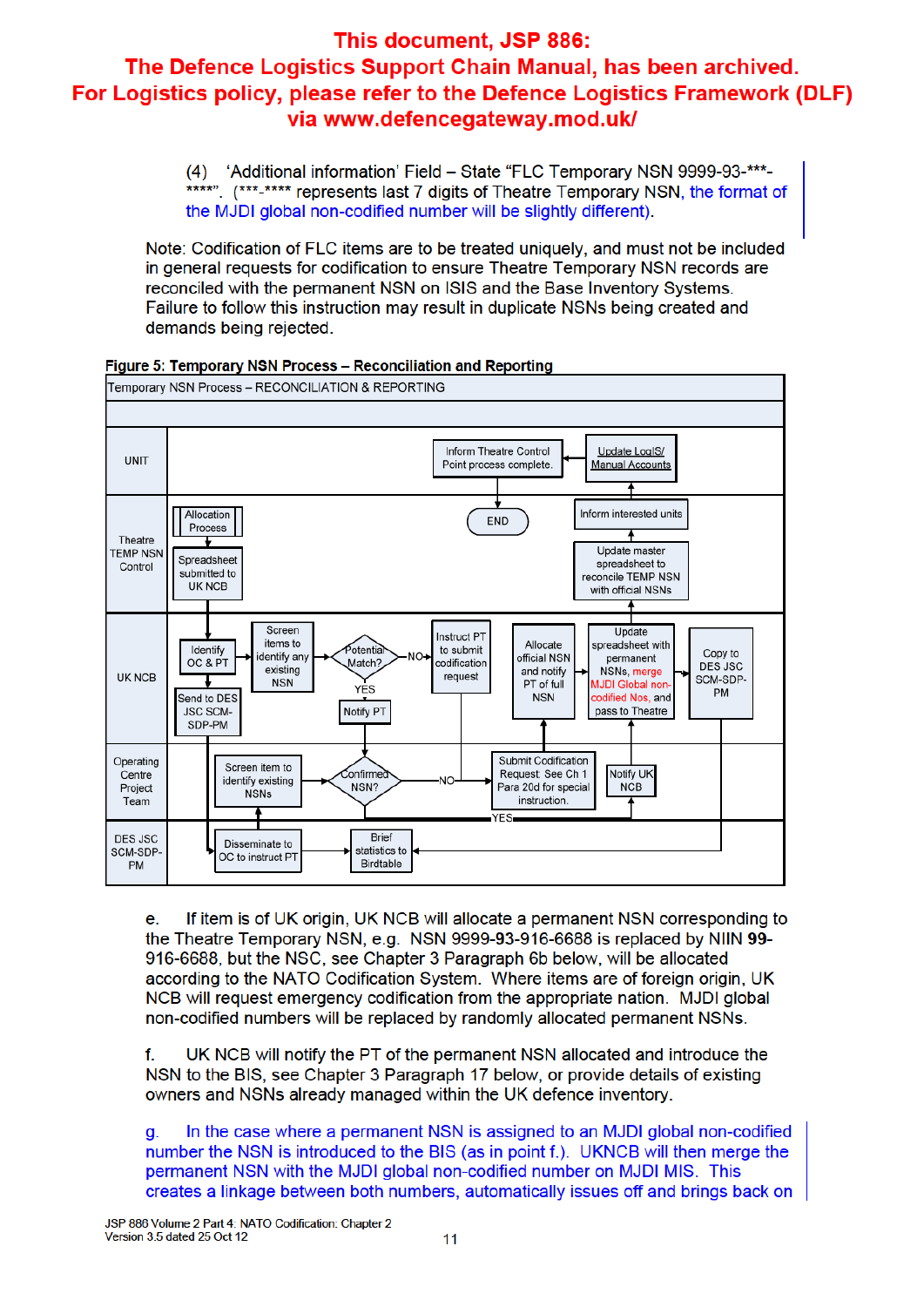stock under the permanent NSN, in real time. Units will be alerted to the supersession via on-screen messages. Stock relabeling is to be carried out at this point.

h. If codification requests are not received from the PT, UK NCB will regularly hasten the PT until action is taken.

i. The allocation of Theatre Temporary NSNs, PTs, equipments involved and status is reported monthly to DES JSC SCM SDP PM SO3Land for inclusion in the Management by Facts Dashboard.

j. UK NCB sends an updated spreadsheet monthly to the Theatre Control Point to allow Theatre Temporary NSNs (not MJDI global non-codified numbers, see Point g.) to be reconciled with the permanent NSN on the Theatre Log IS.

#### **WIDE CONCEPT GENERIC NSNS**

17. The Wide Concept Generic NSN has been introduced for MJDI, to reference ranges of materiel that has been locally procured by military units, which is not supplied through the normal supply chain.

18. These NSNs, allocated by UK NCB, have been added to the MJDI catalogue to reduce the use of locally produced MJDI NSNs, and render currently un-codified items on unit accounts more manageable. A list of Wide Concept Generic NSNs is at **Annex A**.

19. These NSNs cannot be demanded through the supply chain, and cannot be disposed of using the Reverse Supply Chain. These NSNs have an Accounting Class of "Limited" to enable, where appropriate, items to be managed by Serial Number.

20. Under no circumstance are these to be used for materiel that has, or could have, been supplied by PTs or through CLS arrangements. Where an item is believed to have been supplied by DE&S PTs and should be codified, the process at JSP886 Volume 2 Part 4, Chapter 2, Paragraph 13, must be followed.

21. Where required, users (FLCs, formations, units) may promulgate more detailed instructions in order to gain required levels of local and management control of specified items.

#### **SUPPORT SOLUTION ENDORSEMENT**

22. DE&S Mandatory requirements are that all Categories of project (including UORs) must use the Support Solutions Envelope (SSE) to inform the development and improvement of any associated support solution.

23. SSE, Key Support Area 3 (KSA 3) Governing Policy (GP) 3.2 identifies the underpinning policy for NATO Codification and has the objective:

To make sure that identifying, tracking and managing items through the JSC is achievable, by issuing every item with a unique NATO Stock number (NSN); this will ensure the project delivers a rationalised, efficient and operationally effective Single Defence Inventory by adherence to Single Item Ownership (SIO) policy of one Item, one NSN, one Owner.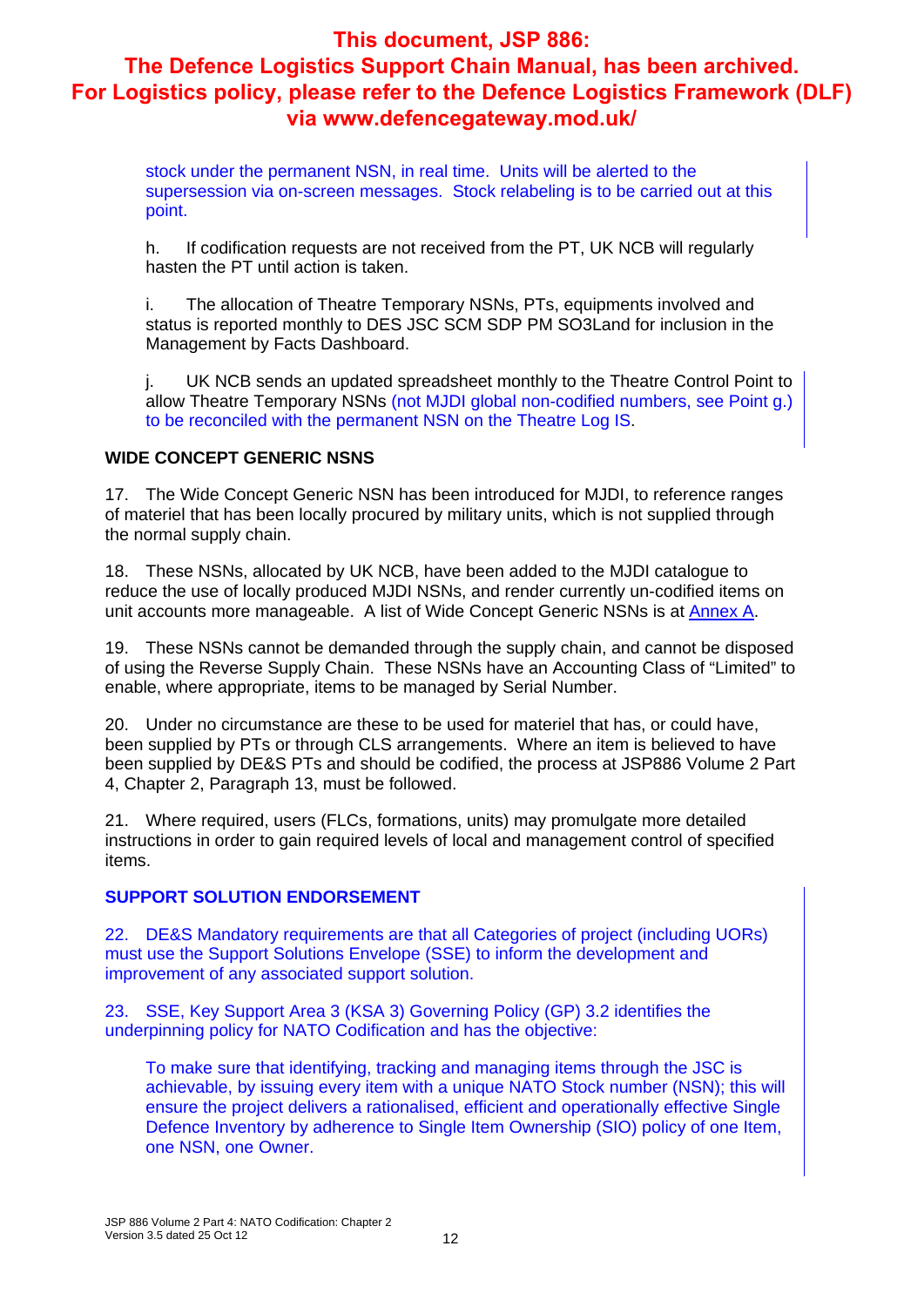24. PTs are required to consult with UKNCB, as the Subject Matter Expert (SME) for Codification, early in the development of their Support Solutions.

25. The Project must produce a Business Case detailing the benefits and risks of noncompliance with the policy for NATO Codification to the Director Operating Centre, Director JSC, and appropriate Front Line Commands.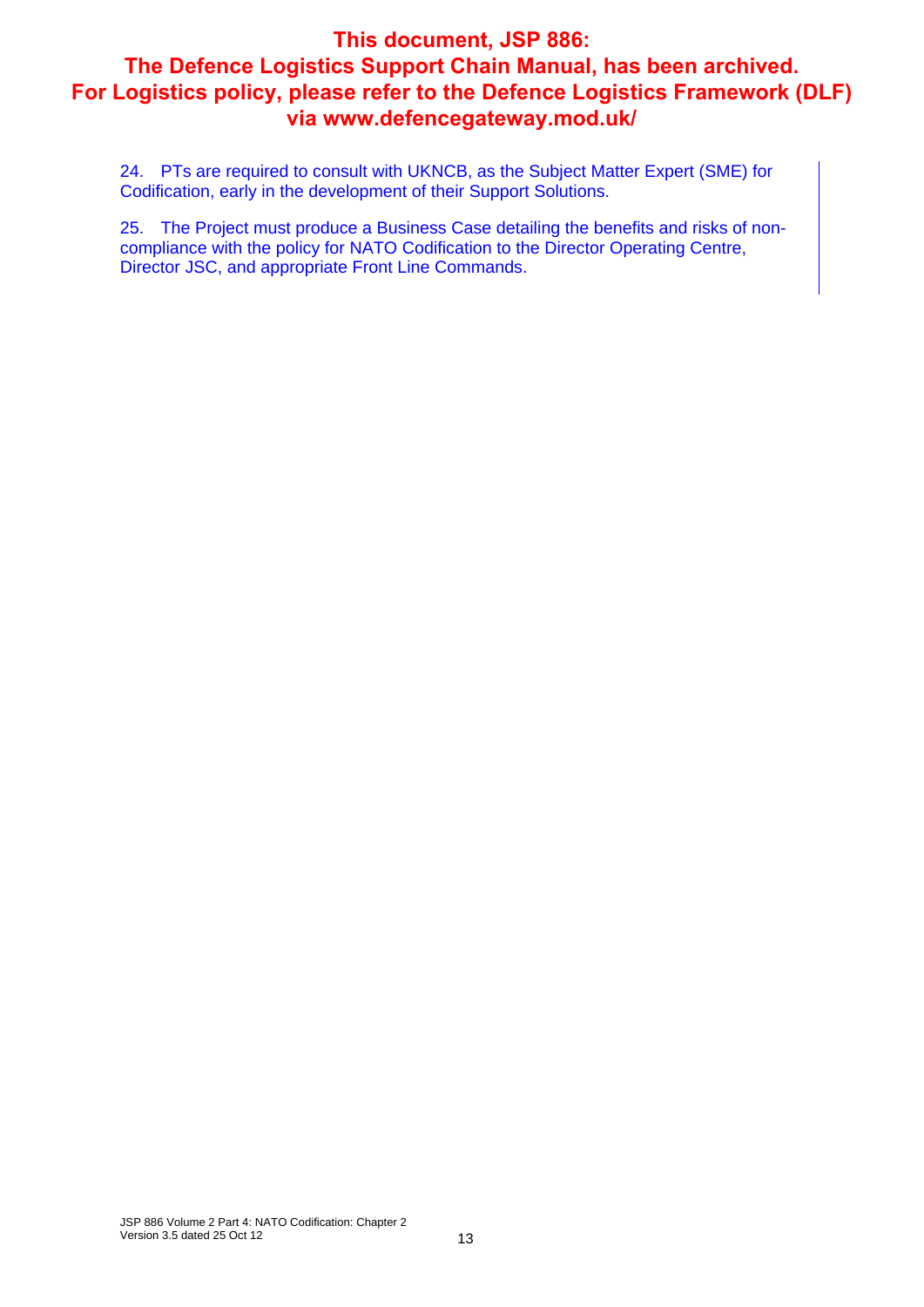#### **ANNEX A: WIDE CONCEPT GENERIC NSNS**

(Introduced at **Paragraph 18)** 

| <b>NSN</b>       | <b>ISIS Item Name</b>                       |
|------------------|---------------------------------------------|
| 6750-99-148-1718 | <b>MJDI Camera Lens</b>                     |
| 6750-99-148-1720 | <b>MJDI Microphone</b>                      |
| 6750-99-213-2903 | <b>MJDI Overhead Projector</b>              |
| 6750-99-364-0876 | <b>MJDI PA System</b>                       |
| 6750-99-413-0934 | <b>MJDI Remote Control</b>                  |
| 6750-99-424-4528 | <b>MJDI Television</b>                      |
| 6750-99-447-4083 | <b>MJDI Camera</b>                          |
| 6750-99-601-9172 | <b>MJDI Video Cassette Recorder</b>         |
| 6750-99-667-3304 | <b>MJDI Trolley</b>                         |
| 6750-99-693-1032 | <b>MJDI Whiteboard</b>                      |
| 6750-99-725-4246 | <b>MJDI DVD Player</b>                      |
| 6750-99-725-4248 | <b>MJDI Screen</b>                          |
| 6750-99-743-1385 | <b>MJDI Projector</b>                       |
| 6750-99-743-9838 | <b>MJDI</b> Loudspeaker                     |
| 6750-99-764-1215 | <b>MJDI Compact Disk Player</b>             |
| 6750-99-812-8313 | MJDI Cable, AV/PC Equipment                 |
| 6750-99-902-9368 | <b>MJDI Radio</b>                           |
| 6750-99-961-3790 | <b>MJDI Camcorder</b>                       |
| 7195-99-498-9215 | <b>MJDI Furniture, Kitchen</b>              |
| 7195-99-667-3307 | MJDI Furniture, Non-Kitchen                 |
| 7520-99-163-6011 | <b>MJDI Personal Computer</b>               |
| 7520-99-253-6790 | <b>MJDI Uninterruptible Power Supply</b>    |
| 7520-99-323-6914 | MJDI Monitor, Personal Computer             |
| 7520-99-341-4340 | <b>MJDI Power Supply</b>                    |
| 7520-99-382-4765 | <b>MJDI Filing Cabinet</b>                  |
| 7520-99-479-6357 | <b>MJDI Software</b>                        |
| 7520-99-670-5338 | <b>MJDI Printer</b>                         |
| 7520-99-681-5879 | <b>MJDI Laminator</b>                       |
| 7520-99-737-2538 | <b>MJDI Fax Machine</b>                     |
| 7520-99-818-6474 | <b>MJDI Scanner</b>                         |
| 7520-99-853-8311 | <b>MJDI Photocopier</b>                     |
| 7520-99-958-3386 | <b>MJDI Telephone</b>                       |
| 7810-99-388-6475 | <b>MJDI Sports Equipment, Gym</b>           |
| 7810-99-483-2647 | <b>MJDI Sports Equipment, Field</b>         |
| 7810-99-517-5681 | <b>MJDI Sports Equipment, Watersports</b>   |
| 7810-99-667-3305 | MJDI Sports Equipment, Mountaineering       |
| 7810-99-925-0786 | <b>MJDI Sports Equipment, Track</b>         |
| 8415-99-375-0265 | <b>MJDI Sports Clothing, Gym</b>            |
| 8415-99-562-6950 | <b>MJDI Sports Clothing, Mountaineering</b> |
| 8415-99-701-2916 | <b>MJDI Sports Clothing, Field</b>          |
| 8415-99-748-5078 | <b>MJDI Sports Clothing, Track</b>          |
| 8415-99-976-5242 | <b>MJDI Sports Clothing, Watersports</b>    |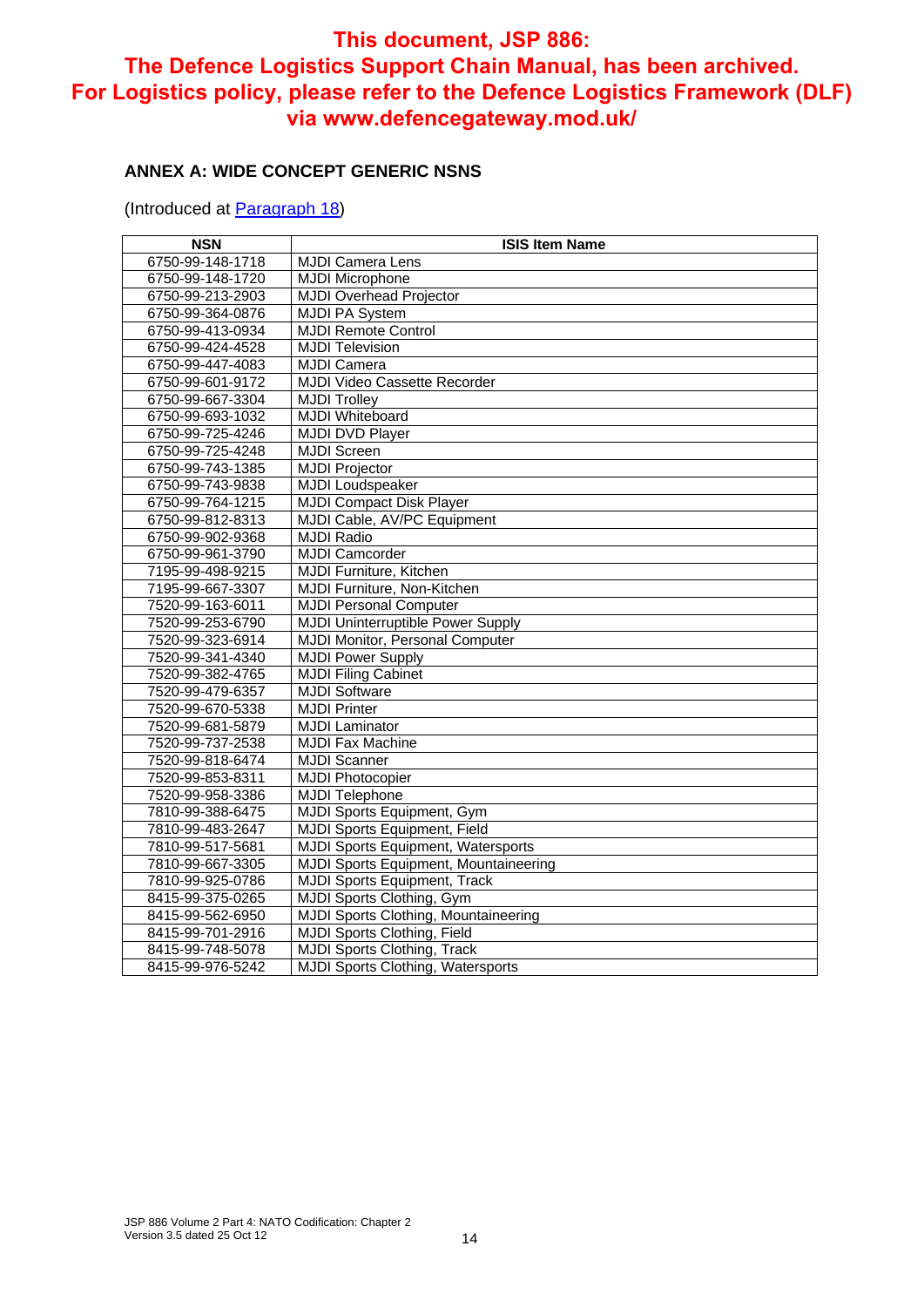### **CHAPTER 3: THE NATO CODIFICATION SYSTEM**

#### **AIM**

1. The aim of the NATO Codification System (NCS) is to apply disciplined processes by which all Items of Supply can be identified and recorded in a uniform manner. The adoption of the NCS as a basis for the common supply language for the UK Armed Services was authorised by the Defence Administration Committee during the 1950s.

2. The system is described in the NATO Publication ACodP-1, and is designed to establish a single name, classification, identification and NATO Stock Number (NSN) for each Item of Supply provisioned for the Services. It is the approved identification system by which provisioning, procurement, distribution, storage, issue, disposal, standardisation and the other related supply processes can be performed most effectively and efficiently. Internationally, it facilitates the interchange of items between NATO Forces, to meet the needs of mutual support and interoperability.

3. Participating countries have the responsibility to codify all Items of Supply manufactured or designed in their country. If the producing country chooses not to exercise this right then the procuring country is entitled to codify the item.

#### **ITEMS OF PRODUCTION AND ITEMS OF SUPPLY**

#### **Item of Production**

4. An Item of Production is any end product, materiel, component, sub-assembly, assembly or equipment identified by a manufacturer's reference. A primary reference is used to identify the design authority for an Item of Production, or a range of Items of Production. The design authority may be an individual company, firm, corporation or government department that controls the design, characteristics and production of the item by means of engineering drawings, specification and inspection requirements.

#### **Item of Supply**

5. An Item of Supply is used by a supply organisation to satisfy specific requirements of the Service or government department. It is the Item of Supply that is allocated a NSN and may be:

a. A single Item of Production.

b. Two or more interchangeable Items of Production (from different manufacturers) having the exact same Fit, Form and Function, procured against a defined specification of key user requirements.

- c. A quality controlled, precise tolerance item, selected from normal production.
- d. A production line item with special modification.

e. A specially selected Item of Production (which is generally interchangeable with other manufacturers' Items of Production), nominated by a design control authority, or recognised regulatory authority, as being the only suitable product for a special application.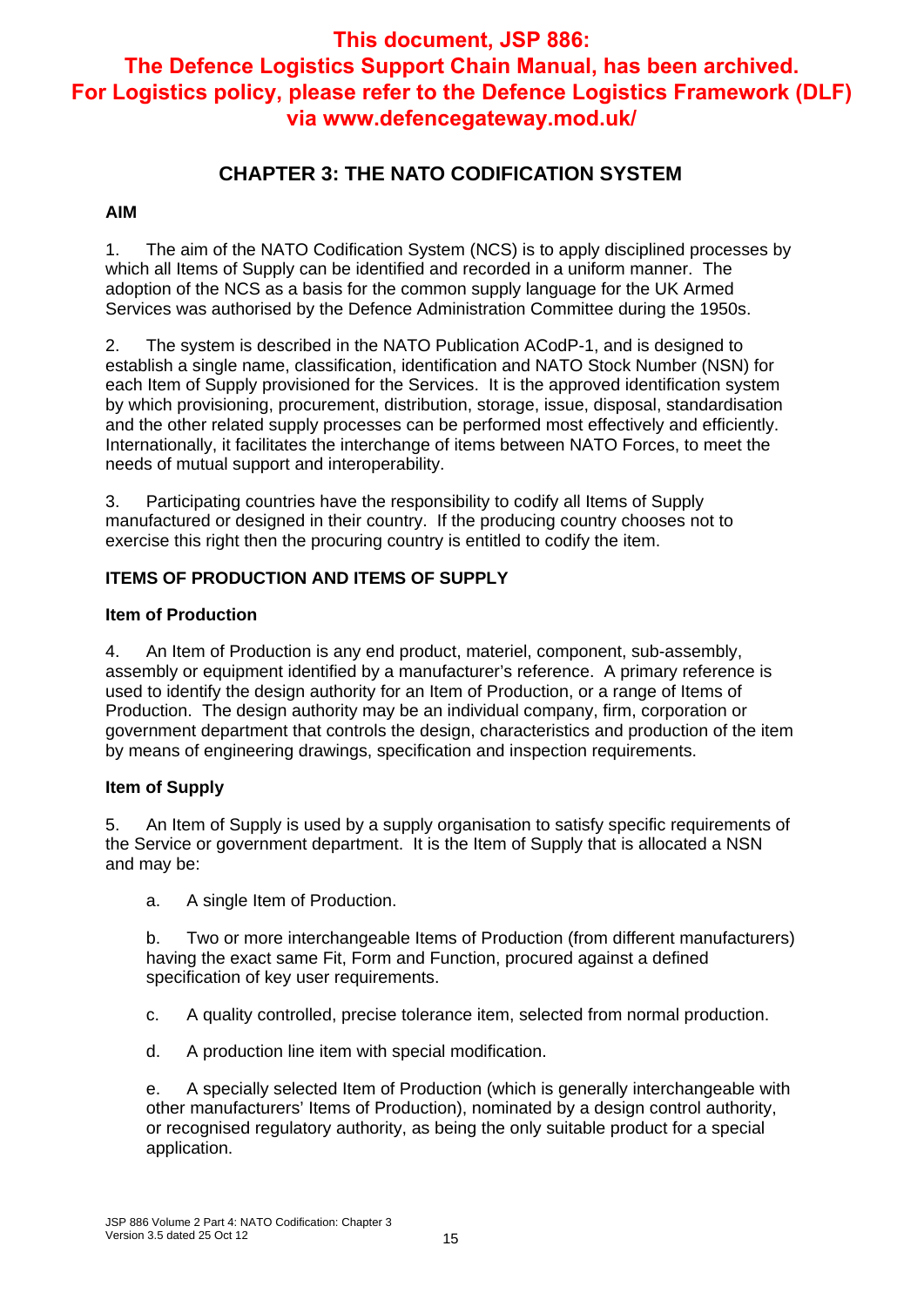#### **NATO ITEM IDENTIFICATION**

6. **NATO Item Identification Elements.** NATO item identification comprises the minimum amount of information required to establish positively what an item is and how it differs from similar items. Item identification consists of the following basic elements:

a. **The Item Name.** A key feature of NATO Item Identification is Item Naming, and 2 types of Item Name are used in codification:

(1) **Approved Item Name.** The Approved Item Name (AIN) is selected and carefully delimited to designate a family of Items of Supply with similar characteristics mostly determined by a definition. To ensure that each item is correctly classified and identified within the NCS it is preferable that an AIN is selected to convey the concept of the particular Item of Supply concerned.

(2) **Non Approved Item Name.** The Non-Approved Item Name (Non-AIN) may be a part name given to an item of production by a manufacturer or an official NATO agency according to professional practice when an AIN is not available. In cases where no AIN exists a non-AIN may be used.

This standard system of Item Naming enables codification records to be used to further the aim of rationalisation and standardisation by enabling the technical characteristics of items of a similar nature to be compared. Similar considerations apply to the use of codification records for selection of technically preferred items during the design phase of new equipment. Application of this system of Item Naming at the development stage of new equipments reduces the possibility of divergence between item names used in industry and those used in UK Service and NATO Supply activities; this reduces the requirement for cross-referencing. It also ensures that labels, packages and handbooks reflect names, which are consistent with those used in the procurement and maintenance processes.

b. **The NATO Stock Number.** The NATO Stock Number (NSN) comprises a unique 13-digit NSN composed of:

#### (1) **A 4 digit NATO Supply Classification Code (NSC), comprising:**

(a) A 2 digit group, covering an area of related items of similar use, and

(b) A 2 digit class, covering a relatively homogenous area of commodities within the group, in respect of physical or performance characteristics, the decode of which is in the ACodP-2-3

#### (2) **A 9 digit NATO Item Identification Number (NIIN) comprising:**

(a) A 2-digit NCB Nation Code (NC) identifies the nation allocating the NSN; the decode is available at NATO Nation Codes.

(b) A 7-digit Item Identification Number (IIN), which is unique within each nation, but has no significance (as detailed in NATO STANAG 3151).

| <b>NSN</b> |    |             |  |  |  |  |
|------------|----|-------------|--|--|--|--|
| NSC        |    | <b>NIIN</b> |  |  |  |  |
|            | NC | ΙIΝ         |  |  |  |  |
| 1005       | 99 | 1234567     |  |  |  |  |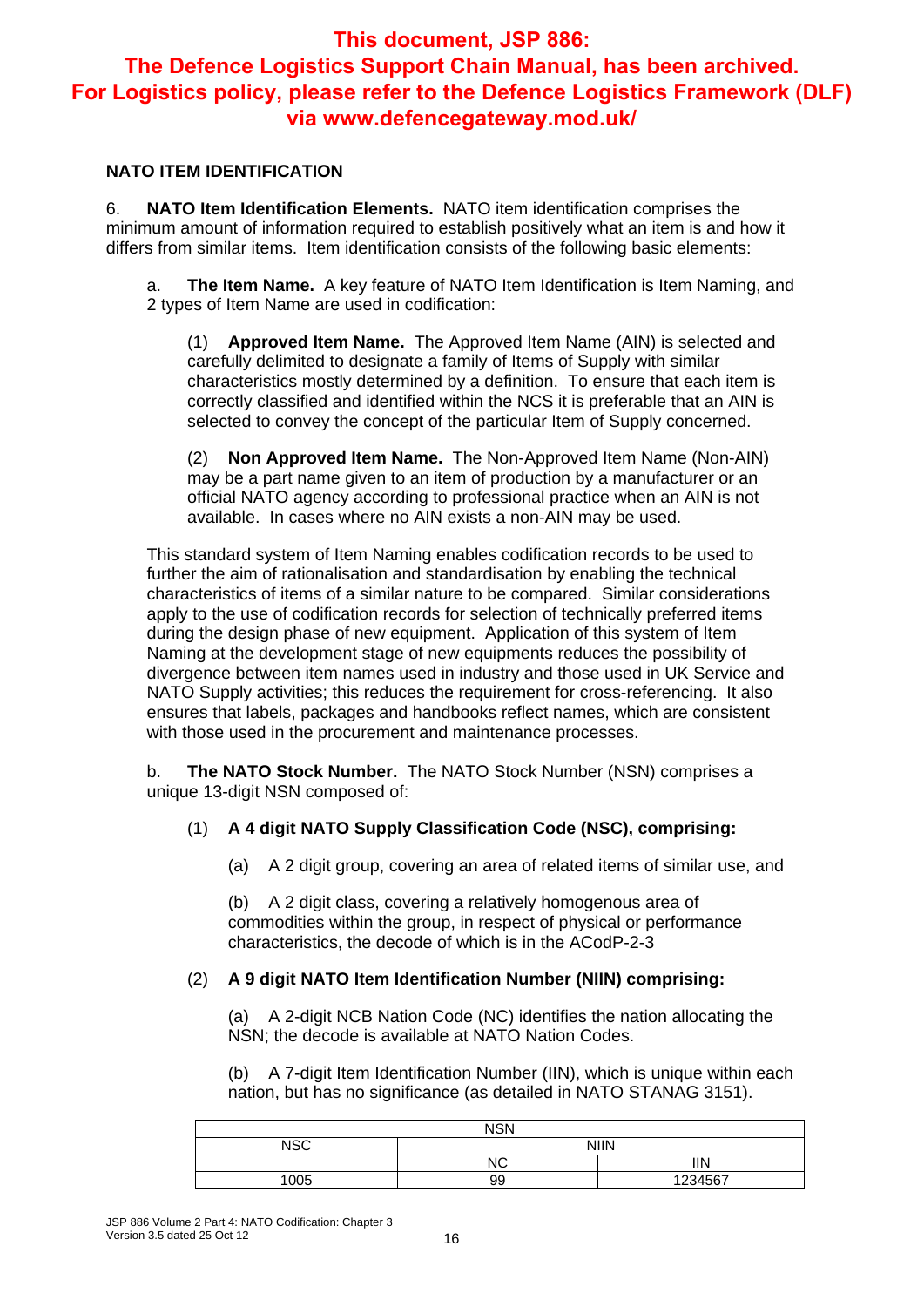(3) The NSC is dynamic and can change as the Group and Class structure is refined; however, the last nine digits (NIIN) are unique and will never change.

7. **Characteristic Data.** A statement of the necessary supporting characteristic data pertaining to an item, according to the applicable Item Identification Guide, see below at Para 9, such as length, width, height, material, colour, surface treatment etc recorded in a uniform manner, required to differentiate the item from similar items.

#### **Item Identification Methods**

8. **Two methods of item identification are used in the NCS**. The descriptive method is the preferred option, but where there is a lack of appropriate technical data the reference method can be applied, for example, only where technical data is unobtainable or is insufficient and all attempts have been made to obtain the data.

a. **Descriptive Method.** The descriptive method of item identification delimits an Item of Supply by defining the essential characteristics of the item that differentiate it from every other Item of Supply. This method requires that the technical and other characteristic data are recorded in a prescribed format, which permits automated comparison with the characteristics of similar Items of Supply to determine any difference that may exist between them.

b. **Reference Method.** The reference method records the identification of an Item of Supply by reference to the manufacturer's identifying part numbers, but does not describe or detail the essential characteristics of an item.

#### **Item Identification Guides**

9. The codification of Items of Supply uses structured codification questionnaires, known as Item Identification Guides (IIGs), to record the characteristics of each item.

10. Each IIG is a self-contained document designed and maintained by the United States NCB, on behalf of NATO Allied Committee AC / 135, to embrace a group of Approved Item Names for a specific commodity area. IIGs are structured with the relevant technical questions together with specific notes regarding the way in which responses are recorded.

11. The IIG system enables the recording, amendment and retrieval of coded characteristic data by means of automatic data processing (ADP). It also enables information to be exchanged between international users of the NCS by ADP.

#### **ITEM OF SUPPLY INFORMATION SYSTEM (ISIS) DATABASE & CODIFICATION TOOLS**

12. Data records on all items assigned a UK NSN, or items codified by foreign codification bureau in which the UK has registered interest, are held by UKNCB on the Item of Supply Information System (ISIS) database. ISIS also contains a record of Items of Supply of UK design in use by NATO and sponsored countries.

13. The basic data recorded on ISIS in respect of an Item of Supply is:

a. The NSN.

b. The type of item identification, indicating the extent and type of data held (reference or descriptive).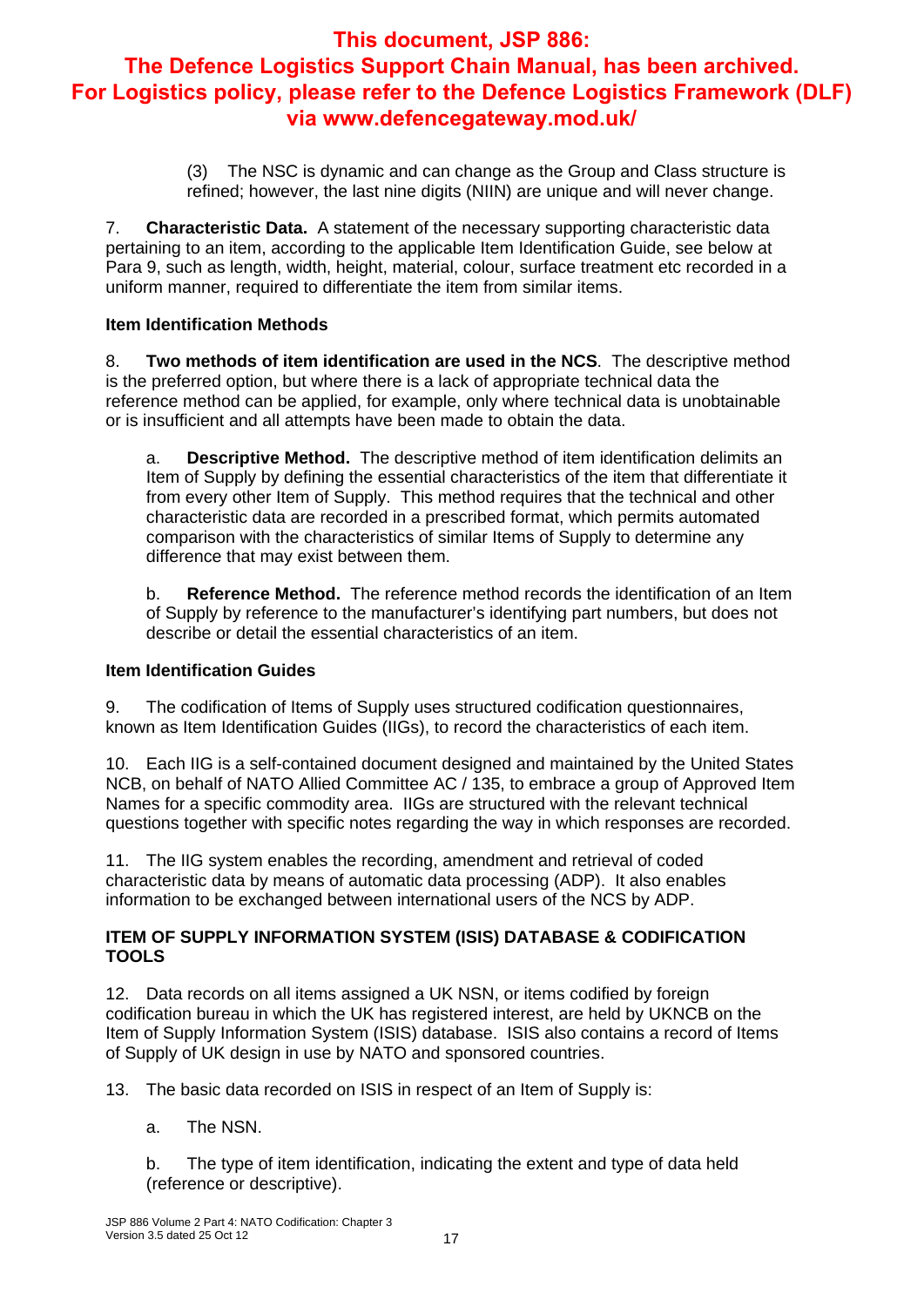c. Codification Status Code (CSC) indicates if codification is in progress, incomplete or completed; and whether the item is inactive, cancelled or of foreign origin.

d. The Item Name, and if this is an Approved Item Name (AIN) the associated Item Name Code (INC). By reference to an index, the INC can be cross-referred to the AIN and decoded in the language of any NATO codification user nation.

- e. Reference Sets comprising:
	- (1) Manufacturer's Reference Number.
	- (2) Manufacturer's NATO Commercial & Government Entity Code (NCAGE).

(3) Manufacturer's Reference Number Category Code (RNCC) the relationship of a Reference Number to an Item of Supply.

(4) Manufacturer's Reference Number Variation Code (RNVC) indicating whether a Reference Number is item identifying or not or for information only.

- (5) Document Availability Code (DAC).
- (6) Reference Number Format Code (RNFC).

f. Reference numbers and NCAGE for suppliers, distributors or companies incorporating the Item of Supply into their own equipment may also be recorded.

14. The following data may be available, where it has been input:

a. **Civil / Service User Code.** A code identifying the inventory system upon which the item is managed.  $(A = SSS, N = CRISP, F = SCCS, B = ASTRID)$ .

b. **Management Data.** The Inventory Management Code (IMC) / Domestic Management Code (DMC) / Supply Management Branch Indicator (SMBI) identifying the item owner.

c. **Foreign Nation User Code.** This identifies any foreign nations registered as a user of the NSN.

| <b>NSN</b><br><b>Relationship</b><br>Code | <b>Meaning</b>              | <b>Explanation</b>                                                                                                                                                                                            |
|-------------------------------------------|-----------------------------|---------------------------------------------------------------------------------------------------------------------------------------------------------------------------------------------------------------|
| A                                         |                             | This code is used when an apparent duplication exists but the extent<br>Similar Item of Supply. of the similarity cannot be determined precisely as collaboration<br>between "users" has not been established |
| B                                         | Duplicate Item of<br>Supply | This code is used when an item record is superseded and the CSC<br>changed to "D" because the Item of Supply concept was duplicated                                                                           |
| C                                         | <b>Replacement NIIN</b>     | This code is used when an item record is cancelled, and the CSC<br>changed to 'S' because the NIIN had been given to more than one<br>Item of Supply                                                          |

**Figure 6: NSN Relationship Codes** 

d. **Related NSNs.** These are listed with a code shown in Figure 6 above, indicating the relationship to the item concerned.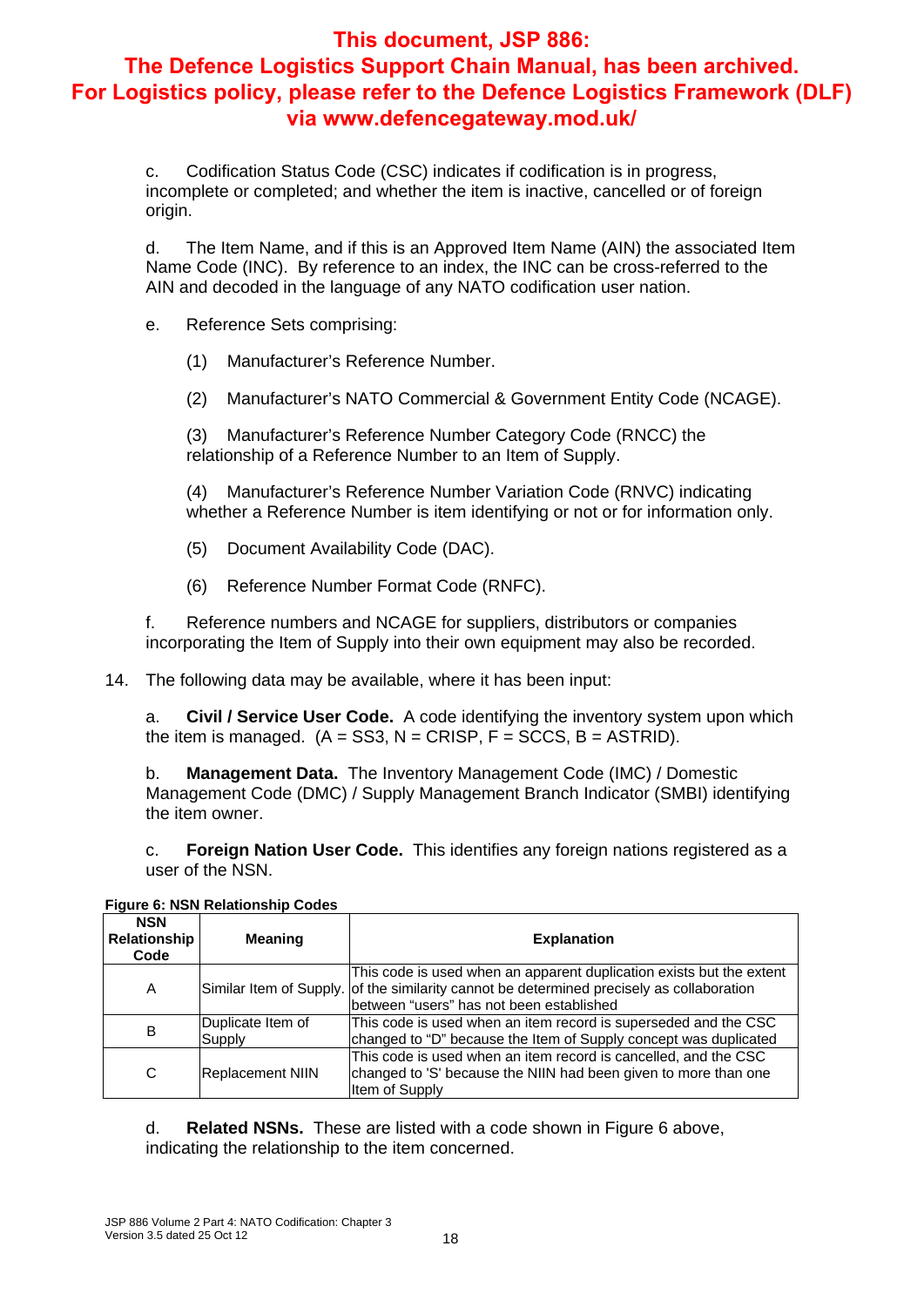e. **Physical and Operational Characteristic Data.** This data is held in either clear text or coded format describing the Items of Supply.

15. The UKNCB maintains the ISIS database of all codified items in the Defence Inventory, and assists the Services and other government departments by interrogating it to provide the following outputs:

- a. Identify existing items.
- b. Extract data for items already on file.
- c. Obtain statistical information.
- d. Progress / update records.

e. Cross-reference lists in which reference numbers are sequenced and crossreferred to NIINs. These lists can be comprehensive, or restricted to include only those items in which the recipient has registered an interest.

16. Data for foreign items in use in the UK is updated only as long as the UK is registered as a user with the foreign NCB, and the item is managed on one of the main Base Inventory Systems.

#### **ELECTRONIC SUPPLY MANAGEMENT DATA (ESMD)**

17. Data gathered upon initial codification (and subsequent amendments to NSNs) is distributed by means of an electronic output, to facilitate automatic item introduction and to allow maintenance of the item data record on Base Inventory Systems throughout the life of the item.

18. The eSMD system is designed only for use within the United Kingdom to meet domestic requirements and is outside the scope of the internationally agreed NATO Codification System, but is managed by UKNCB and held on ISIS.

19. Additional mandatory data is required at the point of requesting codification, through the eTasking system, to enable the automatic record creation on each recipient system and population of mandatory data fields. Full details of the additional data elements are contained in Chapter 5 below.

20. eSMD provides an efficient electronic data exchange, removing hardcopy data exchange and manual data input thus speeding up the availability of NSNs to PTs and FLC. This simplifies the item introduction process, reducing the use of default data values, and increases data accuracy.

21. eSMD has tightened BIS data introduction processes by removing the ability to create items of supply via sub-systems, enabling better inventory management and interface with Industry, promoting the 'input once and use many times' ideal, helping to reduce the PT effort in managing data, promoting the use of consistent data definitions across the support chain, so supporting standardised processes and simplifying data exchange. NSN data will only enter the BIS through eSMD, and all items, regardless of the BIS selected, are simultaneously introduced onto MJDI.

22. A copy of the UKNCB SMD guide is available from UKNCB customer focus by emailing "DES JSC SCM-ScPol-NCB-CUST FOCUS@mod.uk".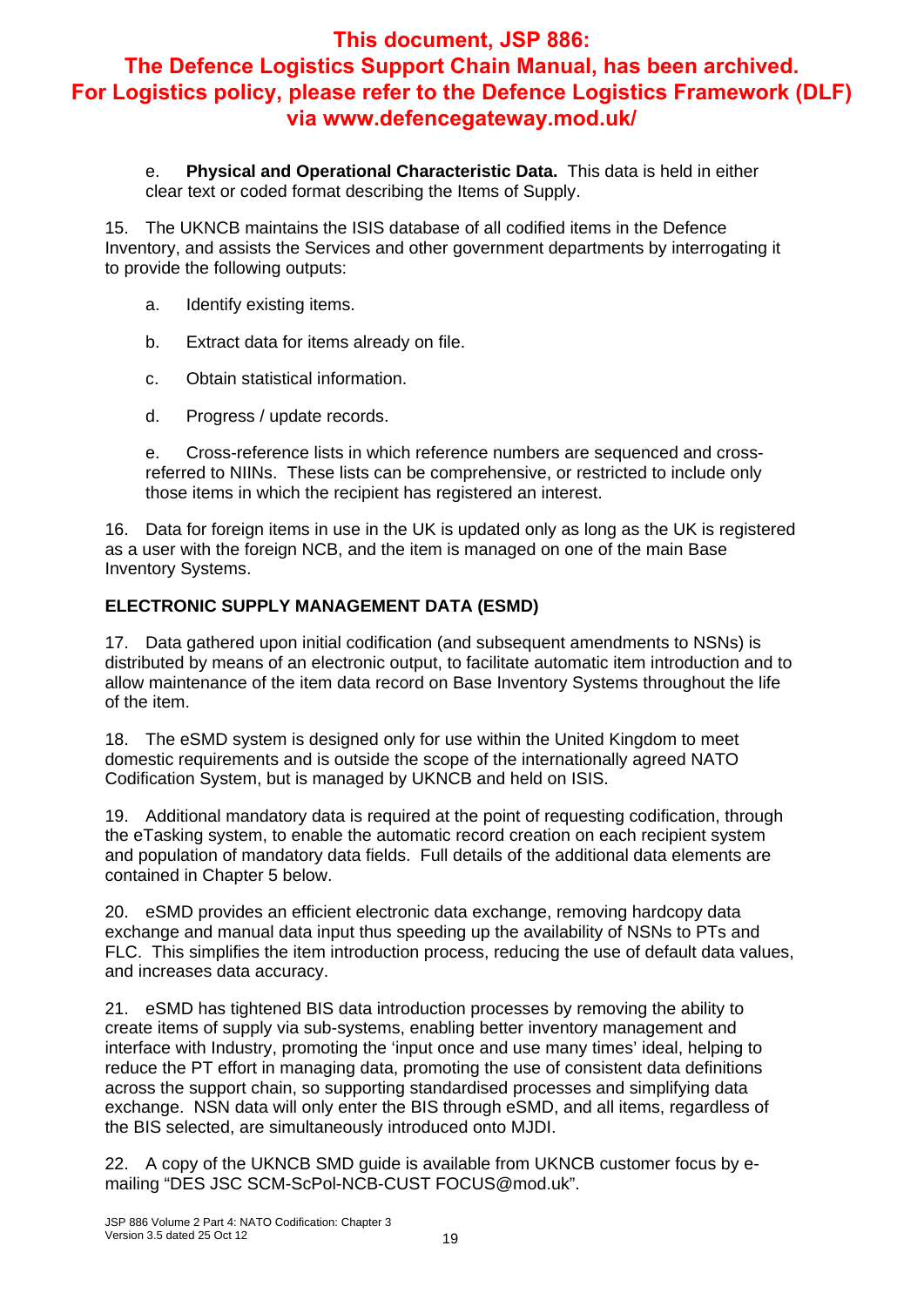a. **Comprehensive RNSTS Inventory System Project (CRISP).** eSMDs are issued electronically from ISIS to CRISP via SC EAI. First Issue (new item) eSMDs are uplifted from SC EAI and loaded onto CRISP resulting in automatic creation of an item record. Subsequent issues (amendments) are emailed from SC EAI to the DES SCM-PST-GROUP (Multiuser)

b. **Stores System 3 (SS3).** SMDs are issued electronically from ISIS to SS3 via SC EAI. First Issue (new Item) eSMDs are uplifted from SC EAI and loaded onto SS3 resulting in automatic item record creation. Subsequent issues (amendments) are referred to DSG (Telford) who update the SS3 record on behalf of PTs.

c. **Supply Central Computer System (SCCS).** All SMDs are issued electronically from ISIS to SCCS Web via SC EAI, for action by the Inventory Manager.

(1) On receipt of an eSMD output, the SCCS Item Record must be updated using the appropriate transaction code listed at Figure 7 below. The relevant MI leaflets are contained in the SCCS User Guide Part 1.

(2) All new item creates can be actioned by the IM using the CLZ, however items being reintroduced can only be input by DES JSC SCM-SCPol-NCB3a3a, Tel: Civ: 030 679 81477.

(3) Most amendments can be actioned by IM's but if in any doubt contact the Data Integrity team on Tel: Civ: 030 679 81477.

| <b>SMD Form Reason Code</b>                                    | <b>PT Action</b>                                                                                               | <b>Transaction</b><br>Code | Leaflet |
|----------------------------------------------------------------|----------------------------------------------------------------------------------------------------------------|----------------------------|---------|
| Amendment to details                                           | Take appropriate action according to the specific<br>changes recorded in the additional information<br>lfield. |                            |         |
| Change Item name                                               | Change Item Name, within 12 character limit on<br><b>SCCS</b>                                                  |                            |         |
| Change of Item Description                                     | Change of Nomenclature                                                                                         | ALZ                        | MI 2/12 |
| <b>Conversion of Domestic</b><br>Reference Number (DRN) to NSN | Change of Man Code, NSC, NC and IIN                                                                            | ASZ.                       | MI 2/9  |
| Obsolescent                                                    | Change Obsolescence Factor. Annotate MPRC                                                                      | ALZ.                       | MI 2/9  |
| New Item                                                       | Create Item Record. Raise MPRC                                                                                 | CLZ                        | MI 3/7  |
| Temporary NSN awaiting Foreign<br>Codification                 | Create Item Record                                                                                             | CLZ                        | MI 3/7  |
| Withdrawal - Duplicate of existing<br>litem                    | Manage stock under one reference number                                                                        |                            |         |
| Withdrawal - Codified in error                                 | Speak to EA/DA                                                                                                 |                            |         |
| Withdrawal - Obsolete                                          | Annotate MPRC - seek technical advice                                                                          |                            |         |
| Withdrawal - No longer<br>provisioned                          | Remove record from BIS                                                                                         |                            |         |

#### **Figure 7: SMD Form Reason Code and SCCS Transaction Codes**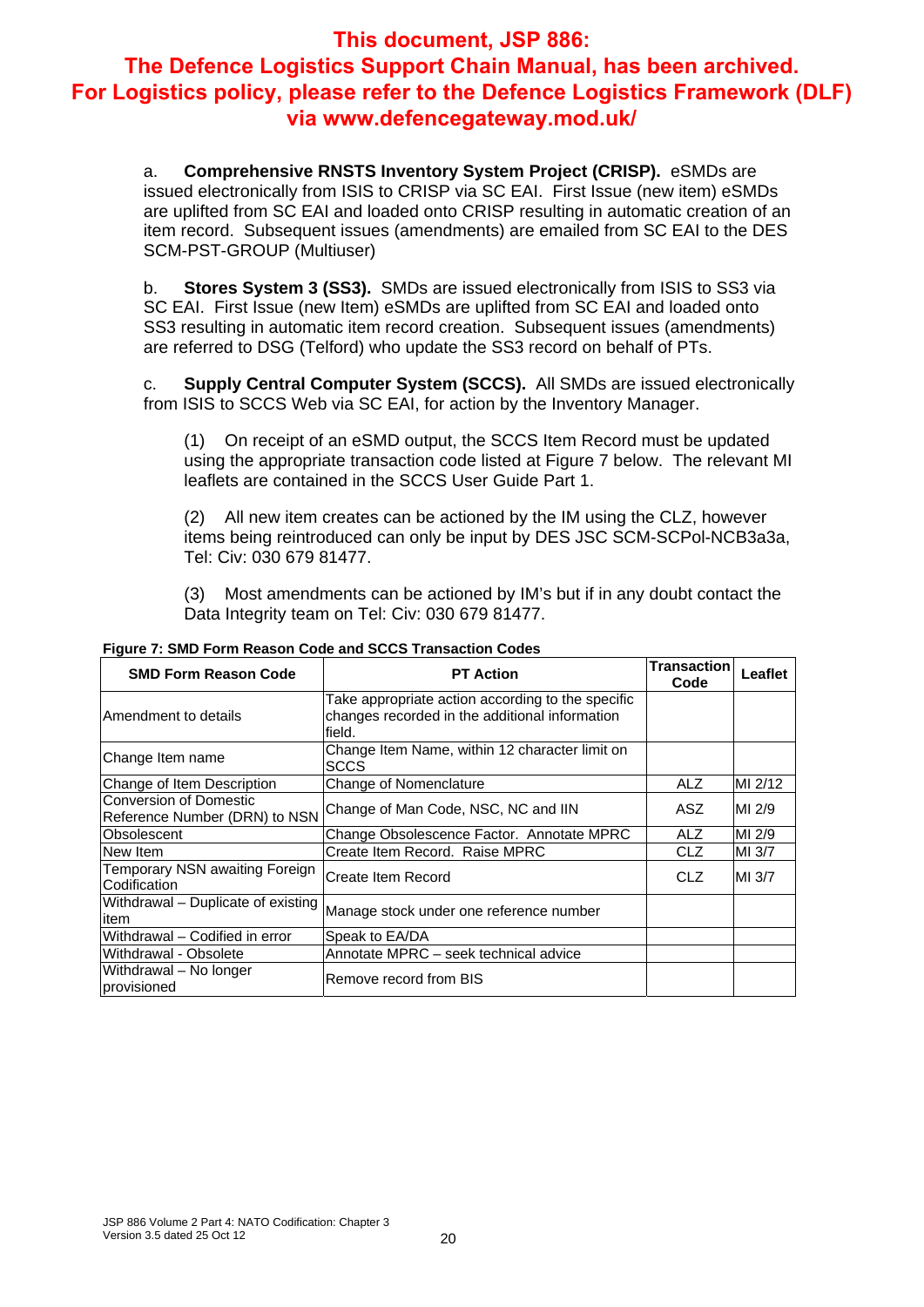## **CHAPTER 4: ROLES AND RESPONSIBILITIES**

#### **UNITED KINGDOM NATIONAL CODIFICATION BUREAU RESPONSIBILITIES**

1. Responsibility for the NATO Codification System in the UK is vested in the MOD Defence Equipment & Support Organisation (DE&S). This responsibility is discharged by Head Support Chain Management-Support Chain Policy (DES JSC SCM-SCPol-Hd) who exercises control through the United Kingdom National Codification Bureau (UKNCB).

2. UKNCB provides the policy focus on the applicability of NATO codification and associated data standards in support of the Single Defence Inventory and is responsible for:

a. The day-to-day evolution and implementation of UK Defence codification policy.

b. Codification of items procured by MOD including technical direction in accordance with the NATO and UK rules and procedures. The codification process is undertaken either internally, or under contracts with MOD authorised codification contractors, or by other nations' National Codification Bureaux (NCB) when the items are of foreign design or manufacture.

c. Codification of items of UK manufacture against requests submitted by a foreign NCB on behalf of foreign procurement organisations.

d. Processing requests for codification of items of foreign manufacture procured by MOD through foreign NCB.

- e. Maintaining the database of codified items within the Defence Inventory.
- f. Storing item identification data.
- g. Distribution of codification data to registered users.

h. Issue and maintenance of NATO Commercial and Government Entity (NCAGE) codes as the sole identifier for suppliers.

#### **PROJECT TEAM RESPONSIBILITIES**

3. Codification sponsors, normally the PT, are responsible as part of Supply Support procedures for determining which items of equipment or materiel are to be introduced into the Defence Inventory in support of military capability. JSP 886 Volume 7 Part 8.10: Supply Support Procedures, provides guidance on items that need to be codified during introduction to service of an equipment. Similar procedures are followed during Configuration Change Management (Modification) procedures. PTs must justify Items of Supply in terms of the technical considerations and the logistic requirement in the broadest possible terms that assure identification consistent with the logistics requirements.

4. Project Teams must ensure that:

a. **Initial Provisioning.** All items procured as part of the Initial Support Package (Spares, Tools and Ancillaries) that will be managed, demanded or tracked using JSC LogIS are to be codified. PTs must also consider all damage modes of the equipment based on its concept of use and codify those items, over and above initial spares, that they perceive to be vulnerable to battle damage.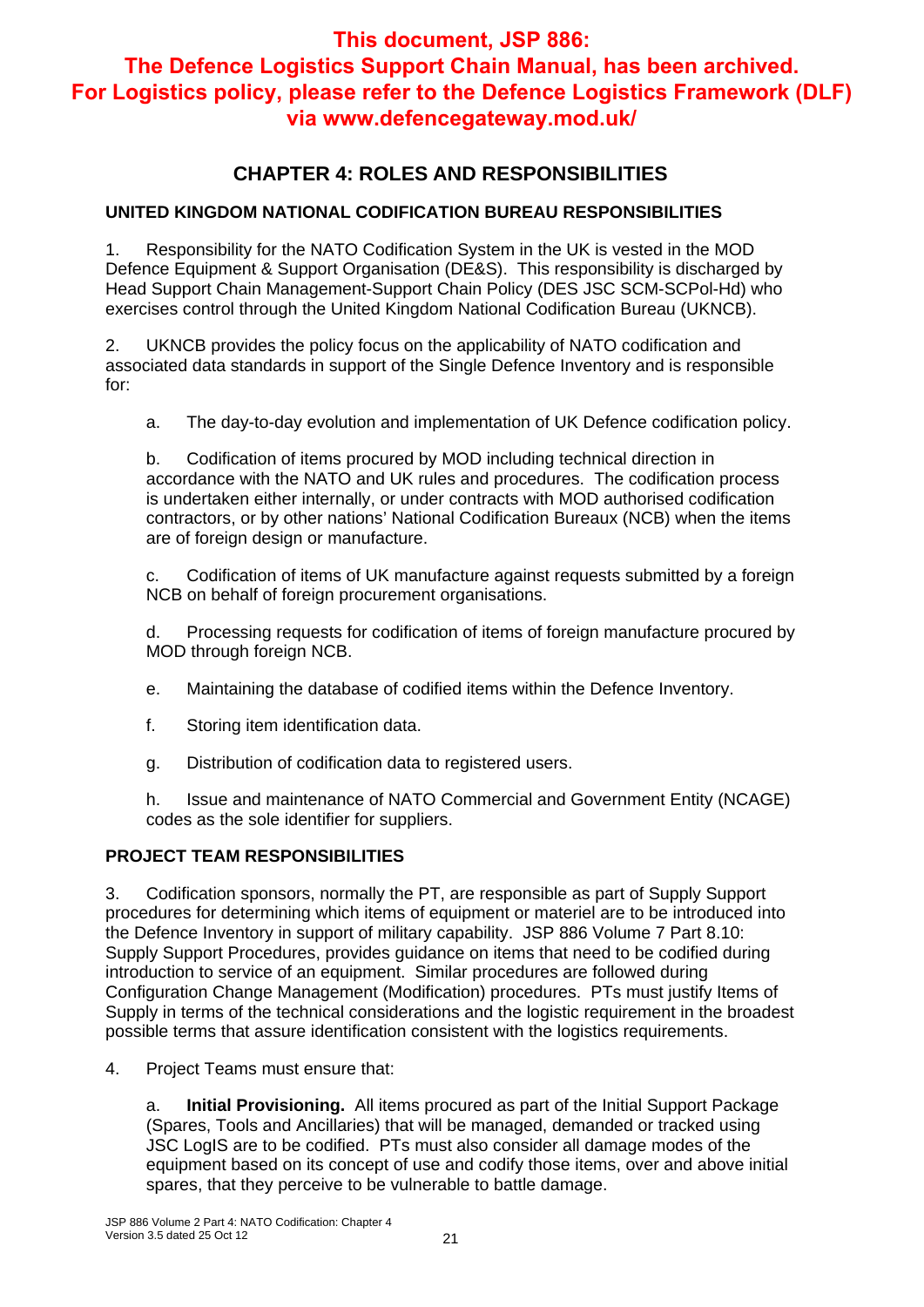b. **In Service.** All non-codified items that are demanded, identified as part of the DRACAS process or introduced by modification are assessed and codified if a continuing requirement is identified.

c. **Assessing Annual Workload.** To support UKNCB compilation of future programme requirements, budget and aid resource management, projects must submit an annual forecast of the quantity of items requiring NATO codification, or where PTs contract out their codification ensure their contractor provides forecast information, before the end of January each year, to the appropriate UK NCB PT Liaison Officer, whose details can be found on the UKNCB Team Page.

d. **Foreign Procurement.** A completed NATO Form 1 must be submitted to the UK NCB immediately a contract is placed to procure new equipment from a Design Authority in another country, including the following information:

- (1) Full name of the equipment including type and model number.
- (2) Name and full address of the equipment manufacturer.
- (3) Contract number or reference of 'instruction to proceed' and date.

(4) Whether or not the NATO Standard Codification Clause, DEFCON 117, has been included. See Chapter 5: Source Data, below.

(5) Details of other countries known to use or intending to use, the equipment.

(6) Date by which the codification data will be required, accounting for planned item introduction or in-service date (ISD) activities.

e. **Screening.** All items that are to be added to the inventory are to be screened against the ISIS and NATO databases. See Chapter 5: Screening.

f. **Codification Requests.** Submit requests for codification to the UKNCB directly or arrange for contractors to do so on their behalf. See Chapter 5: Requests, below.

g. **Information Requirements.** Provide, or make available, the information required for the codification process, including source data, through the insertion of DEFCON 117 in the relevant contract(s) See Chapter 5: Source Information, below).

h. **Amendments.** Amendments to codification records must be submitted to maintain consistency of data between the UKNCB's codification record, BIS and contractor records, with appropriate evidence to support record changes. This will ensure that, for through life management of an item, data provided on SMD forms is actioned appropriately.

i. **DMC/IMC/SMB.** PTs are required to review the contents and status of their DMC/IMC/SMB and inform UK NCB of any changes. See Chapter 7 below.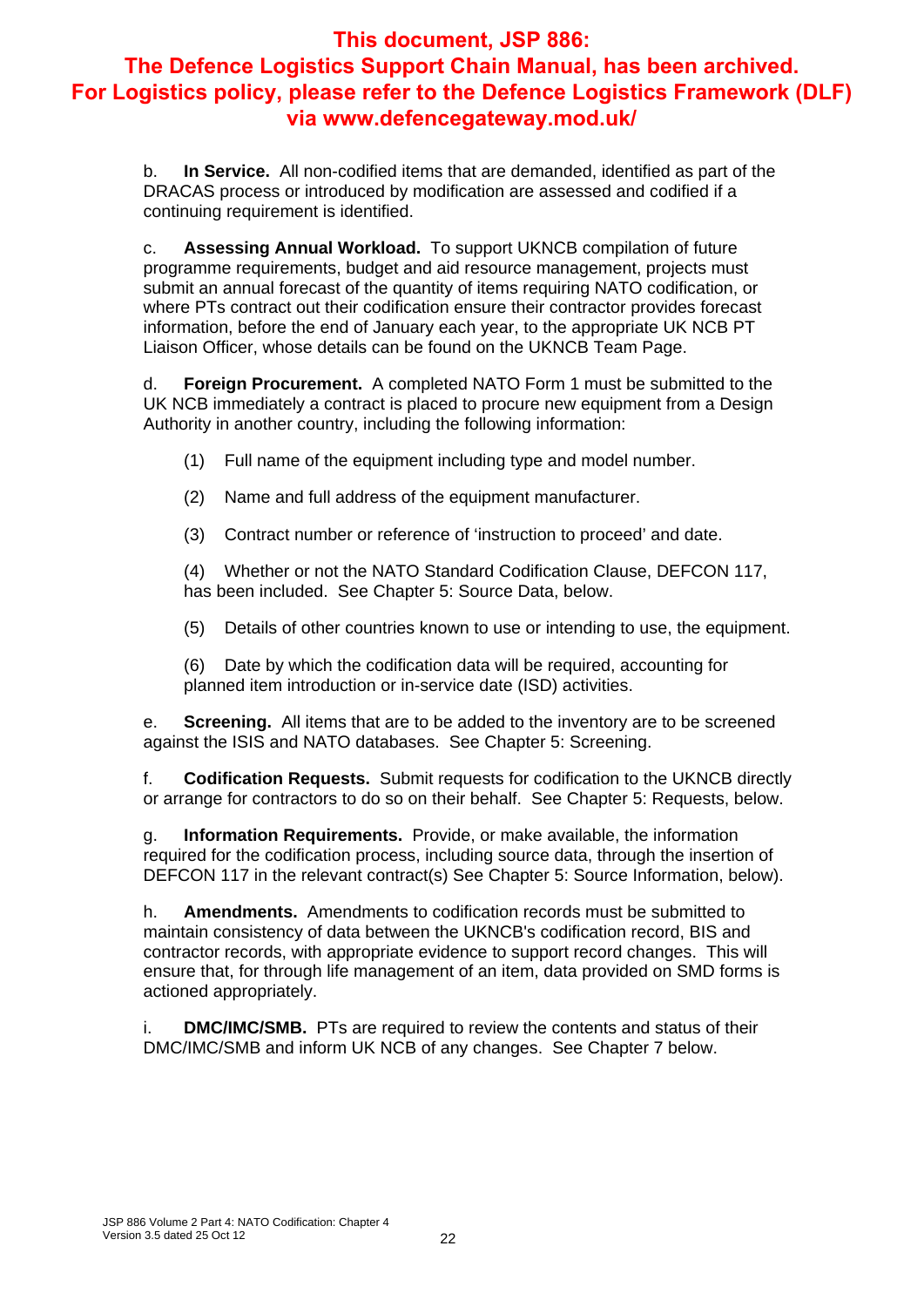## **CHAPTER 5: CODIFICATION PROCEDURES**

1. Codification requests can result from the ad hoc procurement of spares and equipment, modification of existing in-service equipment, or procurement of major platforms contracting for codification through ILS contracts.

2. Due to development of the UK NCB eTasking and eSMD systems and reductions in codification timescales throughout NATO, all requests for codification must be submitted using eTasking. DEFSTAN 00-60 Part 22 data exchange is now only utilised after completion of the full Codification Process, see Figure 8 blow, and is limited to registration of the Initial Provisioning Prime Contractor as an Authorised Data Receiver.

3. DEFSTAN 00-60 Part 22 previously described codification procedures for major projects invoking Aero Space Defence (ASD) Specification 2000M (S2000M) or similar procedures, which required the Prime Contractor responsible for providing Initial Provisioning (IP) data in accordance with DEFSTAN 00-60 Part 21 and was only a precursor to full codification. Temporary NSNs allocated at the draft Illustrated Parts Catalogue (IPC) stage were often never procured, submitted for update, or were replaced by an existing NSN, yet the temporary NSNs continued to appear within technical documentation or on MOD inventory systems.

4. Where current contracts stipulate use of DEFSTAN 00-60 Part 22, UK NCB will continue to fulfil their obligations until agreement can be reached with UK NCB to transfer to the new system. Full details on the revised procedure for ILS contracted projects can be obtained by contacting UKNCB Tasking, Tel: Mil: 94561 Ext 2259, Civ:0141 224 2259.

#### **SCREENING**

#### **Screening Process**

5. It is the PT's responsibility to ensure all items are screened, either in-house or by their contractor, **before** requests for codification are submitted, to identify existing NSNs and minimise codification costs.

6. UK NCB can support PTs and can provide screening reports through authorised codification contractors of potential, partial or exact matches, for the PT to review and confirm before proceeding with any codification action.

#### **Reference Screening**

The fully identifying item references are to be checked against the National and NATO databases to identify if the item has already been codified by the UKNCB or Foreign NCB.

a. **ISISWeb Reference Screening.** The manufacturers references (Manufacturers Part Number (MPN)) must be checked against the ISIS Web database, individually or by batch, to identify if the item has already been codified and is in UK use (indicated by CSU value).

b. **NATO Reference Screening (NMCRL).** If no matches are found on ISIS, references should be screened against NATO Master Catalogue of References for Logistics (NMCRL), which is the register of all items codified by NATO. This is mandatory if the manufacturer or supplier is foreign, or is part of a multi-national corporation. NMCRL does not contain any characteristic details, though the US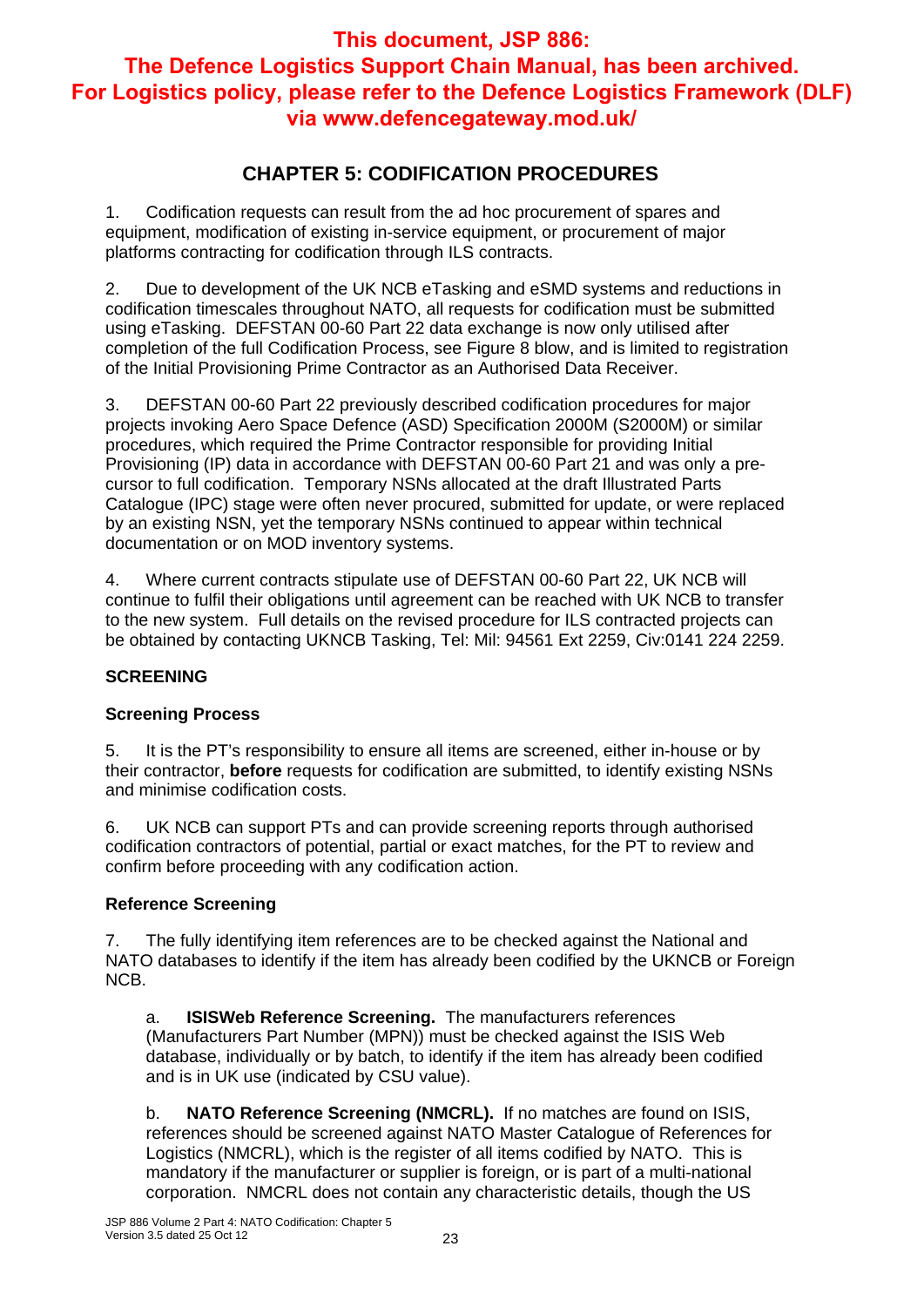Federal Logistics (FEDLOG) system may provide additional information if the items are used by the United States.





c. Potential Matches. Where a potential match is found, the NCAGE, Item Name and characteristic details should be checked to confirm it is the same item.

Action on Finding Match. Where a match is found, the following action should d be taken, where necessary:

(1) If the item is inactive on ISIS, indicated by CSC A or H, or has no registered owner, UKNCB should be tasked to re-activate the item. An eSMD will be output to introduce on the appropriate BIS.

(2) Where the required item is not on ISIS, UKNCB must be tasked to register UK interest with the foreign NCB. An eSMD will be output to introduce on the appropriate BIS. See Chapter 5 Paragraph 22, below.

(3) Where an item is already in UK use, owned by another PT on an Inventory System, indicated by the Domestic Management Code (DMC) / Inventory management Code (IMC) / Supply Management Branch (SMB) on the NSN CSU field, the PT must negotiate with the existing owner to agree future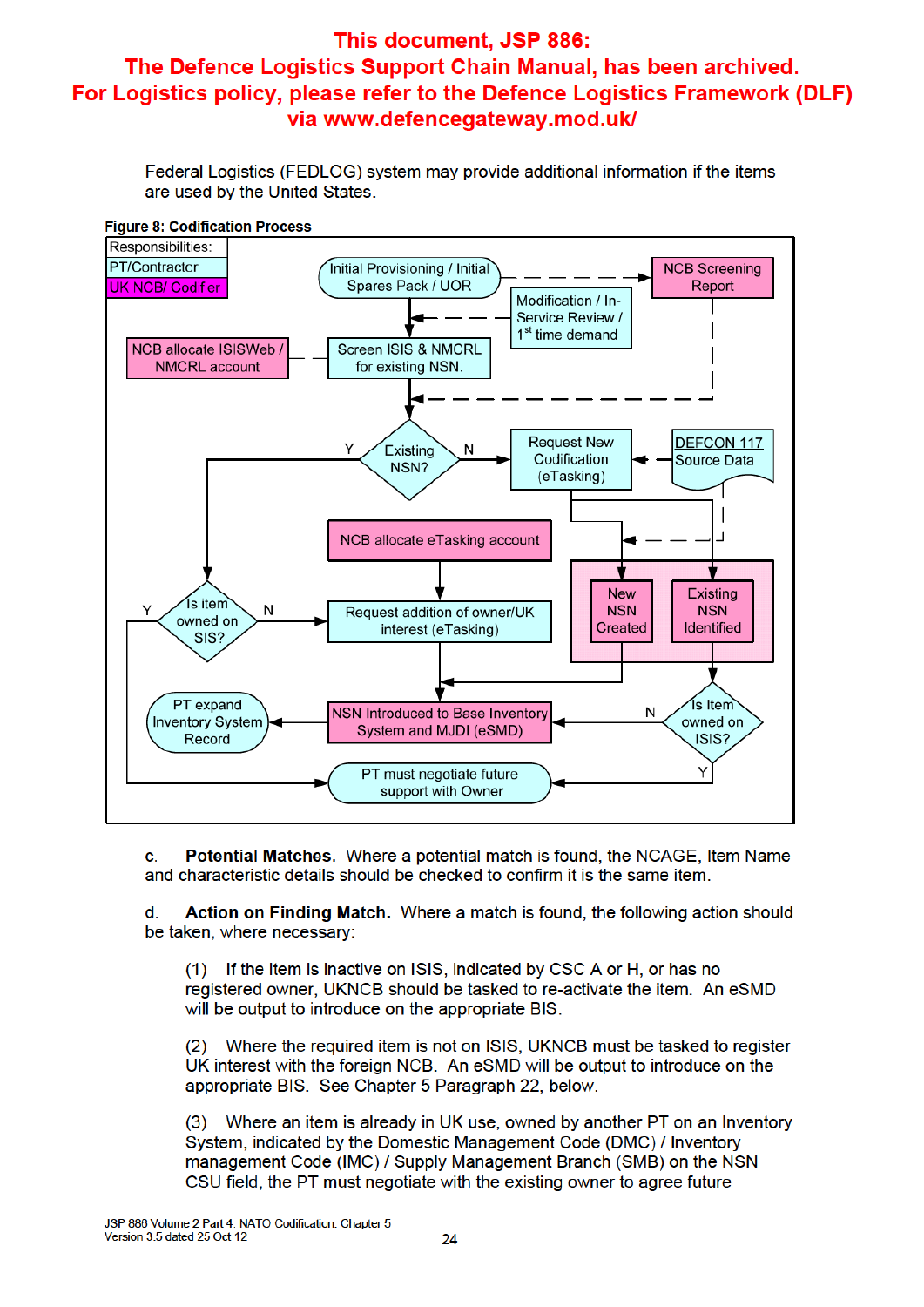ownership, in accordance with JSP886 Volume 2 Part 3: Single Ownership of Items of Supply in the Defence Inventory.

#### **Characteristic Screening**

8. If no match is found by reference screening, and source data is available, ISIS can be screened using the item's physical characteristics; length, width, height, material, voltage, etc, which may identify potential matches that must be passed to UKNCB for confirmation before being adopted.

#### **REQUESTS FOR NATO CODIFICATION**

9. All requests for codification action must be submitted using the UKNCB eTasking system, developed to replace numerous previous hardcopy application forms (SSCF86, WSA0401, Form154 and CRL4a etc). eTasking is available to any member of the UK MOD, or Defence contractors (subject to conditions) through the Restricted Local Area Network Interconnect (RLI) at www.ncb.r.mil.uk. An Internet version of eTasking is available to Contractors and Manufacturers (subject to conditions) unable to connect to the RLI, and is available at www.isisweb.mod.uk.

10. Through eTasking, customers may request allocation of new NSNs, or amendment to existing NSNs, and can attach supporting soft copy source data, for example PDF, JPEG, TIF etc. Multiple requests can be submitted by batch, using downloadable MSExcel templates. Once successfully submitted, a task is automatically created and allocated to a codification contractor. UKNCB monitor task progress through to completion, however the eTask is updated automatically giving the customer full visibility of progress of their request.

11. Requests for new codification should include as much data as possible, to ensure accurate identification of the Item of Supply. However, the following data is the minimum mandated by use of eTasking, for each item:

- a. Technical Point of Contact (to whom queries should be directed).
- b. Owning PT NCAGE.
- c. Request Priority: Set as normal by default.
- d. Required Delivery Date: Mandatory for UOR requests.
- e. Priority Justification: Mandatory if priority other than normal.
- f. Additional Information: Anything which may assist codification or clarify requirement.
- g. Item Name.

h. Domestic Management Code (DMC) / Inventory Management Code (IMC): See Chapter 7.

i. Manufacturer's Reference.

j. Manufacturer's NCAGE or Name and Address. Details are to be of the organisation that exercises design control over the item to be supplied, and is to be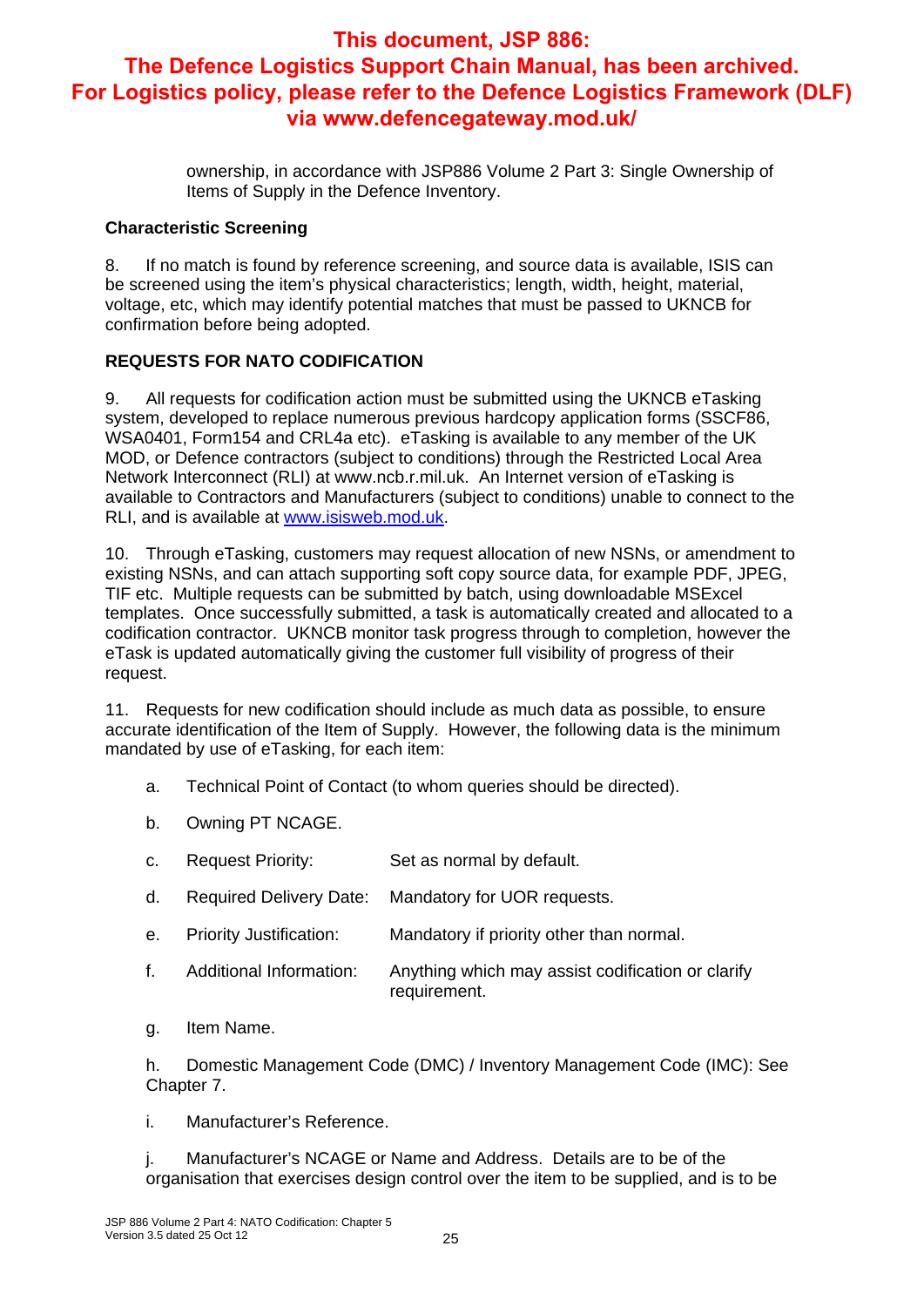fully definitive wherever possible. A fully definitive part number is one which identifies the item being spared without having to add additional data, such as colour, size etc.

k. Requirement for Provenance and Traceability: (applicable for items fitted to aircraft requiring Certificates of Conformity).

l. Used on / Next higher assembly: End Item information.

#### **Target System**

12. The following data elements are mandatory to facilitate item introduction, according to the chosen Base Inventory System on which the item is to be introduced;

| <b>Data Field</b>                           | <b>CRISP</b> | SS <sub>3</sub> | <b>SCCS</b> | <b>ASTRID</b> |
|---------------------------------------------|--------------|-----------------|-------------|---------------|
| Unit of Issue Code                          |              |                 |             |               |
| Hazardous indicator                         |              |                 |             |               |
| Materiel Accounting Classification Code     |              |                 |             |               |
| <b>IShelf Life Code</b>                     |              |                 |             |               |
| <b>IEstimated Price</b>                     |              |                 |             |               |
| <b>Procurement Reference Code</b>           |              |                 |             |               |
| Special To Contents Container Indicator     |              |                 |             |               |
| Periodic Maintenance Interval Code          |              |                 |             |               |
| Pre Issue Inspection Code                   |              |                 |             |               |
| <b>Quality Assurance Documentation Code</b> |              |                 |             |               |
| <b>Inventory Classification Code</b>        |              |                 |             |               |
| Capital Indicator Code                      |              |                 |             |               |
| Supply management Branch (SMB)              |              |                 |             |               |

#### **Figure 9: eSMD Mandatory Data**

13. Access to eTasking is via user account through completion of UKNCB Form 054a, which is available from UKNCB, along with a detailed guide to eTasking - Tel: Mil 94561 Ext 2250 (fax 2148), Civ: 0141 224 2250 (fax 2148).

14. Only where eTasking is unavailable due to IT connectivity issues, or is otherwise considered unsuitable, should the NCB tasking officer (UKNCB-2a2, Tel: Mil: 94561 Ext 2259 or Civ: 0141 224 2259) be contacted for authority to submit by an alternative method.

15. If a codification request is subsequently matched to an existing NSN, owned by another PT, the codifier will provide details of the NSN and owning PT. The submitter must contact the owning PT in accordance with JSP886 Volume 2 Part 3: Single Ownership of Items of Supply in the Defence Inventory.

16. Where an item has not previously been codified, an NSN will be allocated and relevant item identification data recorded on the NCB database, using the data provided in accordance with DEFCON 117.

#### **DEFCON 117: SOURCE DATA DOCUMENTATION / NATO CODIFICATION CONTRACT CLAUSE**

17. It is essential that submissions for codification should include relevant drawings, technical information and specifications to allow completion of codification using the descriptive method, or clear indications of where such data can be obtained. Timeframes for codification may be affected if source data is not readily available which can impact on the project / equipment in-service date. If this is likely, discussion should take place between all stakeholders to resolve.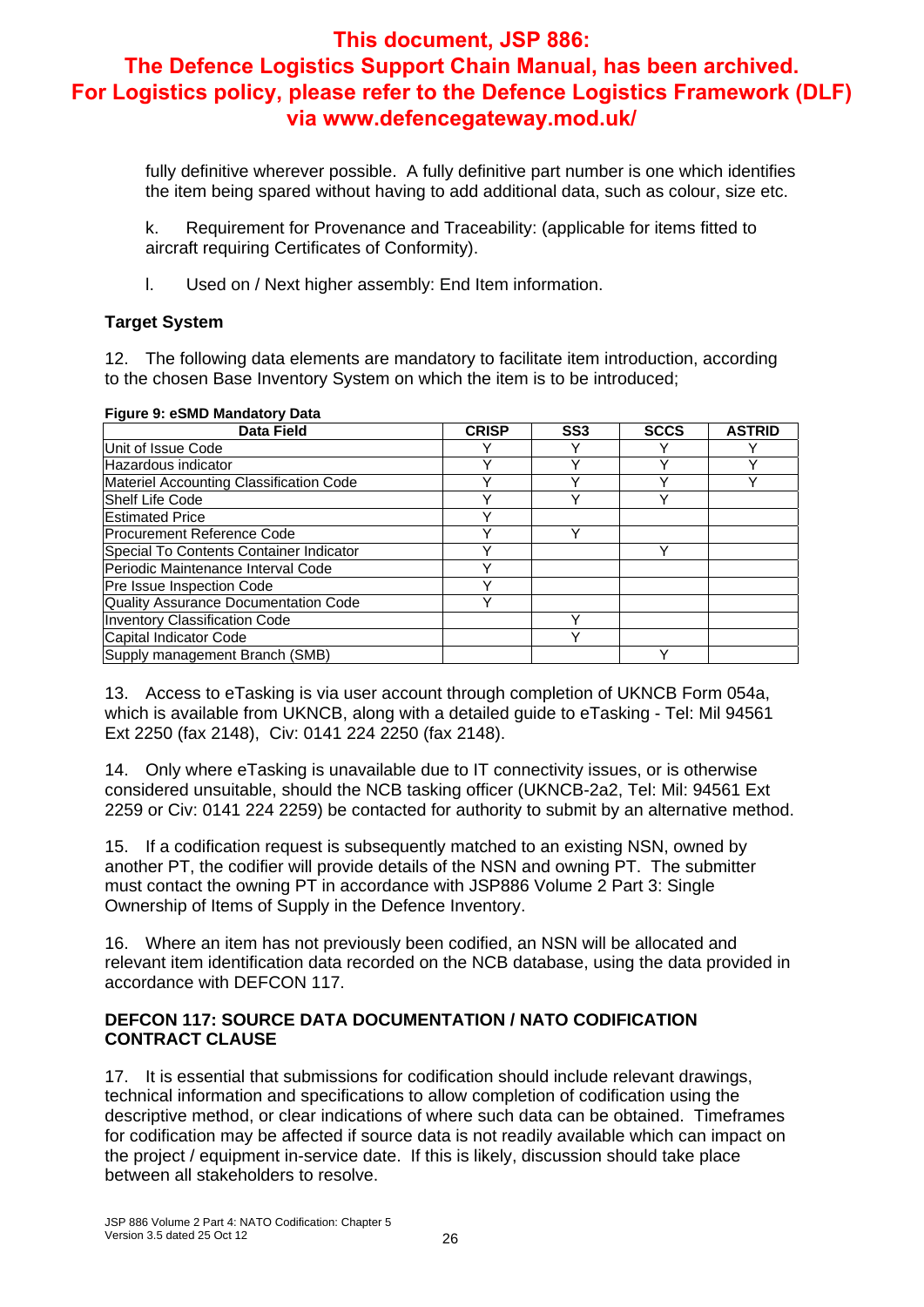18. To facilitate this supply of source documentation all equipment supply procurement contracts (including those where equipment is being procured from a foreign participating country) should include the appropriate codification data clause DEFCON 117. This requires equipment manufacturers (including those for 'bought out' items) to provide source documentation (technical information) to the UKNCB, or its authorised codification contractor. The latest version of DEFCON 117 is available on the Acquisition Operating Framework (AOF) - Commercial Toolkit.

19. Source documentation so provided will not be used for purposes other than those covered by DEFCON117.

20. The data provided shall include the following information for each item to be codified, irrespective of the country of manufacture:

a. The NATO Stock Number (NSN), where the contractor has been able to establish that the item may previously have been codified. This will be regarded as a suggested NSN and should be subject to validation by the respective codification authority.

b. All known Service or other domestic numbers relating to the item, including the Ammunition Descriptive Asset Code (ADAC), where applicable.

c. The item name appearing on the source documentation.

d. The true manufacturer's name, address, and identifying reference, for items included in equipment that is not manufactured by the main contractor, (ie a 'bought out' item).

e. The main contractor's own reference (part or drawing number), where the item forms part of an equipment, or they have allocated their own part or drawing number.

- f. Any relevant standard or other specification.
- g. An indication of whether the item is:
	- (1) As identified by the manufacturer's reference.

(2) Of multi-manufacture and may be identified by more than one manufacturer's reference.

(3) Of multi-manufacture, but has been especially selected by the designer who confirms that no other product is acceptable: The drawing identifying such an item must substantiate any such restriction.

(4) Subject to additional qualification or quality assurance processes that are not inherent in the manufacturer's reference.

- h. Any proprietary design rights, if known.
- i. Physical and Operational Characteristic Data.

#### **DATA EXCHANGE STANDARDS / SUPPLIER SOURCED CODIFICATION (SSC)**

21. UK NCB has been investigating improvements to the capture and exchange of data with industry, to improve the accuracy and completeness of NSN records, based on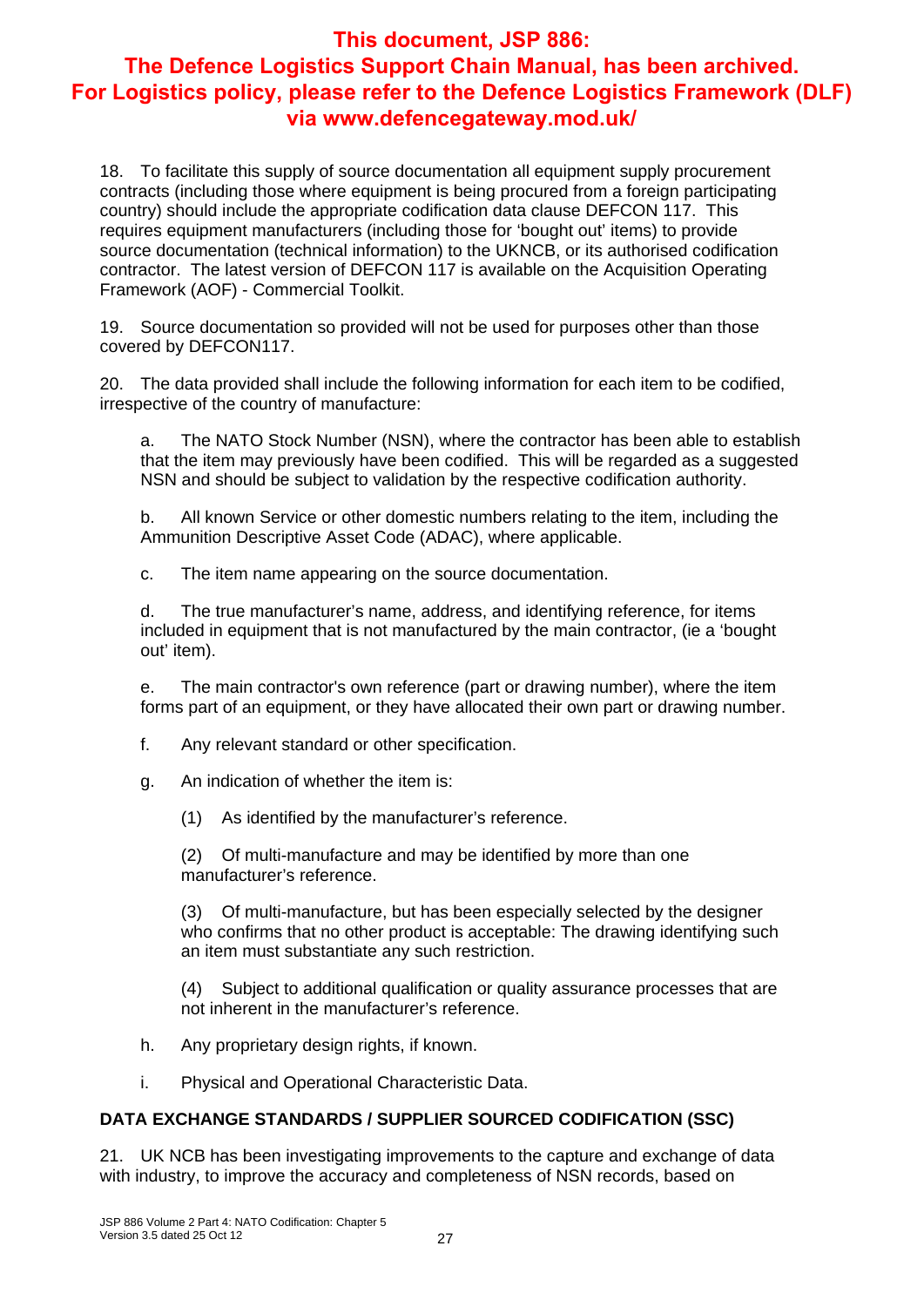International Standard ISO 8000. ISO 8000 measures the quality of an entities data management, and requires that a specific request be made for an exact data requirement.

22. UK NCB has developed and is trialling a web application, to request specific characteristic data for each item being supplied, which allows companies to submit data directly to UK NCB. This avoids the requesting and acceptance of generic data which results in incomplete NSN records.

23. Data provided via the web service will initially need to be supported by engineering drawings, International / National or Commercial standards and specifications, commercial catalogues, brochures or similar documentation, until UK NCB is satisfied as to the accuracy of the Item Name and data provided.

24. For more information on ISO 8000, or to obtain an account for the free web service, email **DESJSCSCM-SCPol-NCB2f@mod.uk.** Access to this web service may be suspended or withdrawn should information be found to be inaccurate.

25. UK NCB are also trialling improvements based on ISO 22745, which facilitates the mapping of terminology dictionaries to a single source, allowing translation of terminology from one entity to another based on an XML schema. This enables the creation of Open Technical Dictionaries and machine readable transactions, enabling automated exchange of codification data which can greatly reduced the time to populate characteristics data on NSN records.

26. For more information on ISO 22745, email **DESJSCSCM-SCPol-NCB2f@mod.uk.** 

#### **SECURITY PRECAUTIONS**

27. When submitting details of items to be identified, sponsors must observe the following security precautions:

a. Equipment and items with a security classification of 'RESTRICTED' or above are to be appropriately annotated in the item detail forwarded to UKNCB.

b. In determining the security classification of ranged items, sponsors should consider that SMD Forms might be raised which will include a reference to security classified equipment. Item identification submission forms do not normally crossrefer items to particular equipments. It is therefore possible for an item to have different security classifications for the item identification submission form and the related SMD Form; in such cases, both classifications are to be shown in the detail.

c. To minimise the numbers of classified SMD Forms, sponsors submitting details of items to be identified may direct that classified equipment should not be recorded on the forms, but that the relationship between items and their parent equipments should be established solely by quotation of the identifying references of Ranging Lists, Scaling Lists, and Service Parts Lists etc. Precise instructions should accompany the request for codification.

#### **INTRODUCTION OF EXISTING FOREIGN NSN**

28. Projects procuring foreign designed equipment, which may be in-service in other countries, where the existing NSN is known, can be added to ISIS without need for supply of source data.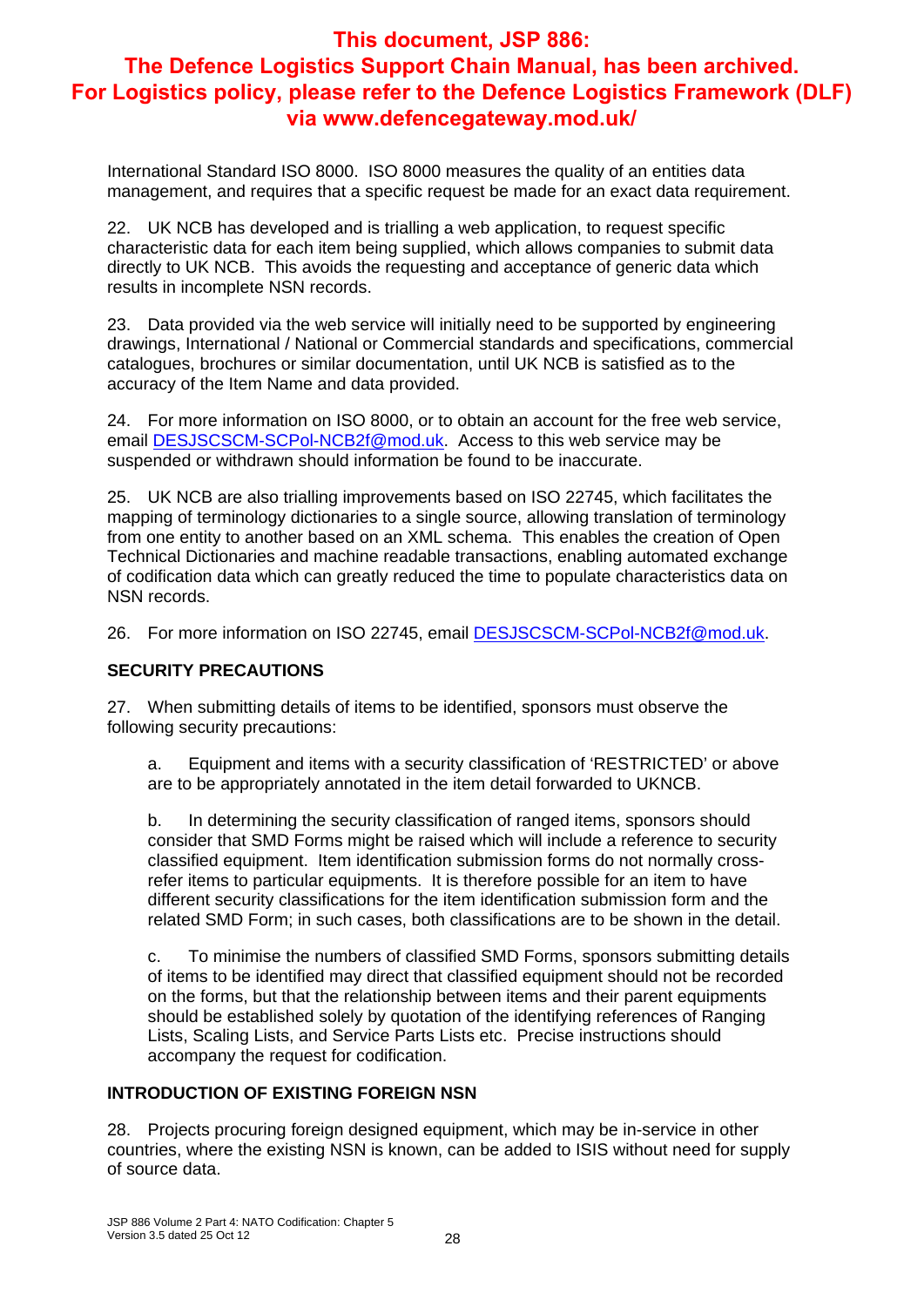29. Requests must be submitted through eTasking as a post codification request, selecting Option 2 "Reinstate/Add UK interest to foreign NSN", providing the minimum mandatory data to enable item introduction on the specified Base Inventory System.

#### **AMENDMENT OF EXISTING ITEM OF SUPPLY RECORDS**

30. Codification records may need to be amended for a variety of reasons such as a change to the source of supply, change of part number, obsolescence or to add UK user interest to an existing NSN.

31. Any changes by a contractor, to an item supplied under an NSN affecting Fit, Form or Function must be reported to the UKNCB as the changes may necessitate the allocation of a new NSN. This is especially important where changes have Legal or Health & Safety implications, for example, contain asbestos, cadmium plating etc, where the original item may remain stocked or fitted to equipment, requiring continued identification by the original NSN.

32. Requests for amendment to ISIS records must be submitted via eTasking, selecting the appropriate request category and providing the evidence traceable to the item Design Authority to support any change. UKNCB will evaluate requests to identify any contractor error where appropriate and obtain corrective action from the contractor (at no cost to the Crown), prior to tasking for amendment. Further guidance on submitting amendment requests is available, by downloading the "Post Codification Guidance" document on the UKNCB team page, under related applications and tools.

33. The sponsor of the request will receive confirmation of completion through eTasking, while an eSMD will be output detailing the amendment which should be actioned as per Chapter 3 Paragraph 22 above, where necessary. Amendments will **not** be actioned unless evidence to support the change is provided.

#### **NSN CHANGE NOTIFICATION**

34. Where NSNs are changed, ISIS generates a change message for manufacturers and suppliers recorded on the NSN, to enable them to update their documentation, labelling etc, as incorrect NSN information causes disruption and delays when procuring or receipting goods.

35. These change messages were previously only sent to contractors who had opted to receive "148" output, but are now available automatically through ISIS to all NCAGE account holders, via a "My NSNs" option. A user guide is available to download from the UK NCB website.

36. Access to the My NSNs function is also available to contractors through existing ISIS Web and eTasking accounts, though this must be requested by contacting UK NCB on Tel: Civ: 0141-224-2116.

#### **CONTRACTOR / SPONSOR QUERIES**

37. Should difficulties arise during the codification process or codifiers require additional information to accurately identify the Item of Supply, a query will be raised by the codifier which the sponsor must resolve. Queries are visible to the sponsor through eTasking, or will be forwarded by UKNCB within 5 working days if eTasking not used.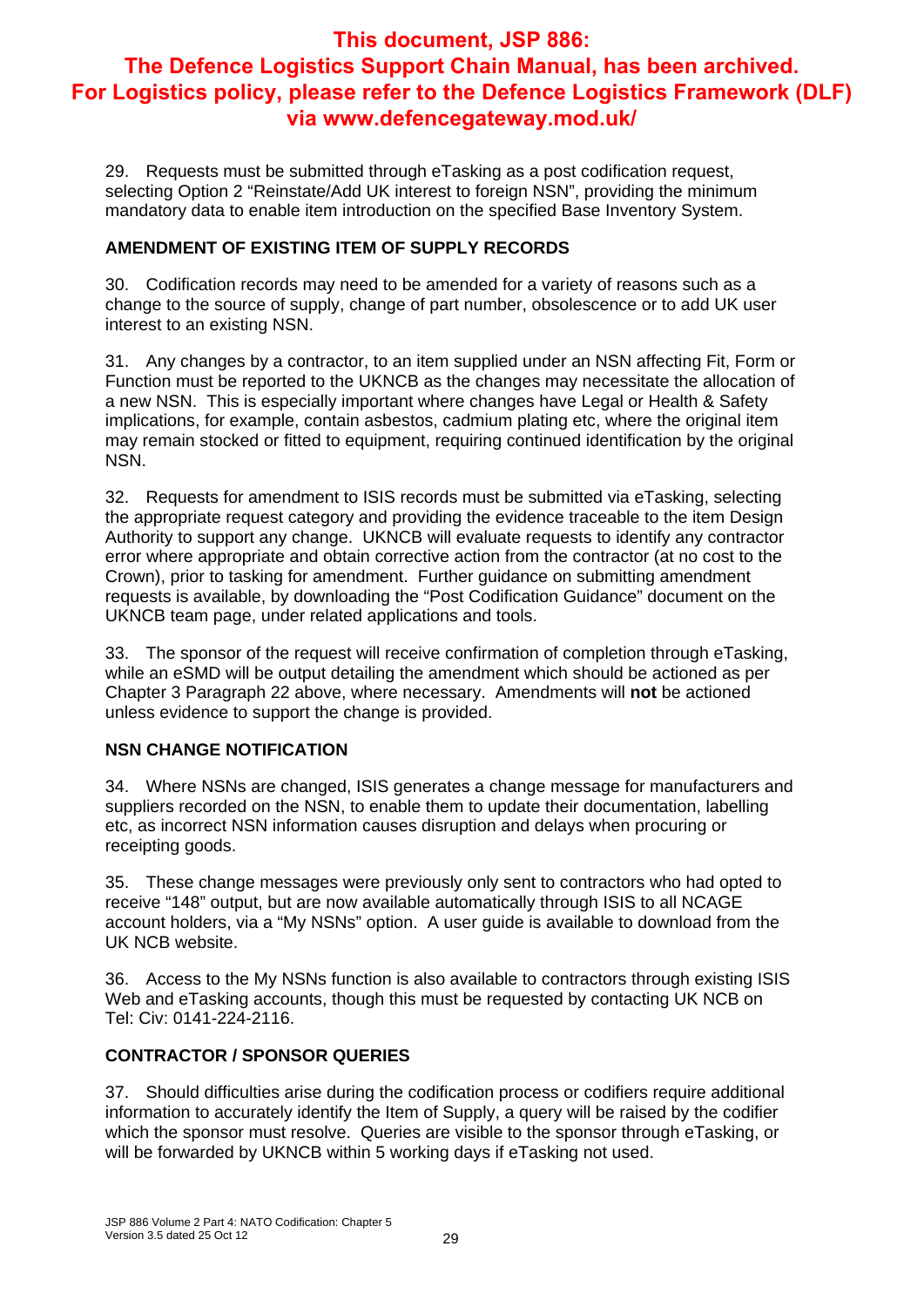38. The sponsor of the request is responsible for addressing the query, within 10 working days of receipt. Failure to provide responses will delay completion of codification, and if unresolved within an appropriate period of time, requests and any NSNs allocated may be cancelled at UKNCB's discretion.

#### **CUSTOMER ENQUIRIES**

39. Enquiries about the existence or content of an NSN should be directed to UKNCB, Tel: Mil: 94561 Ext 2202 (fax 2148) or Civ: 0141 224 2202 (fax 2148).

#### **NATO COMMERCIAL AND GOVERNMENT ENTITY CODES**

40. Each manufacturer or supplier who provides equipment or materiel to the MOD, together with organisations providing design control drawings, standards or specifications or a service to the MOD, may be allocated a NATO Commercial and Government Entity (NCAGE) Code. NCAGE codes are the sole supplier code authorised for use within the MOD and are required by the Defence Bills Agency for payment purposes.

41. Each country in the NATO Codification System (NCS) allocates NCAGE codes to companies located in that country. Within the UK the UKNCB allocates NCAGE codes, and arranges the allocation of foreign NCAGE codes.

42. NCAGE codes consist of 5 characters beginning with U or K suffixed by 3 alpha/numeric and 1 numeric character for those allocated in the UK. Other nations within the NCS have different formats. NCAGE records are used to hold manufacturer / supplier details such as name, address, postcode, telephone and fax numbers, and company email address.

43. The NCAGE code is used along with the manufacturer / supplier part number to form a reference, which is held on the NSN record and enables users of the NCS to determine the manufacturer / supplier of an Item of Supply.

44. Applications for an NCAGE code should be submitted via the UKNCB AutoNCAGE facility, accessible from the UKNCB Internet website, www.isisweb.mod.uk. Requests for further information or advice should be directed to DES JSC SCM-SCPOL-NCB2a3a NCAGE Maintenance, Tel: Mil: 94561 Ext 2202 (Fax 2148) or Civ: 0141 224 2202 (fax 2148).

#### **SUPPLY CENTRAL COMPUTER SYSTEM (SCCS) CONTRACTOR CODE**

45. It is important to differentiate between the NCAGE code allocated by the UKNCB, and the address code used in SCCS. The SCCS Address Code is a 6 digit numerical code that defines the address, telephone number and fax for a particular company, usually in the 900000 series, although Specialist Repair Units (SRUs) are also considered to be contractors and are in the 800000 series.

46. Applications for the creation, amendment or deletion of an SCCS Address Code must be submitted to DES JSC SCM-SCPOL-NCB3a3b, Cedar 1a, Abbey Wood on a Form 81, Tel: Civ: 030 679 81478. These Forms and a list of current Address Codes, are available from the Inventory Managers Tool Kit (IMTK) on the Defence Intranet.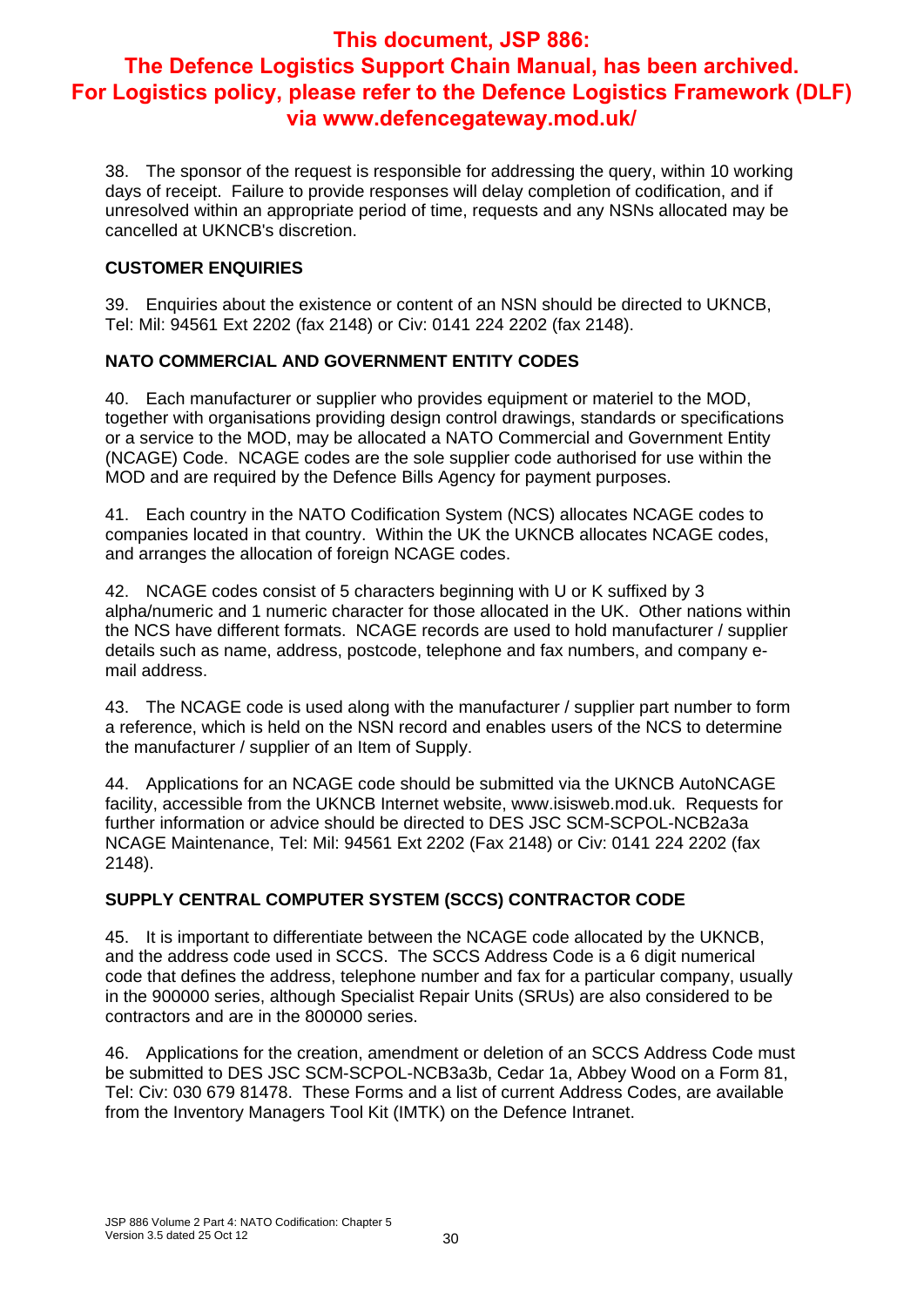#### **RECONCILIATION OF ISIS WITH SERVICE SUPPLY COMPUTERS**

47. There is a requirement to ensure that all supply information systems reflect accurately the master catalogue data held on ISIS to ensure the systems remain consistent.

48. Reconciliation of the NATO Supply Classification Code (NSC), NATO Item Identification Number (NIIN) and DMC / IMC / SMBI within ISIS and the BIS takes place at regular intervals, as agreed with the responsible Service authority, to ensure consistency between data on ISIS and each BIS. This is currently weekly for CRISP and monthly for SS3 and SCCS.

a. The responsible Service authority initiates the reconciliation process by supplying data on agreed media to UKNCB IT Operations section, in an agreed format. On receipt of reconciliation data, UKNCB will schedule and carry out the reconciliation process.

b. The Management Code data element on the ISIS record will be refreshed during the reconciliation process from the detail held on the various supply systems.

c. UKNCB will provide a summary report on the reconciliation exercise within 20 working days from receipt of agreed media. If the report identifies items that appear on a BIS database under NSNs that were not generated by ISIS, the Service authorities must take urgent action to cease using the invalid NSN, and raise an emergency request with UKNCB to codify the item in question.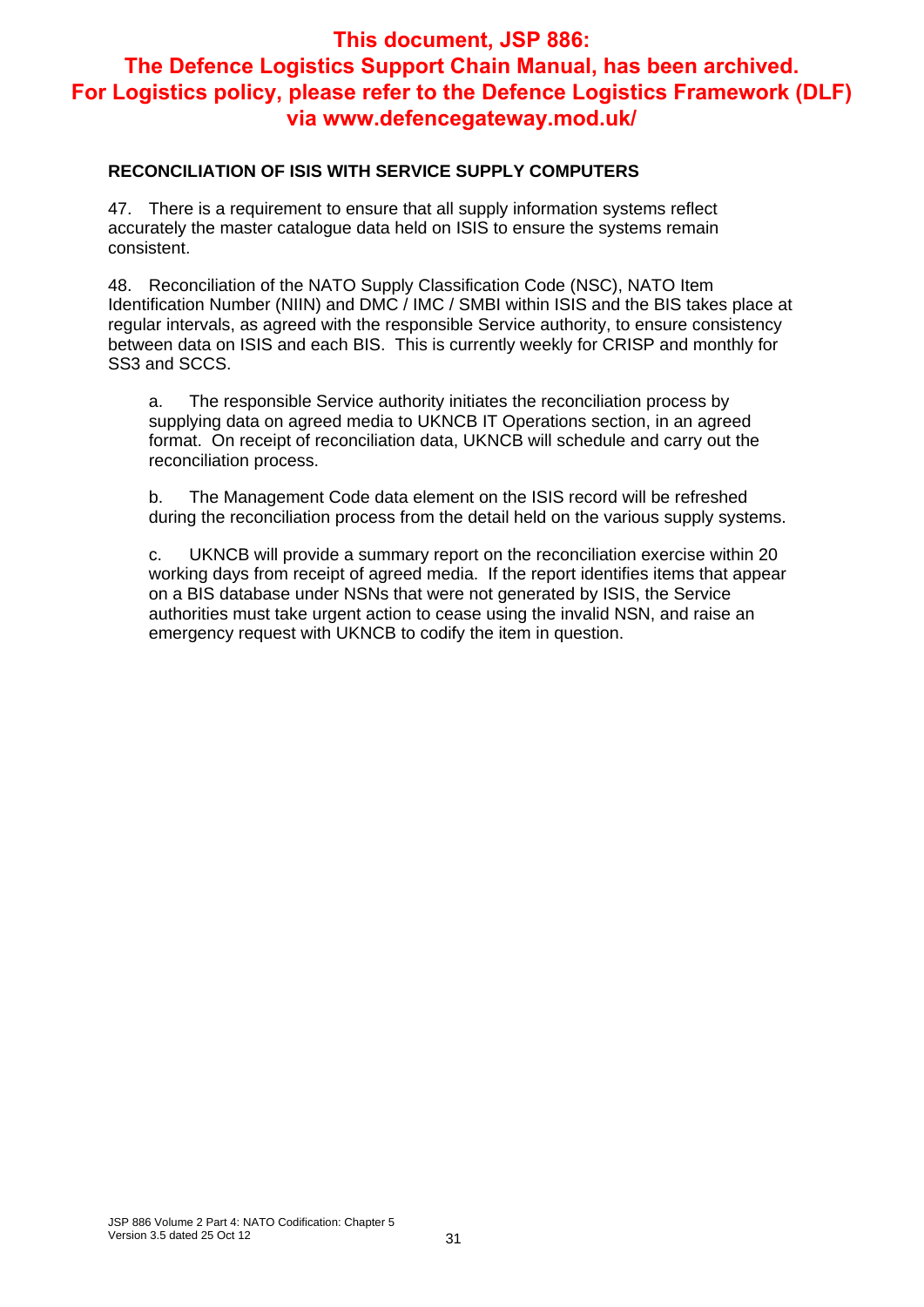## **CHAPTER 6: INTERROGATION OF THE CODIFICATION DATABASE**

#### **GENERAL**

1. A wide range of organisations across MOD view the UKNCB codification database, Item of Supply Information System (ISIS), for a diversity of reasons, including the identification of suitable items already in the Defence Inventory to meet a new need rather than initiate new procurement action.

2. Access to ISIS data is available to all NATO and MOD departments, as well as non-MOD organisations (subject to conditions), through the MOD Restricted Local Area Network Interconnect (RLI) and the Internet. Access to the on-line system e-ISIS is restricted by UKNCB to users that require write access, as the off-line application, ISISWeb contains the complete range of data and functionality of the on-line system, and is updated daily, Monday to Friday.

#### **ETASKING AND E-ISIS ACCESS**

3. **Access Criteria.** UKNCB will provide access to eTasking for all MOD staff or Defence contractors (subject to conditions) requiring the ability to request NATO codification via the RLI at www.ncb.r.mil.uk or alternatively through the Internet version http: / / www.isisweb.mod.uk. However, access to e-ISIS will only be provided where it is demonstrated that ISISWeb does not meet business needs, and subject to negotiated agreement covering the technical feasibility, eligibility and any financial costs that may devolve to the customer.

4. **User Account.** Applications for, or amendments to an eTasking or e-ISIS useraccount must be submitted to UKNCB Operations, using the relevant UKNCB Form 54 which is available on request. UKNCB will process acceptable requests in accordance with internal UKNCB Quality Procedure for ISIS Access.

5. **IT Security.** All systems that intend to connect to ISIS are to be appropriately accredited and compliant with the Information Systems and Services (ISS) RLI Code of Connection (CoCo).

6. **Availability.** The on-line availability of ISIS will be: Monday to Friday: 0600 - 1800 hours and Saturday: 0600 - 1300 hours. Network support cover is provided: Monday to Thursday: 0830 - 1700 hours and Friday: 0830 - 1630 hours (except Scottish holidays).

7. **Exceptional Circumstances.** In order to meet operational requirements outside the standard ISIS availability times, additional access may be provided on request, providing as much advance notice as possible is made to DES JSC SCM-SCPol-NCB2, Tel: Mil: 94561 Ext 2093 (fax 2148) or Civ: 0141 224 2093 (fax 2148).

#### **ISISWEB ACCESS**

8. ISISWeb provides users with details of all NSNs, including inactive, historic NSNs, and previous SMD records. It also provides improved reference and characteristic searching ability by batch and allows data to be exported in various formats.

9. Access to ISISWeb is available to all NATO and MOD departments as well as non-MOD organisations (subject to conditions), and is subject to MOD Security requirements as required by UKNCB ITSO / SSO and ISIS Accreditor.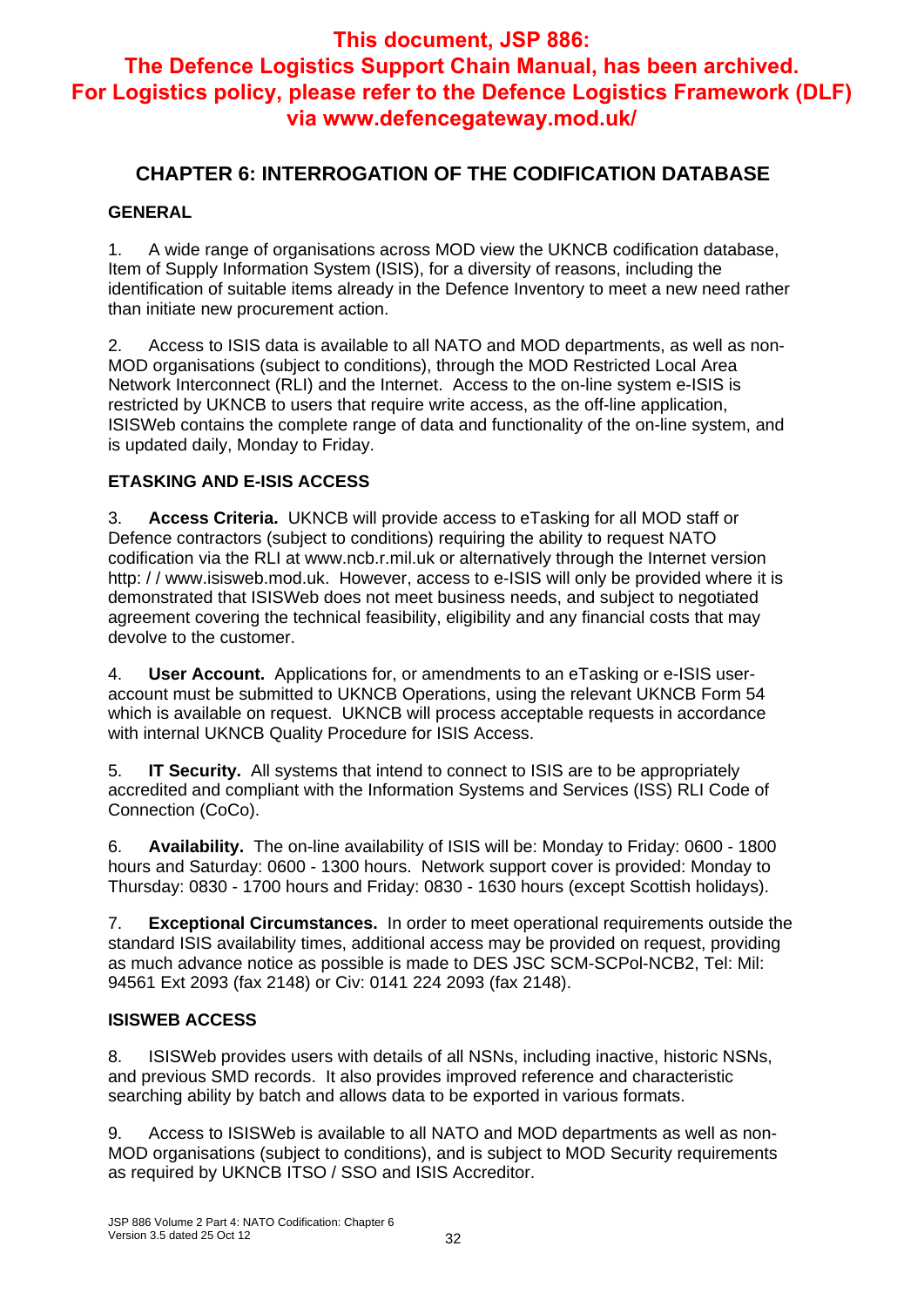10. Application forms, terms and conditions, minimum operating requirements and further details can be provided by contacting the UKNCB help desk - Tel: Mil: 94561 Ext 2116 / 2160 or Civ: 0141 224 2116 / 2160 or e-mail DESJSCSCM-SCPol-NCB-OPS@mod.uk.

11. A DVD version of ISISWeb is available to those who, for operational reasons only, are unable to access the web version. This is an on-request temporary service, which is not to be regarded as a routine alternative to the ISIS web service. Users should e-mail DESJSCSCM-SCPol-NCB-CUSTSVCE@mod.uk to request a DVD.

12. Faults with any of the UKNCB-provided IT facilities, should be reported to the ISIS Help Desk: Tel: Mil: 94561 Ext 2116 / 2160 or Civ: 0141 224 2116 / 2160.

#### **NATO MASTER CATALOGUE OF REFERENCES FOR LOGISTICS AND US FEDERAL LOGISTICS ACCESS**

13. UKNCB also provides UK MOD organisations with copies of both the NATO Master Catalogue of References for Logistics (NMCRL) on DVD or by Web access and US Federal Logistics (FEDLOG) database on DVD to permit screening of items.

14. The NMCRL plus (NMCRL+) website is updated weekly and contains all NSNs, Part Numbers, Item Names and names and addresses for all manufacturers, currently contained in the databases of all NATO member countries plus Australia and New Zealand, and contains some technical and physical characteristics data where nations are able to provide them. The NMCRL DVD contains the same data as the website but is only updated every 2 months.

15. The US Federal Logistics DVD (FEDLOG DVD) is updated monthly containing full details of all NSNs, including all known manufacturers, part numbers and where possible full technical characteristics and physical attributes of each item used by the US.

16. UK MOD applications for NMCRL and / or FEDLOG must be made on UKNCB Form 056A. For more information contact UKNCB, Tel: Mil: 94561 Ext 2202 (Fax 2148) or Civ: 0141 224 2202.

17. UKNCB cannot provide NMCRL to non-MOD organisations, which must take out a subscription for NMCRL directly with the NATO Maintenance and Supply Agency (NAMSA). FEDLOG is not available to non-MOD organisations.

#### **CODIFICATION EDUCATION**

18. The UKNCB provides a variety of education packages and briefings that can be tailored to meet the requirements of any customer. These are delivered free of charge and are available to both MOD and Industry, and can be delivered either at UK NCB or at the customer's premises (if demand is sufficient). The packages include:

a. **One Day Introduction to Codification.** Codification policy and practice, hands on practical training on the functionality of the ISIS Web system (including characteristic and reference screening, multiple reference batch searches and Data Export), and the eTasking system.

b. **Half Day Web Refresher.** Hands on practical training on the functionality of the ISIS Web system (including characteristic and reference screening, multiple reference batch searches and Data Export), and the eTasking system.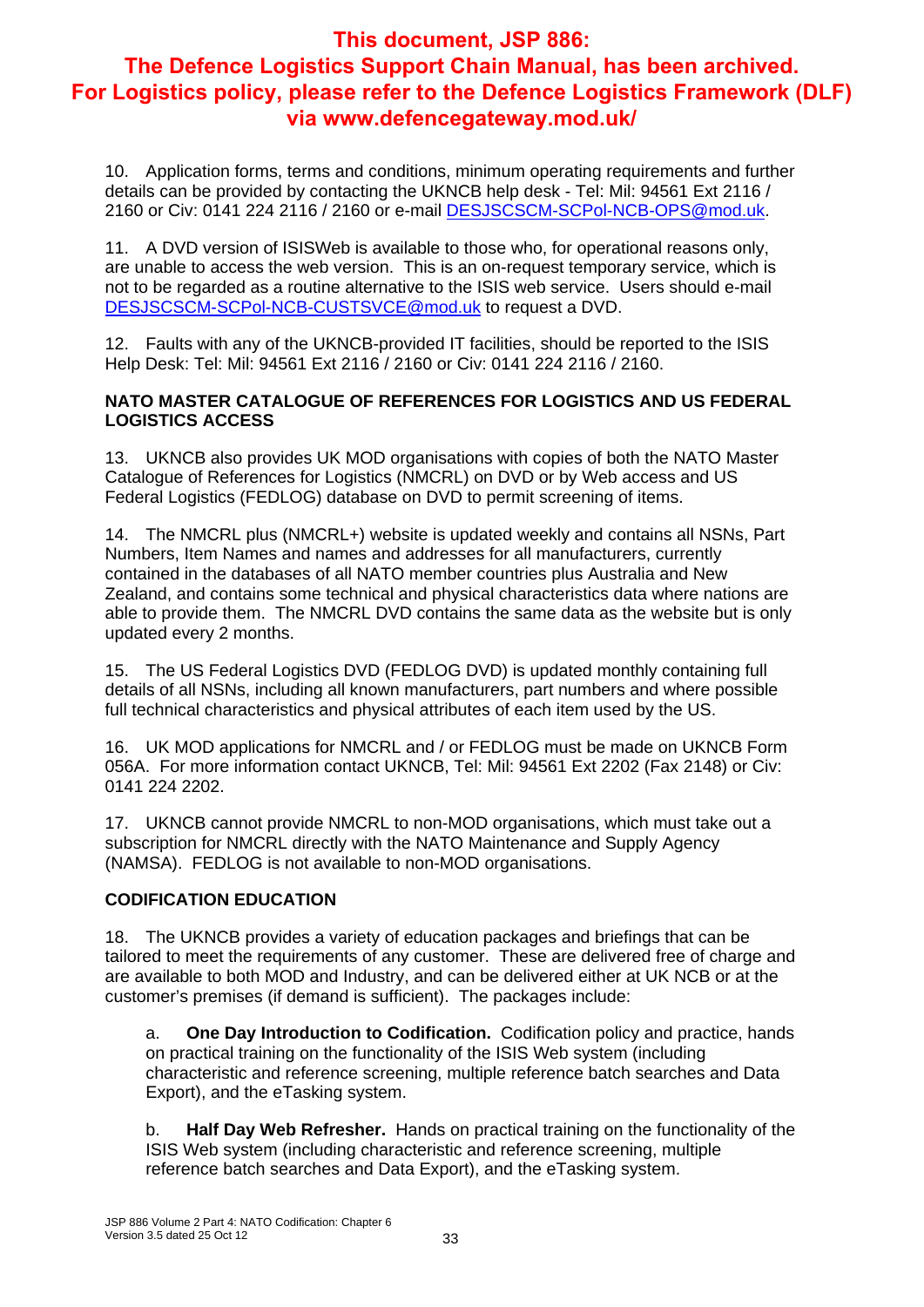c. **Codification Road Shows.** A short presentation aimed at large audiences of MOD and Industry customers focusing on the benefits of the NATO codification System and how it impacts on the JSC.

d. **Online Training.** Tutorials covering Characteristics Searching, Manufacturer / NCAGE search and Batch Search on ISIS Web are available on the UKNCB team page, under related applications and tools.

19. Further information, dates and locations are available from the UKNCB, Tel: Mil: 94561 Ext 2227 or Civ: 0141 224 2227 or the UKNCB Team page.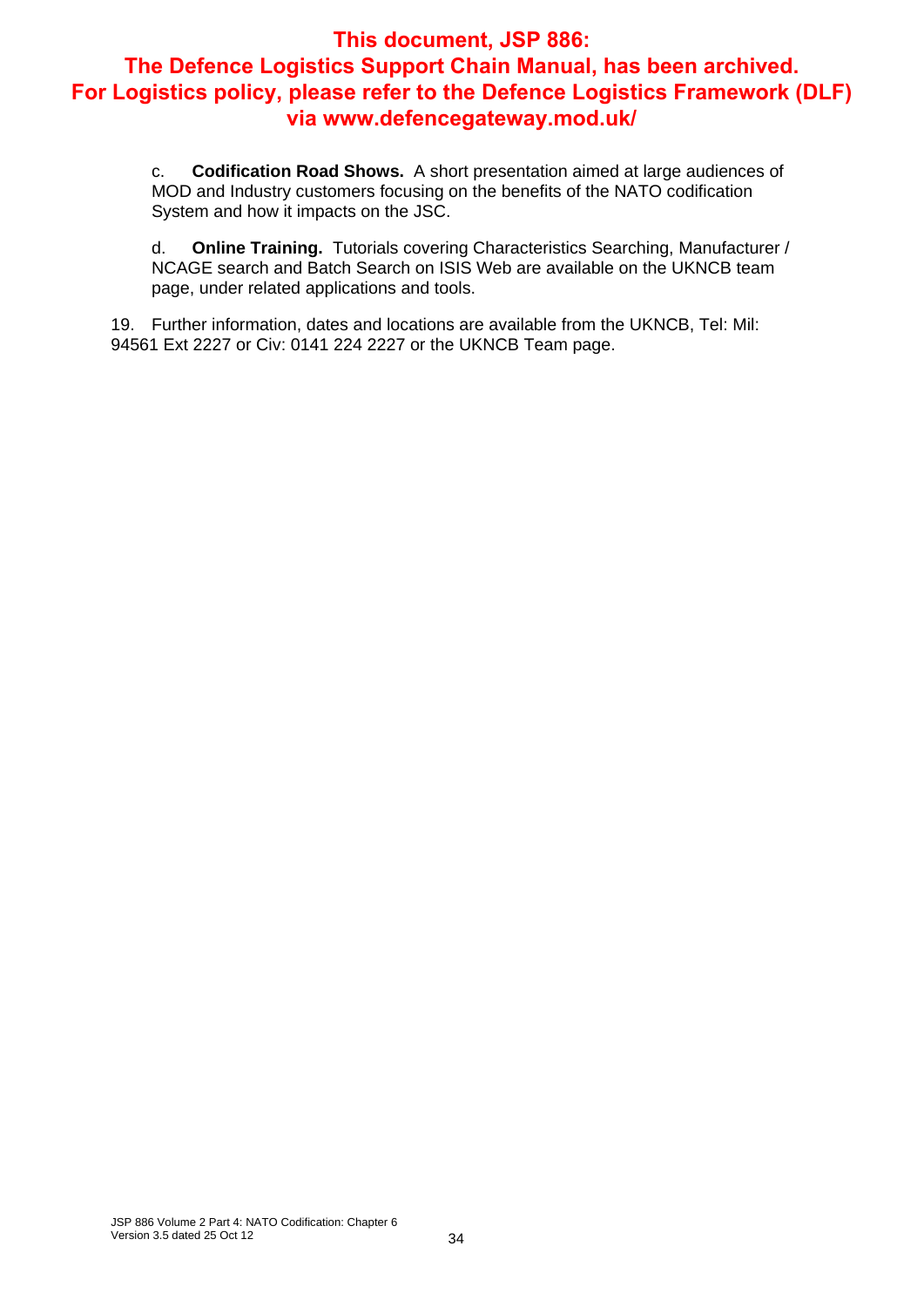## **This document, JSP 886:**

## **The Defence Logistics Support Chain Manual, has been archived. For Logistics policy, please refer to the Defence Logistics Framework (DLF) via www.defencegateway.mod.uk/**

#### **CHAPTER 7: MANAGEMENT OF DOMESTIC MANAGEMENT CODES**

#### **INTRODUCTION**

1. Domestic Management Codes (DMC) are used on JSC Logistic Information Systems (JSC LogIS) to group ranges of NATO Stock Numbers (NSN) to assist in their management and financial control.

2. A DMC (SMBi for SCCS) is a mandatory element of eTasking. Users can get guidance on the creation and management of DMCs from:

a. **CRISP.** DMCs used on CRISP, known as Inventory Management Codes (IMCs) are controlled by DES JSC SCM-SSIT-Ships-InvMgt.

b. **SS3.** The procedures for the creation and maintenance of DMCs on SS3 are found in this chapter. See Figure 10 below.

c. **SCCS.** DMC / SMBis used on SCCS are controlled by DES JSC SCM-SCPol-NCB3a.

d. **ASTRID.** Contact DES JSC SCS-SSIT-Wpns-InvMgt.

3. Details of the current DMCs are available online at the UKNCB website, DMC / IMC / SMBI Enquiry Service.

#### **MANAGEMENT OF DOMESTIC MANAGEMENT CODES ON STORES SYSTEM 3**

4. It is policy that every item on Stores System 3 (SS3) is allocated a DMC and that each DMC is managed by one Project Team (PT) on behalf of all users. PTs managing items on SS3 are responsible for the in service supply, procurement and disposal of items within their DMC(s) and any associated costs. This responsibility includes the requirement to procure stock to support equipment that is owned by other PTs.

#### 5. **Traditionally there have been three types of DMC**:

a. **Manufacturer.** This was the first type of DMC and allowed data to be routed to the provision section that dealt with a particular firm. A large number of these DMCs remain but are seldom associated with their original firm. The modern equivalent of this type of DMC is one raised for a specific support agreement: either to provide a commodity; for example: 'Y3BAT' primary batteries or to support equipment and 'Z24MBD' for Rapier "C" Contractor Logistic Support (CLS).

b. **Generic.** This type of DMC contains generic commodity items; for example: '6MT9' for proprietary braking and steering systems and 'X5' for electric lamps.

c. **Equipment.** These DMCs contain items where the given equipment is the prime / sole user. These items do not have to be unique to the equipment. An example of this type of DMC is 'MLRS' for MLRS. The majority of items that are applicable to major equipments are managed in this manner. A significant advantage of the equipment DMC is the ability to easily obtain financial data.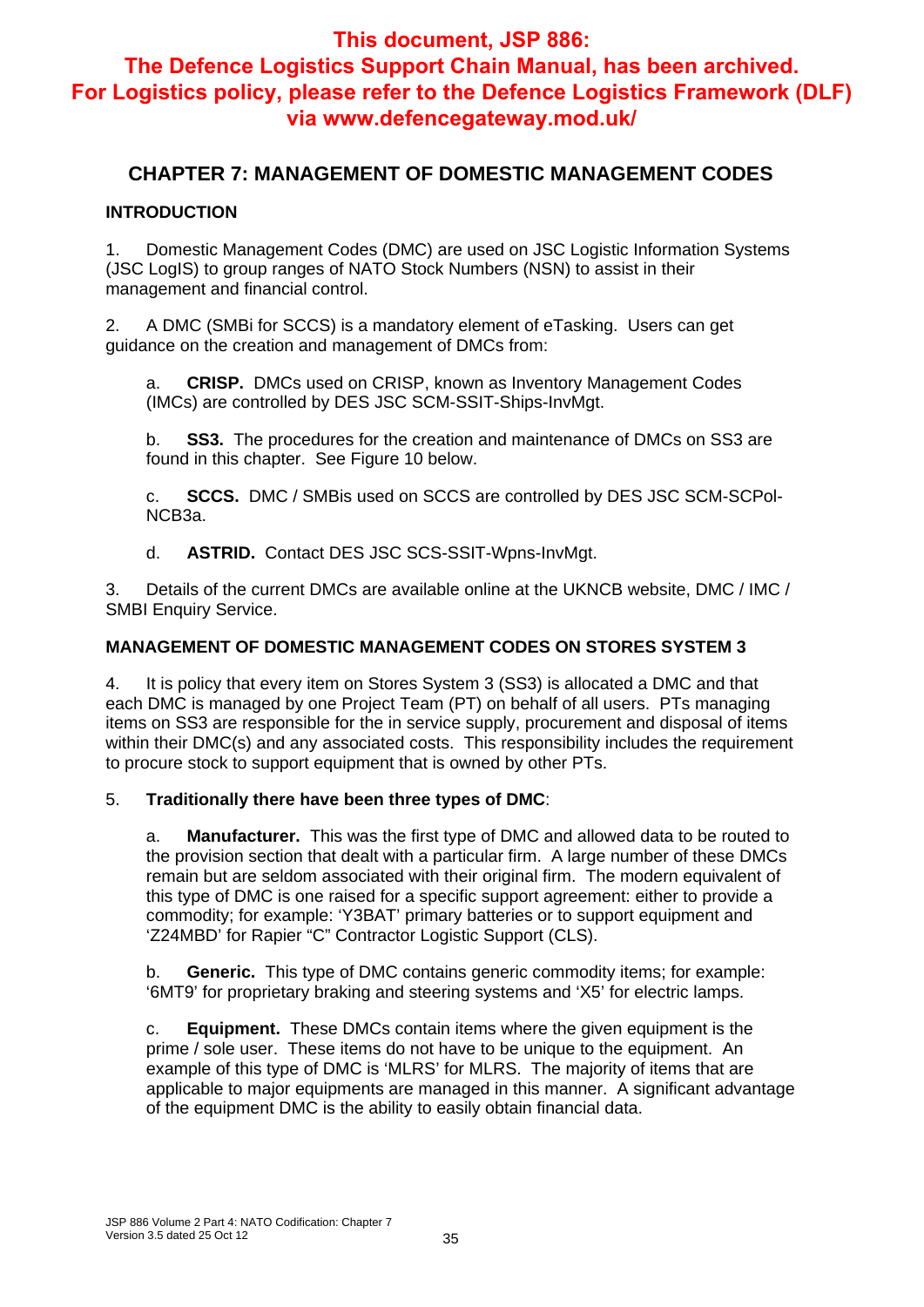#### **SS3 DMC Creation Policy**

**Responsibility of the PT.** PTs are responsible for raising a request to the UK NCB. 6. DES JSC SCM-SCPol-NCB1a3 to create a new DMC prior to requesting codification of an item. This action is only required for new-to-service items where there is no applicable current DMC. The responsibility for determining the requirement for new DMCs lies with the owning PT, however, the authority for the creation of new DMCs is vested in UKNCB. whose remit is to ensure that all DMCs meet the criteria laid out below.

 $\mathbf{7}$ **CLS Arrangements.** DMCs created to be used in support of items provided through the Interim Land CLS model are owned by the PT but managed through a "Swivel Chair" arrangement provided by LCS Ops. All requests for CLS DMCs are to be passed to SCM-SS-Land for confirmation that the Support Solutions Envelope (SSE) has been met. and that LCS Ops is content to provide "Swivel Chair" facilities to the PT. With the introduction of SS3 Electronic Business Capability (EBC) this requirement will remain the same, but will not include LCS Ops as the "Swivel Chair" will not be applicable.



Figure 10: DMC Creation and Deletion on SS3

New CLS DMC Request. On receipt of a request for a new CLS DMC, UKNCB will 8. scrutinise the requirement to ensure it meets all the above parameters and to confirm this request has not been processed previously. If the request does not meet these parameters, the request will be rejected back to the PT with and explanation. If accepted, the following actions will be carried out for "Swivel Chair" CLS arrangements.

- Provision Section Code (PSC) will be D1. a.
- The Cat of Store will be 08. b.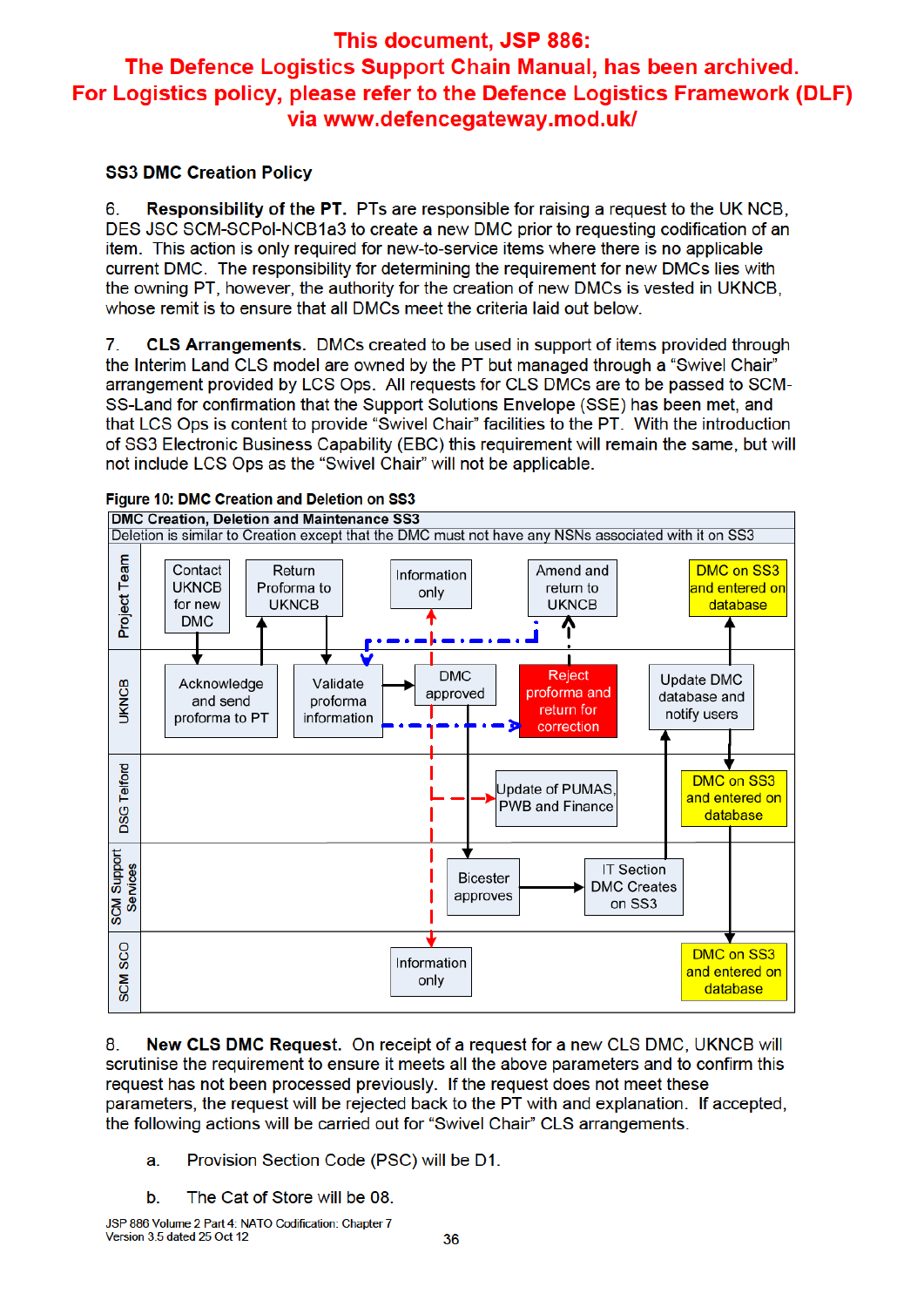c. UKNCB will request SCM-SS-Land to confirm that the SSE has been met. It is the responsibility of SCM-SS-Land to confirm that LCS Ops is aware of the CLS. SCM-SS-Land will respond directly to UKNCB accepting or rejecting the request. If the request is rejected, SCM-SS-Land will action directly with the PT.

d. If accepted, the process continues as for any other DMC creation.

#### **SS3 DMC CREATION PROCESS**

9. **New DMC Request.** For UKNCB to be able to accept a new DMC, a written request is required from PTs. To ensure this request is ratified it must satisfy the following criteria:

a. It should identify a distinct proportion of the inventory.

b. It should have a DMC consisting of no more than 6 alpha / numeric characters that relate to either the equipment or manufacturer.

c. It must not be identical to a DMC or equivalent used in the Maritime (CRISP), Munitions (ASTRID) or Air (SCCS) Base Inventory systems.

d. It is preferred that the DMC should not lead with the letter "O", or numbers "0" (zero) or "1" (one) or contain the letters B, I, O, U or Z to help reduce the risk of transcription errors.

- e. It must have a current SS3 Category of Store Code (Cat of Store).
- f. It must have a Provision Section Code (PSC).
- g. It must have a current / valid Unit Identification Number (UIN).

10. **New DMC Creation.** On receipt of a DMC request UKNCB will scrutinise the requirement to ensure it meets all the above parameters. If it is accepted the following actions will be carried out:

a. **DSG Utilising PTs.** For the PTs that use DSG Telford based provision sections:

(1) UKNCB will inform DSG Telford serviced PTs, authorising the creation of a new DMC. A copy will be forwarded to SCM-SCO-Stock Collation System to enable mapping of Resource Accounting and Budgeting (RAB) charges and to the requesting PT informing of the initiation of the process.

(2) It is the responsibility of DSG Telford to ensure that the Purchase Management and Accounting System (PUMAS), Provisioners Work Bench (PWB) and the relevant financial systems are updated. On completion of this action, UKNCB will inform;

(a) SCM-SS-Land listing the full details contained in Paragraph 9a to 9g above, requesting that the DMC is created on SS3.

(b) LCS for storage information.

(3) SCM-SS-Land on completion of their action will notify the owning PT and UKNCB confirming that the new DMC is live on SS3.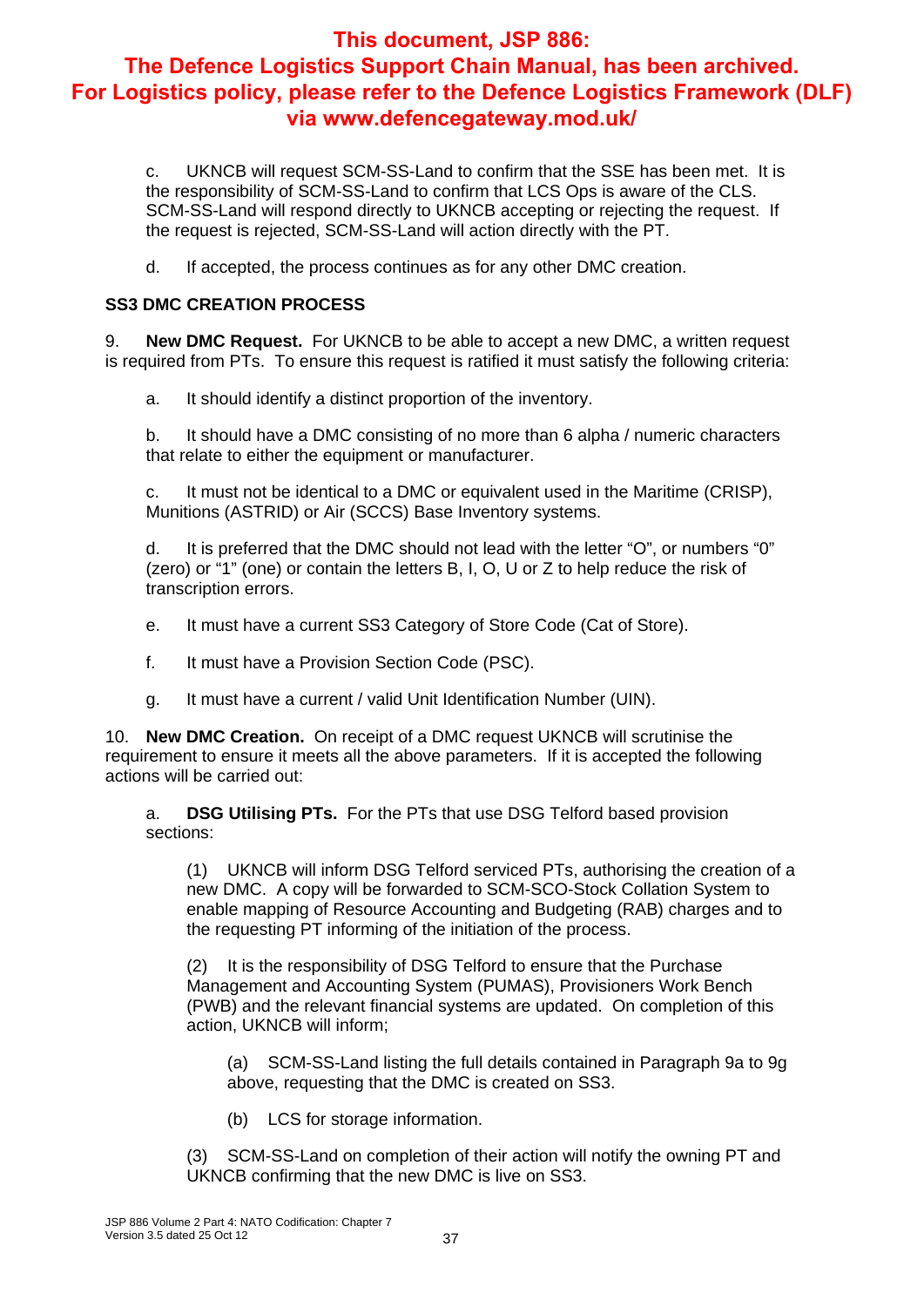(4) UKNCB will then amend the master DMC Database located on the UKNCB website.

#### b. **Other PTs.**

(1) UKNCB will inform the owning PT authorising the creation of the new DMC, with a copy forwarded to DES Fin FA to enable mapping of RAB charges.

(2) It is the responsibility of the owning PT to ensure that all associated finance and provisioning tools are updated. On completion of this action the owning PT must notify the UKNCB, listing the full details contained in Paragraph 9 above, requesting that the DMC is created on SS3.

(3) On completion of their action, UKNCB will inform the owning PT that the new DMC is now live on SS3. This will allow the update of ISIS, and UKNCB to update the DMC Database and LCS for storage information.

(4) UKNCB will then amend the master DMC Database, located on the UKNCB Web site.

#### **Transfer of SS3 DMC Ownership between PTs**

11. The transfer of ownership of a DMC between PTs covers not only those actions required on SS3 but also the transfer of the relevant finance between PTs. This instruction only covers those elements required to transfer the DMC on SS3. The actions required to be carried out are detailed below:

a. **Exporting PT.** The exporting PT is to notify UKNCB that a transfer of DMC ownership is planned; no action will be taken on SS3 at this point.

b. **Importing PT.** On acceptance of ownership, the importing PT is required to write to UKNCB requesting the transfer of the DMC. The letter must contain DMC title, the new IPTMAN code, the new owning UIN, a new Cat of Store and new PSC. It is the new owning PTs responsibility to amend all IPTMAN codes, failure to do so will result in all associated RAB charges remaining with the exporting PT.

c. **Authorising Transfer Action.** On receipt of the letter accepting ownership, UKNCB will write to DSG Telford informing them of DMC title, new Cat of Store and new PSC. DSG will then request a meeting between PUMAS, PWB and the relevant financial systems to agree relevant actions. DSG Telford will then contact both exporting and importing PTs to agree timeframes for transfer action on SS3. It should be noted that transfers are usually actioned over a weekend to minimise disruption to the system. As soon as the date of transfer is known DSG Telford will write to the exporting and importing PTs for information, SCM-SS for Database update, SCM-SS-Land for stores system update, D Fin Stock Collation System for mapping of RAB charges, LCS for storage information.

d. **Completed Transfer**. On receipt of the authorising letter from DSG, UKNCB will amend the master DMC Database to reflect the change.

#### **Transfers of NSNs between Logistic Information Systems**

12. There is no mechanism for transferring a DMC en masse between CRISP, SS3 and SCCS IS. If a transfer of ownership of the NSNs within a DMC and associated stock,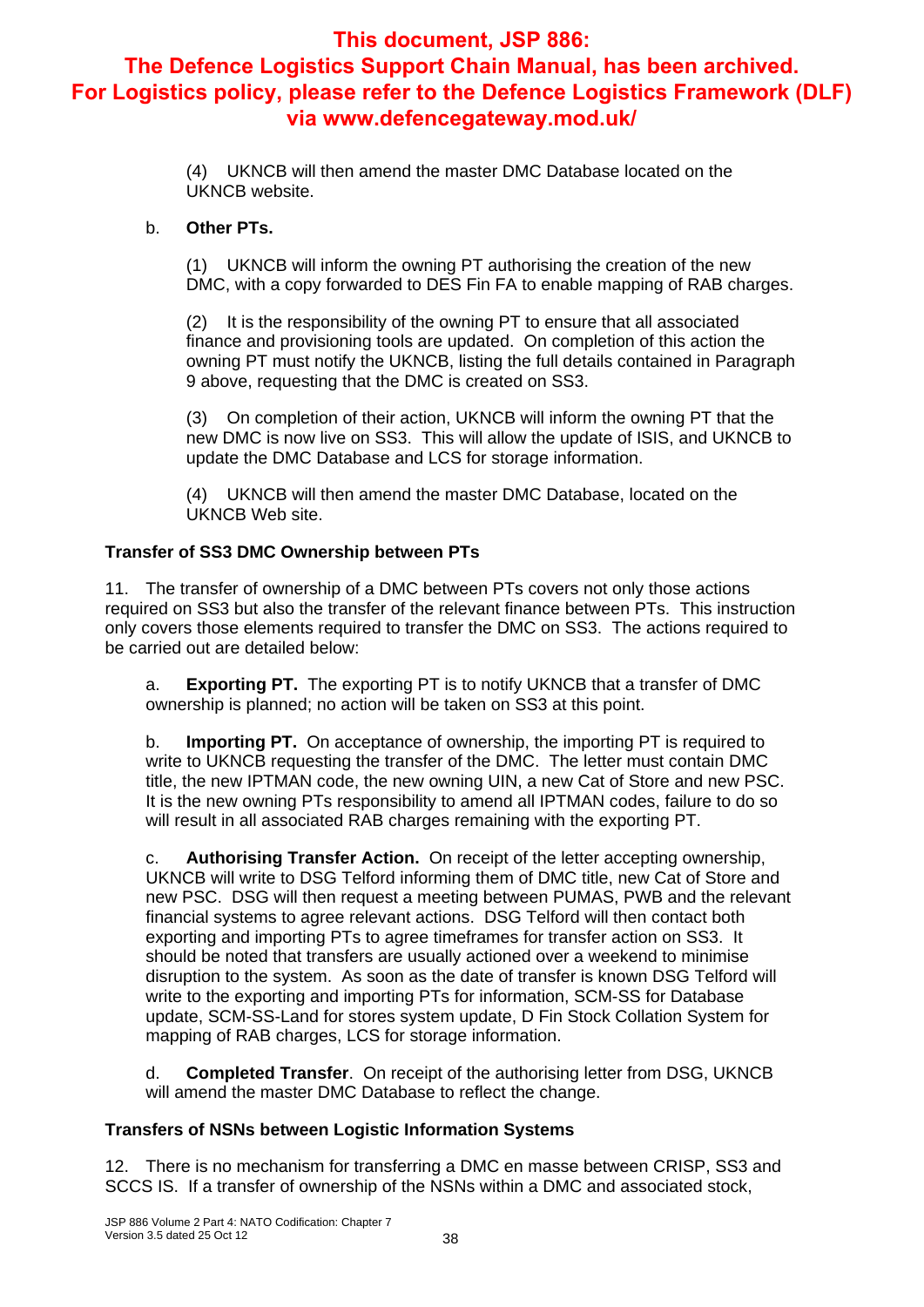liabilities and attributes is required, the exporting PT is to contact SCM-SCPol for Assurance regarding the proposal. Any move between systems, rather than just a change of ownership, will result in a changed support solution to the Front Line Commands (FLC) and as such may be contrary to SSE reflected policy. Following SCM-SCPol agreement, if the transfer of ownership results in a transfer between stores systems, a transfer of ownership committee is required. The committee should be comprised of representatives covering:

- a. Finance staff both exporting and importing PTs.
- b. Supply Managers both exporting and importing PTs.
- c. Provision / Stores specialists.
- d. Stores systems specialists. e.g. SCM-SCPol and SCM-SS-Land for SS3.
- e. LCS for stock holding implications.
- f. Representative of the gaining system.
- 13. The committee should reach an agreement covering:
	- a. If the proposed transfer should proceed.
	- b. Transfer of financial responsibility and associated finance.

c. Stores system management policy, eg. transfer between systems remain on current system with new indicators etc. The lead on this will be provided by SCM-SCPol.

d. Timeframes for agreed actions.

14. When the transfer of ownership of the NSNs has been completed, it is the responsibility of the exporting / importing SS3 PT to contact UKNCB to have either the previous DMC removed from the system, or a new DMC created. UKNCB will then carry out the relevant actions described above.

#### **SS3 DMC Housekeeping**

15. For various management purposes the UIN of a DMC maybe changed and it is the responsibility of all PTs to inform UKNCB of any change to the UIN for a DMC. This is to allow UKNCB to inform the relevant Provision Section of the amendment, D Fin Stock Collation System for amending the mapping of RAB and Budgeting charged and allow the master DMC database to be updated.

16. As DMCs change over time PTs are required to review regularly the contents of their DMCs and status of their DMCs. This is especially necessary to ensure that each DMC can produce meaningful statistical information covering financial and demand fulfilment levels. The types of checks required on the contents of a DMC are:

- a. Is the DMC title still applicable to its contents?
- b. Is the DMC description relevant to the items contained within the DMC?
- c. Are the PSCs, Cat of Store, IPTMAN code, UIN correct?